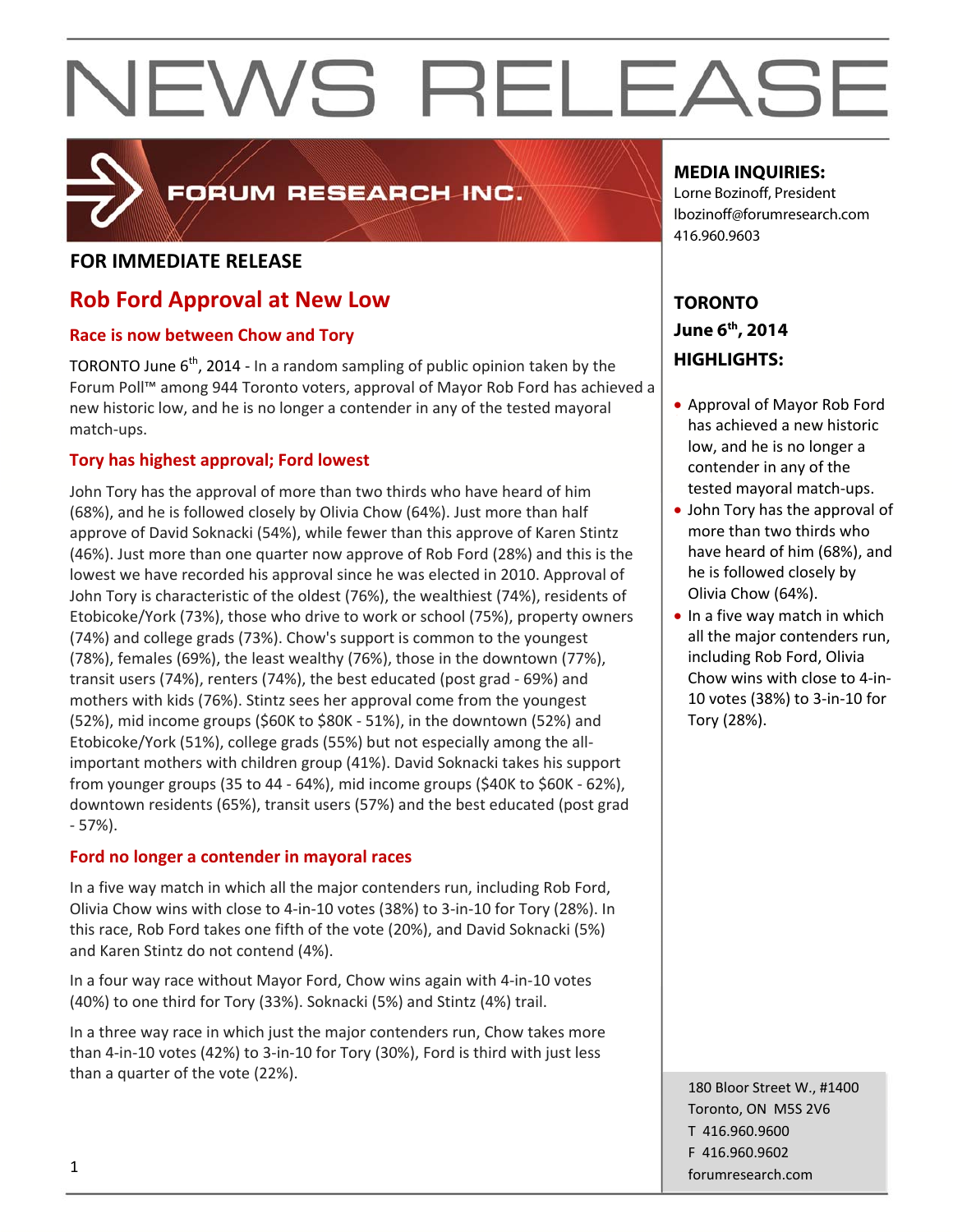### FORUM RESEARCH INC.

In a straight‐up two way race between John Tory and Olivia Chow, the latter wins with close to half the vote (47%) to 4‐in‐10 for Tory (39%). In this race, one seventh don't know who to support (15%) and these are mainly Rob Ford supporters.

### **Ford with highest negatives, Soknacki with lowest**

More than half of voters say they would never vote for Rob Ford (57%), followed by one seventh who would never vote for Chow (15%). John Tory (6%), Karen Stintz (5%) and Soknacki (3%) attract few negative votes. Ford supporters would never vote for Tory (23%), Chow (24%) or Stintz (16%). Tory supporters will never vote for Ford (59%) or Chow (29%). Chow voters will never vote for Ford (85%). Stintz supporters will never support Ford (86% ‐ caution, small base size) while Soknacki's supporters will not vote for Chow (34%) or, to a lesser extent, Ford (23%).

### **Ford Nation dips below a quarter of voters**

In a new low, fewer than one quarter of voters will vote for Rob Ford in October (with no candidates mentioned ‐ 22%) and this is down from the last time we polled (May 21 ‐25%). Those who will still vote for him include mid age groups (35 to 44 ‐ 27%), males (27%), the less wealthy (\$20K to \$40K ‐ 34%) in North York (29%) and Scarborough (32%) but not especially on his home turf in Etobicoke/York (20%). Also voting will be those who drive to work and school (26%), the least educated (31%) but not mothers with children (17%).

### **Two thirds continue to think Mayor should resign**

Two thirds of voters think the Mayor should resign (63%) and this has not changed in the last two waves of polling.

### **Building civic infrastructure, completing DRL keys to an effective mayor**

When asked the most important thing a mayor could do for a city, twice as many say "champion civic infrastructure" (30%) as provide any other answer (keeping taxes low‐ 17%, caring for the most vulnerable ‐ 15%, cutting waste ‐ 11%). Rob Ford supporters choose keeping taxes low above all other considerations (45%). Chow supporters opt for championing civic infrastructure (37%) and caring for the most vulnerable (27%). Tory supporters also pick civic infrastructure (36%) as the most important thing a mayor can do. Stintz supporters pick civic infrastructure and cutting waste, while Soknacki supporters pick civic infrastructure and preserving the city's character. Just one twentieth of the Mayor's supporters think championing civic infrastructure is important (5%).

When voters are asked which one promise would make them vote for a mayoral candidate more than any other, the leader is completing the Downtown Relief Line

### **MEDIA INQUIRIES:**

Lorne Bozinoff, President lbozinoff@forumresearch.com 416.960.9603

### **TORONTO June 6th, 2014**

### **HIGHLIGHTS:**

- More than half of voters say they would never vote for Rob Ford (57%), followed by one seventh who would never vote for Chow (15%).
- In a new low, fewer than one quarter of voters will vote for Rob Ford in October (with no candidates mentioned ‐ 22%) and this is down from the last time we polled (May 21 ‐ 25%).
- Two thirds of voters think the Mayor should resign (63%) and this has not changed in the last two waves of polling.
- When asked the most important thing a mayor could do for a city, twice as many say "champion civic infrastructure" (30%) as provide any other answer (keeping taxes low‐ 17%, caring for the most vulnerable ‐ 15%, cutting waste ‐ 11%).

180 Bloor Street W., #1400 Toronto, ON M5S 2V6 T 416.960.9600 F 416.960.9602 example to the contract of the contract of the contract of the contract of the contract of the contract of the contract of the contract of the contract of the contract of the contract of the contract of the contract of the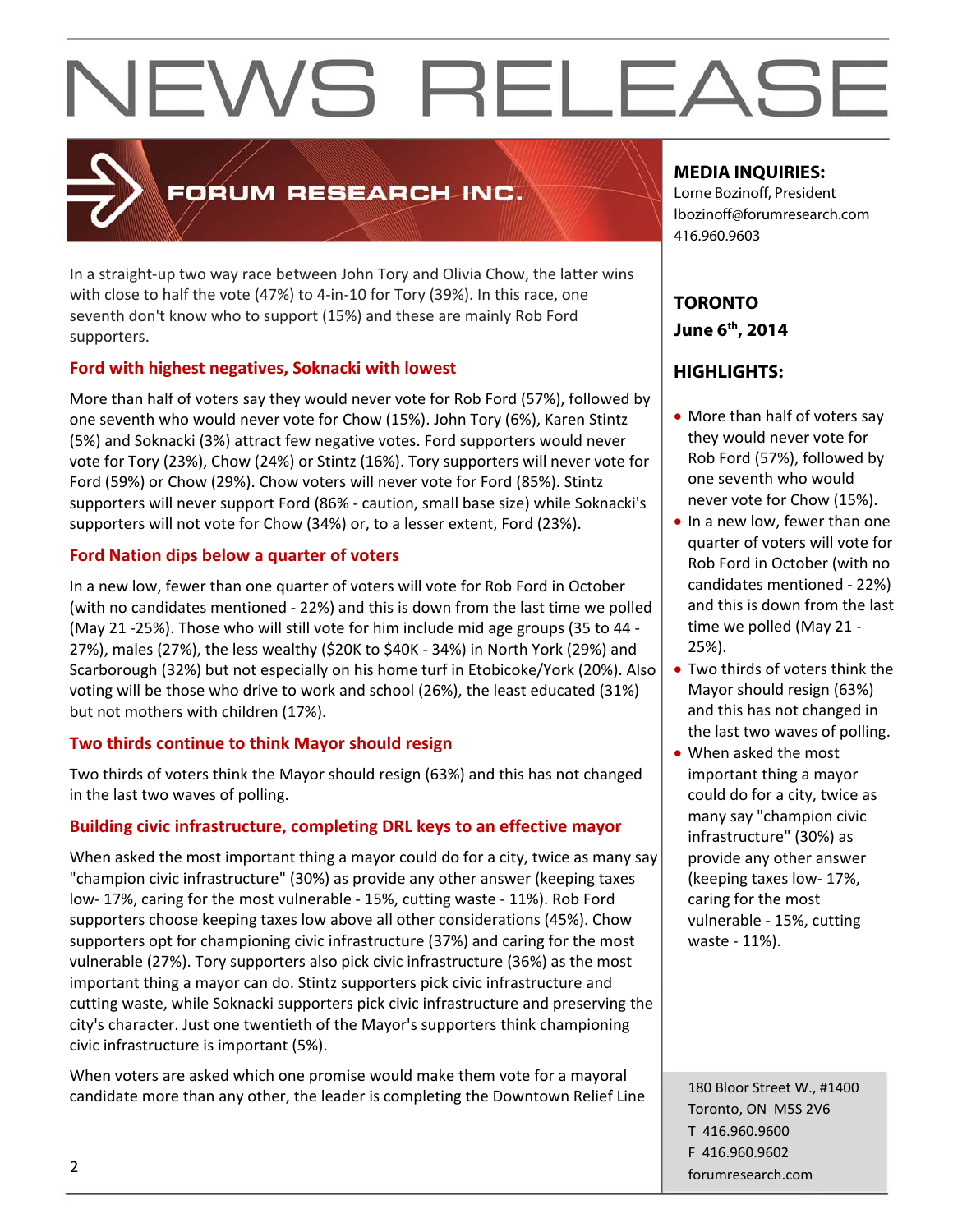

### FORUM RESEARCH INC.

before anything else (23%), and this is followed by reducing property taxes (17%) and cutting the size of council (10%). Mayor Ford's supporters care most about taxes (33%) and reducing the size of council (26%). Chow's supporters care most about building the DRL first (29%) followed by something other than the promises listed (25%). Tory supporters will respond to building the DRL (24%), but also reducing taxes (14%), imposing term limits and eliminating the Land Transfer Tax (11% each). Stintz supporters react well to the DRL as do Soknacki voters, but Soknacki also prompts mention of term limits for mayor and council.

"It's becoming clear that without his bully pulpit at city hall, Rob Ford is a relatively marginal player in the municipal arena, and the momentum is now with Chow and Tory. His approvals continue to decline and Ford Nation continues to shrink, so there will be a lot of rebuilding to do when he returns," said Forum Research President, Dr. Lorne Bozinoff.

### **MEDIA INQUIRIES:**

Lorne Bozinoff, President lbozinoff@forumresearch.com 416.960.9603

### **TORONTO June 6th, 2014**

### **HIGHLIGHTS:**

 "It's becoming clear that without his bully pulpit at city hall, Rob Ford is a relatively marginal player in the municipal arena, and the momentum is now with Chow and Tory. His approvals continue to decline and Ford Nation continues to shrink, so there will be a lot of rebuilding to do when he returns," said Forum Research President, Dr. Lorne Bozinoff.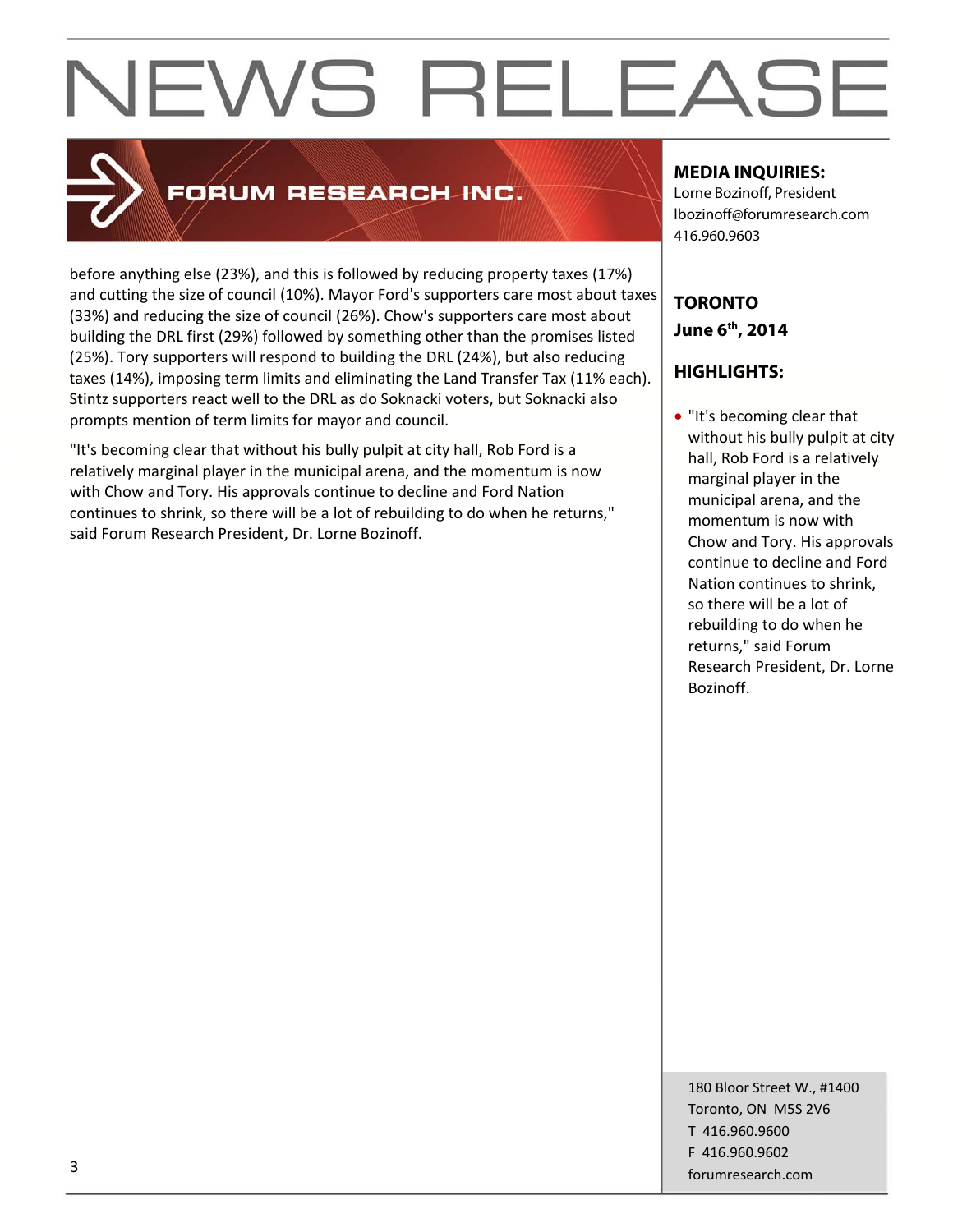### **Methodology**

The Forum Poll™ was conducted by Forum Research with the results based on an interactive voice response telephone survey of 944 randomly selected Torontonians 18 years of age and older. The poll was conducted on June  $6<sup>th</sup>$ , 2014.

**FORUM RESEARCH INC.** 

Results based on the total sample are considered accurate ±3%, 19 times out of 20. Subsample results will be less accurate. Margins of error for subsample (such as age, gender) results are available at www.forumresearch.com/samplestim.asp

Where appropriate, the data has been statistically weighted by age, region, and other variables to ensure that the sample reflects the actual population according to the latest Census data.

This research is not necessarily predictive of future outcomes, but rather, captures opinion at one point in time. Forum Research conducted this poll as a public service and to demonstrate our survey research capabilities. Forum houses its poll results in the Data Library of the Department of Political Science at the University of Toronto.

With offices across Canada and around the world, 100% Canadian‐owned Forum Research is one of the country's leading survey research firms. This Forum Poll™and other polls may be found at Forum's poll archive at www.forumresearch.com/polls.asp

### **MEDIA INQUIRIES:**

Lorne Bozinoff, President lbozinoff@forumresearch.com 416.960.9603

**TORONTO June 6th, 2014** 

180 Bloor Street W., #1400 Toronto, ON M5S 2V6 T 416.960.9600 F 416.960.9602 example to the contract of the contract of the contract of the contract of the contract of the contract of the contract of the contract of the contract of the contract of the contract of the contract of the contract of the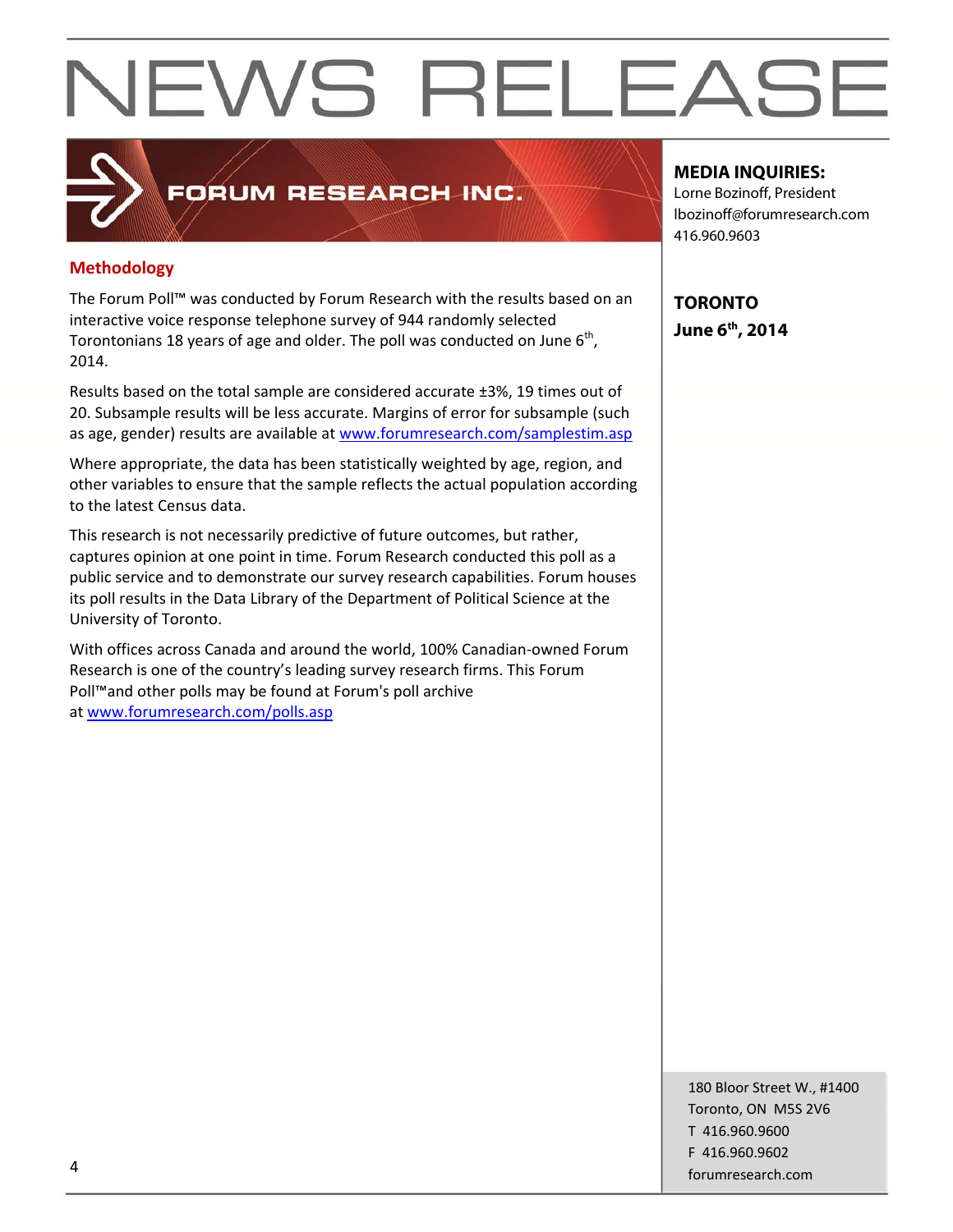## FORUM RESEARCH INC.

### *Mayor Rob Ford Approval ‐ Trending*

| ℅                                              | <b>Sample</b> | <b>Approve</b> | <b>Disapprove</b> |
|------------------------------------------------|---------------|----------------|-------------------|
| June 6 <sup>th</sup> , 2014                    | 944           | 28             | 69                |
| May 21st, 2014                                 | 923           | 32             | 65                |
| May 1st, 2014                                  | 888           | 38             | 62                |
| April 14 <sup>th</sup> , 2014                  | 882           | 46             | 54                |
| Mar 27 <sup>th</sup> , 2014                    | 634           | 46             | 54                |
| Mar 13 <sup>th</sup> , 2014                    | 1271          | 42             | 58                |
| Feb. 24 <sup>th</sup> , 2014                   | 1310          | 44             | 56                |
| Feb. 6 <sup>th</sup> , 2014                    | 769           | 43             | 57                |
| Jan. 22 <sup>nd</sup> , 2014                   | 1063          | 45             | 55                |
| Jan. 6 <sup>th</sup> , 2014                    | 1105          | 47             | 53                |
| Dec. 9 <sup>th</sup> , 2013                    | 898           | 42             | 58                |
| Nov. 20 <sup>th</sup> , 2013                   | 1049          | 42             | 58                |
| Nov. 6 <sup>th</sup> , 2013                    | 1157          | 44             | 56                |
| Nov. 4 <sup>th</sup> , 2013                    | 1393          | 43             | 57                |
| Oct 31 <sup>st</sup> , 2013                    | 1032          | 44             | 56                |
| Oct 28-29 <sup>th</sup> , 2013                 | 1093          | 39             | 61                |
| Sep 23 <sup>rd</sup> , 2013                    | 1082          | 49             | 51                |
| Aug 29 <sup>th</sup> , 2013                    | 848           | 44             | 56                |
| July 29 <sup>th</sup> , 2013                   | 1368          | 46             | 54                |
| June 25 <sup>th</sup> , 2013                   | 1239          | 47             | 53                |
| May 24 <sup>th</sup> , 2013                    | 1395          | 42             | 58                |
| May 10 <sup>th</sup> , 2013                    | 974           | 44             | 56                |
| April 11 <sup>th</sup> , 2013                  | 850           | 43             | 57                |
| April 5 <sup>th</sup> , 2013                   | 484           | 49             | 50                |
| March 20 <sup>th</sup> , 2013                  | 1045          | 40             | 60                |
| March 11th, 2013                               | 918           | 43             | 57                |
| Feb. $26^{th}$ – $28^{th}$ , 2013              | 876           | 44             | 56                |
| Feb. 22 <sup>nd</sup> , 2013                   | 806           | 48             | 52                |
| Jan. 25 <sup>th</sup> , 2013                   | 1099          | 45             | 55                |
| Dec. 14 <sup>th</sup> , 2012                   | 897           | 42             | 58                |
| Nov. 26 <sup>th</sup> , 2012                   | 807           | 42             | 58                |
| Nov 16 <sup>th</sup> – 17 <sup>th</sup> , 2012 | 848           | 45             | 55                |
| Oct 25 <sup>th</sup> , 2012                    | 614           | 44             | 56                |
| Sep 28 <sup>th</sup> – 29 <sup>th</sup> , 2012 | 833           | 41             | 59                |
| Sep 7 <sup>th</sup> – 8 <sup>th</sup> , 2012   | 834           | 42             | 58                |
| Aug $9^{th}$ – 10 <sup>th</sup> , 2012         | 812           | 41             | 59                |
| Jun 28 <sup>th</sup> , 2012                    | 1212          | 42             | 58                |
| Jun 7 <sup>th</sup> , 2012                     | 951           | 45             | 55                |
| May 28 <sup>th</sup> , 2012                    | 704           | 40             | 60                |
| Apr 18 <sup>th</sup> , 2012                    | 812           | 47             | 53                |
| Mar 15 <sup>th</sup> , 2012                    | 1027          | 41             | 59                |
| Feb 13 <sup>th</sup> , 2012                    | 1547          | 43             | 57                |

### **MEDIA INQUIRIES:**

Lorne Bozinoff, President lbozinoff@forumresearch.com 416.960.9603

### **TORONTO June 6th, 2014**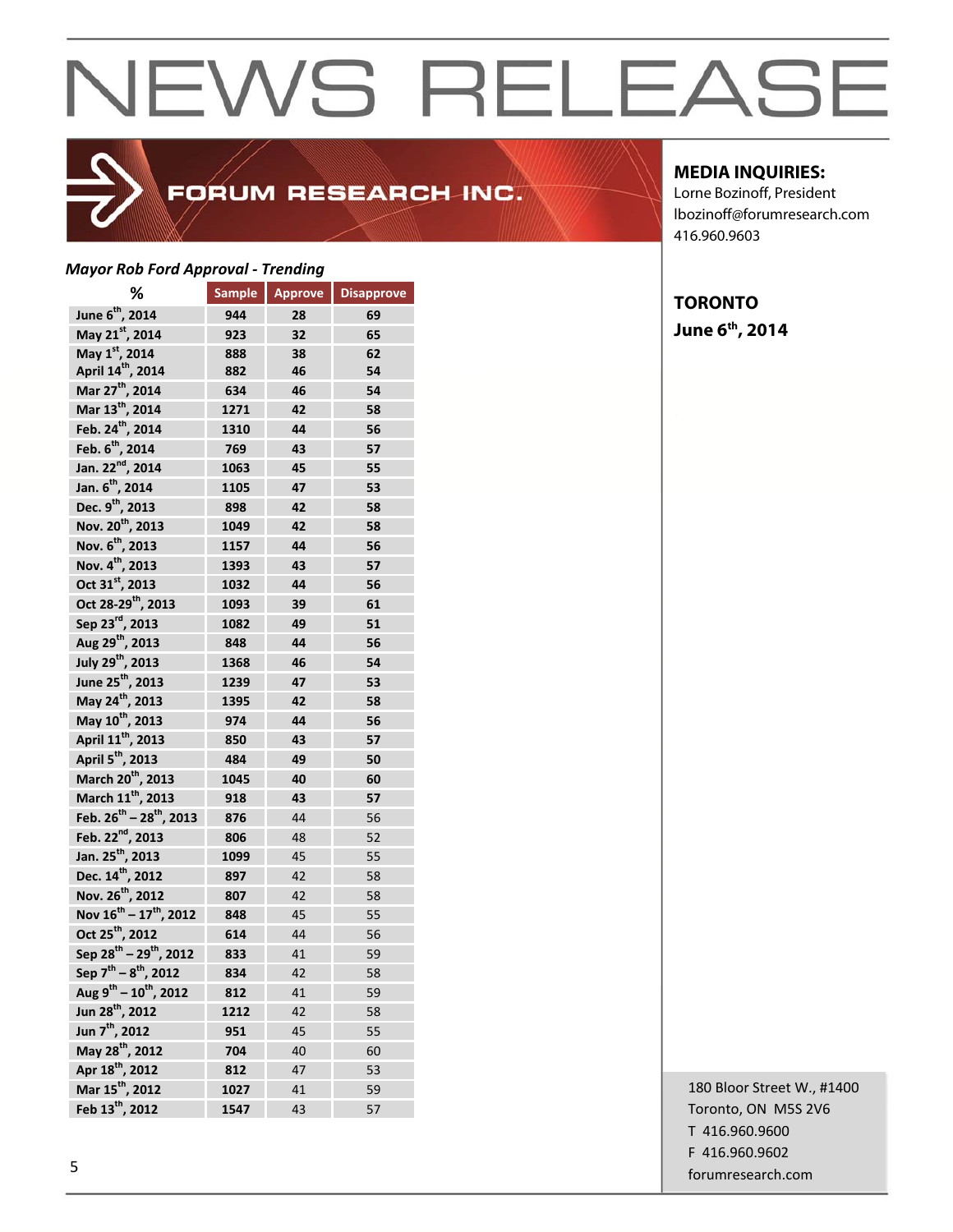### FORUM RESEARCH INC.

### *Voting for Ford in 2014 ‐ Trending*

| ℅                             | <b>Sample</b> | Yes | <b>No</b> | Don't know |
|-------------------------------|---------------|-----|-----------|------------|
| June 6 <sup>th</sup> , 2014   | 944           | 22  | 73        | 5          |
| May 21st, 2014                | 923           | 25  | 69        | 7          |
| May 1st, 2014                 | 888           | 25  | 68        | 7          |
| April 14 <sup>th</sup> , 2014 | 882           | 29  | 63        | 8          |
| Mar 13 <sup>th</sup> , 2014   | 1271          | 31  | 62        | 7          |
| Feb. 24 <sup>th</sup> , 2014  | 1310          | 38  | 57        | 5          |
| Feb. 6 <sup>th</sup> , 2014   | 769           | 37  | 59        | 4          |
| Jan. 22 <sup>nd</sup> , 2014  | 1063          | 37  | 57        | 6          |
| Jan. 6 <sup>th</sup> , 2014   | 1105          | 41  | 54        | 6          |
| Dec. 9 <sup>th</sup> , 2013   | 898           | 33  | 62        | 5          |
| Nov. 20 <sup>th</sup> , 2013  | 1049          | 33  | 62        | 5          |
| Nov. 6 <sup>th</sup> , 2013   | 1157          | 35  | 60        | 5          |

### *Mayoral Candidate Approval ‐ Trending*

| ℅                             |      |    |    |    |    | Sample   Ford   Chow   Tory   Stintz   Soknacki |
|-------------------------------|------|----|----|----|----|-------------------------------------------------|
| June 6 <sup>th</sup> , 2014   | 944  | 28 | 64 | 68 | 46 | 54                                              |
| May 1st, 2014                 | 888  | 38 | 58 | 69 | 47 | 56                                              |
| April 14 <sup>th</sup> , 2014 | 882  | 46 | 60 | 65 | 46 | 47                                              |
| Mar 13 <sup>th</sup> , 2014   | 1271 | 42 | 57 | 57 | 37 | 38                                              |

### *Chow / Tory*

|                      | Sample | <b>Olivia Chow</b> | <b>John Tory</b> | Don't Know |
|----------------------|--------|--------------------|------------------|------------|
| June $6^{th}$ , 2014 | 944    |                    | 39               |            |
| Sep 21-22, 2013      | 1082   | 39                 |                  |            |

### *Ford / Tory / Chow*

| %                             | Sample | <b>Rob Ford</b> | <b>John Tory</b> | <b>Olivia Chow</b> | Don't Know |
|-------------------------------|--------|-----------------|------------------|--------------------|------------|
| June 6 <sup>th</sup> , 2014   | 944    | 22              | 30               | 42                 | 6          |
| May 21st, 2014                | 923    | 27              | 31               | 36                 | 6          |
| April 14 <sup>th</sup> , 2014 | 882    | 30              | 29               | 36                 | 5          |
| Mar 13 <sup>th</sup> , 2014   | 1271   | 28              | 25               | 38                 | 8          |
| Feb 25, 2014                  | 1310   | 32              | 33               | 32                 | 3          |
| June 25, 2013                 | 1239   | 30              | 25               | 40                 | 5          |
| May 24, 2013                  | 1395   | 27              | 24               | 42                 | 8          |
| May 10, 2013                  | 974    | 36              | 15               | 40                 | 9          |
| Aug 9, 2012                   | 812    | 26              | 24               | 39                 | 11         |

### **MEDIA INQUIRIES:**

Lorne Bozinoff, President lbozinoff@forumresearch.com 416.960.9603

### **TORONTO**

**June 6th, 2014**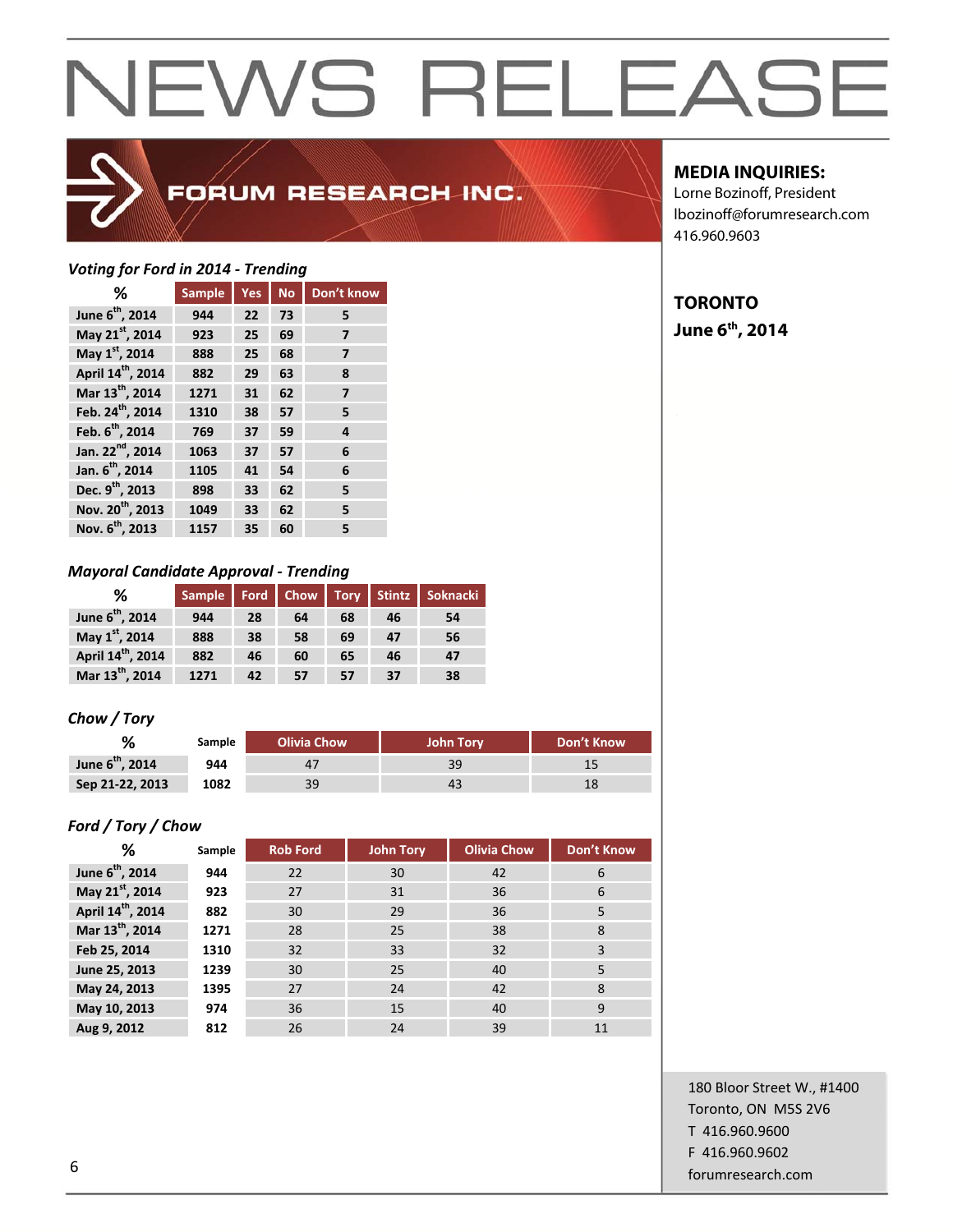### FORUM RESEARCH INC.

### *Stintz / Chow / Soknacki / Tory*

| %                            | Sample | <b>Karen</b><br><b>Stintz</b> | <b>Olivia Chow</b> | <b>David</b><br><b>Soknacki</b> | <b>John Tory</b> | Don't<br><b>Know</b> |
|------------------------------|--------|-------------------------------|--------------------|---------------------------------|------------------|----------------------|
| June 6 <sup>th</sup> , 2014  | 944    | 4                             | 40                 | 5                               | 33               | 17                   |
| May 21st, 2014               | 923    | 6                             | 39                 | $\overline{4}$                  | 36               | 15                   |
| April 14th, 2014             | 882    | 5                             | 38                 | 5                               | 31               | 21                   |
| Mar 27 <sup>th</sup> , 2014  | 634    | 7                             | 34                 | 5                               | 32               | 22                   |
| Mar 13 <sup>th</sup> , 2014  | 1271   | $\overline{4}$                | 38                 | 5                               | 32               | 21                   |
| Feb 25, 2014                 | 1310   | $\overline{7}$                | 33                 | 3                               | 37               | 20                   |
| Feb. 6 <sup>th</sup> , 2014  | 769    | 9                             | 40                 | 7                               | 25               | 20                   |
| Jan. 22 <sup>nd</sup> , 2014 | 1063   | 8                             | 34                 | 6                               | 33               | 18                   |
| Jan. 6 <sup>th</sup> , 2014  | 1105   | $\overline{7}$                | 33                 | 7                               | 34               | 20                   |
| Dec. 9 <sup>th</sup> , 2013  | 898    | 11                            | 32                 | $\overline{4}$                  | 36               | 16                   |
| Oct 31, 2013                 | 1032   | 12                            | 33                 | 6                               | 29               | 19                   |
| Oct 29. 2013                 | 1093   | 12                            | 37                 | $\overline{2}$                  | 32               | 17                   |

### **MEDIA INQUIRIES:**

Lorne Bozinoff, President lbozinoff@forumresearch.com 416.960.9603

### **TORONTO June 6th, 2014**

### *Ford / Chow / Stintz / Tory / Soknacki*

| %                            | Sample | <b>Rob</b><br>Ford | <b>Olivia</b><br>Chow | Karen<br><b>Stintz</b> | John<br><b>Tory</b> | <b>David</b><br><b>Soknacki</b> | Don't<br><b>Know</b> |
|------------------------------|--------|--------------------|-----------------------|------------------------|---------------------|---------------------------------|----------------------|
| June 6 <sup>th</sup> , 2014  | 944    | 20                 | 38                    | $\overline{4}$         | 28                  | 5                               | 5                    |
| May 21st, 2014               | 923    | 24                 | 36                    | 3                      | 27                  | 3                               | 6                    |
| April 14th, 2014             | 882    | 27                 | 34                    | 6                      | 24                  | $\overline{4}$                  | 5                    |
| Mar 27 <sup>th</sup> , 2014  | 634    | 32                 | 33                    | 5                      | 21                  | $\overline{4}$                  | 5                    |
| Mar 13 <sup>th</sup> , 2014  | 1271   | 28                 | 36                    | 5                      | 22                  | $\overline{2}$                  | $\overline{7}$       |
| Feb 25, 2014                 | 1310   | 31                 | 31                    | 6                      | 27                  | $\overline{2}$                  | $\overline{3}$       |
| Feb. 6 <sup>th</sup> , 2014  | 769    | 30                 | 35                    | 6                      | 22                  | 3                               | 5                    |
| Jan. 22 <sup>nd</sup> , 2014 | 1063   | 30                 | 31                    | $\overline{7}$         | 24                  | $\overline{4}$                  | $\overline{4}$       |
| Jan. 6 <sup>th</sup> , 2014  | 1105   | 35                 | 30                    | 5                      | 22                  | 3                               | 5                    |
| Dec. 9 <sup>th</sup> , 2013  | 898    | 25                 | 32                    | $\overline{7}$         | 27                  | $\overline{4}$                  | 5                    |
| Nov. 20 <sup>th</sup> , 2013 | 1049   | 31                 | 34                    | $\overline{7}$         | 22                  | $\overline{4}$                  | $\overline{3}$       |
| Nov. 6 <sup>th</sup> , 2013  | 1157   | 29                 | 28                    | 12                     | 25                  | $\overline{2}$                  | 5                    |
| Nov. 4 <sup>th</sup> , 2013  | 1393   | 26                 | 32                    | 10                     | 25                  | $\overline{2}$                  | $\overline{7}$       |
| Oct. 31 <sup>st</sup> , 2013 | 1032   | 24                 | 29                    | 11                     | 25                  | 3                               | $\overline{7}$       |
| Oct. 29 <sup>th</sup> , 2013 | 1093   | 27                 | 32                    | 11                     | 21                  | $\overline{2}$                  | $\overline{7}$       |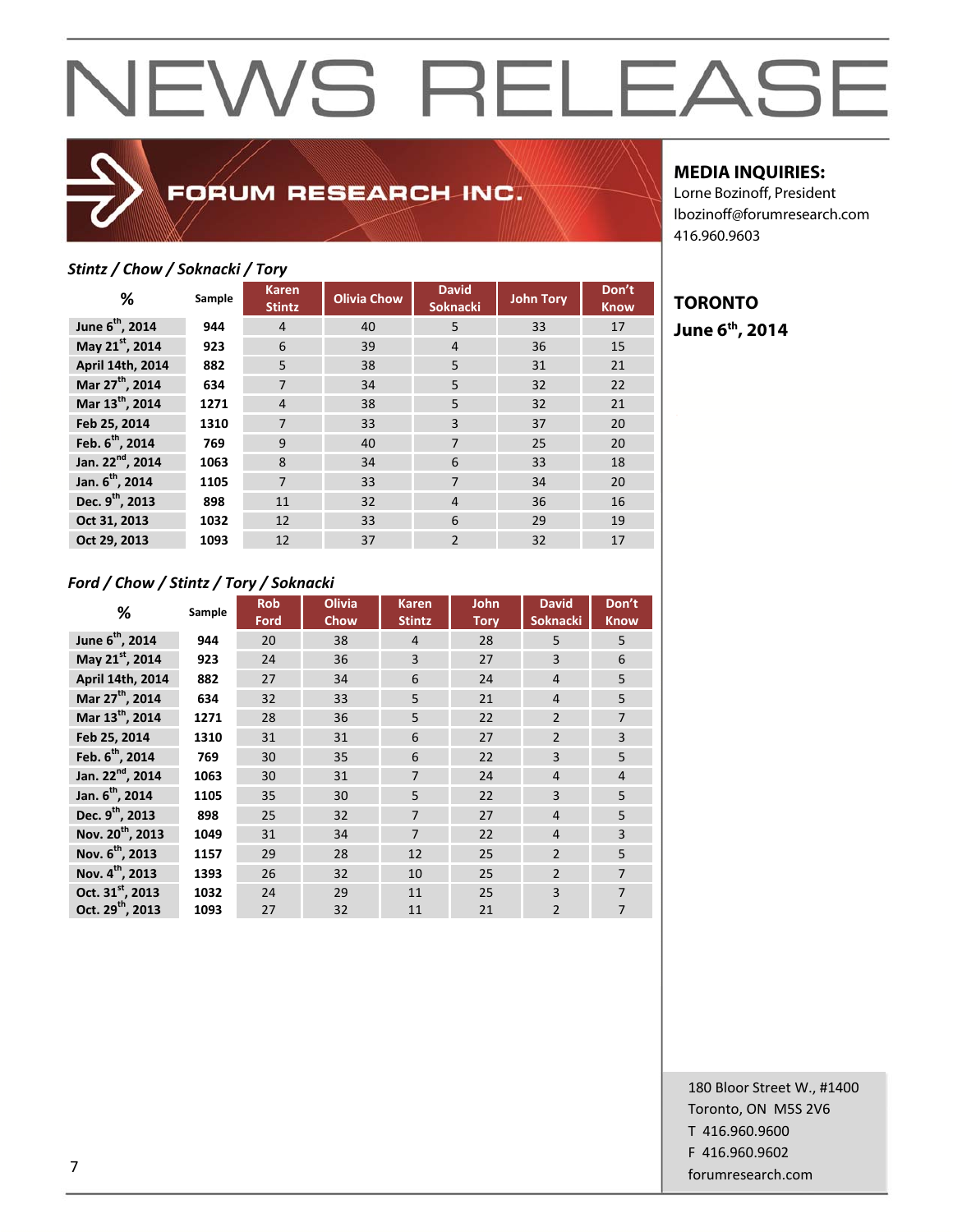

### *Approval of Rob Ford*

*'Do you approve or disapprove of Rob Ford?'*

### *[All Respondents]*

### *Age / Gender*

| %                 | <b>Total</b> | 18-34 | 35-44 | 45-54                   | 55-64 | $65+$ | <b>Male</b> | Female |
|-------------------|--------------|-------|-------|-------------------------|-------|-------|-------------|--------|
| Sample            | 944          | 57    | 84    | 168                     | 276   | 359   | 407         | 537    |
| <b>Approve</b>    | 28           | 22    | 32    | 29                      | 30    | 30    | 32          | 24     |
| <b>Disapprove</b> | 69           | 75    | 66    | 67                      | 67    | 67    | 66          | 72     |
| Don't know        |              |       |       | $\overline{\mathbf{z}}$ |       |       |             | 4      |

#### *Region*

| %                 | <b>Total</b> | Toronto or East York   North York   Etobicoke or York   Scarborough |     |     |     |
|-------------------|--------------|---------------------------------------------------------------------|-----|-----|-----|
| Sample            | 944          | 348                                                                 | 187 | 183 | 226 |
| Approve           | 28           | 11                                                                  | 36  | 27  | 43  |
| <b>Disapprove</b> | 69           | 87                                                                  | 63  |     | 51  |
| Don't know        |              |                                                                     |     |     |     |

### *Transportation / Own Property*

| ℅                 |     |     | Total Drive TTC or other public transit Other Yes |    |     | No. |
|-------------------|-----|-----|---------------------------------------------------|----|-----|-----|
| Sample            | 944 | 350 | 272                                               | 82 | 681 | 263 |
| Approve           | 28  | 31  | 24                                                | 28 | 30  | 24  |
| <b>Disapprove</b> | 69  | 66  | 73                                                | 71 | 66  | 74  |
| Don't know        | 3   |     |                                                   |    |     |     |

### *Household Income*

| %                 | <b>Total</b> | <\$20K | \$20-<br><b>S40K</b> | \$40-<br><b>S60K</b> | \$60-<br><b>\$80K</b> | \$80-<br><b>\$100K</b> | \$100-<br><b>S250K</b> | $$250K+$ |
|-------------------|--------------|--------|----------------------|----------------------|-----------------------|------------------------|------------------------|----------|
| Sample            | 944          | 65     | 143                  | 134                  | 121                   | 93                     | 163                    | 37       |
| <b>Approve</b>    | 28           | 31     | 38                   | 23                   | 30                    | 29                     | 20                     | 53       |
| <b>Disapprove</b> | 69           | 68     | 55                   | 76                   | 70                    |                        | 80                     | 47       |

### **MEDIA INQUIRIES:**

Lorne Bozinoff, President lbozinoff@forumresearch.com 416.960.9603

### **TORONTO June 6th, 2014**

180 Bloor Street W., #1400 Toronto, ON M5S 2V6 T 416.960.9600 F 416.960.9602 example and the state of the state of the state of the state of the state of the state of the state of the state of the state of the state of the state of the state of the state of the state of the state of the state of th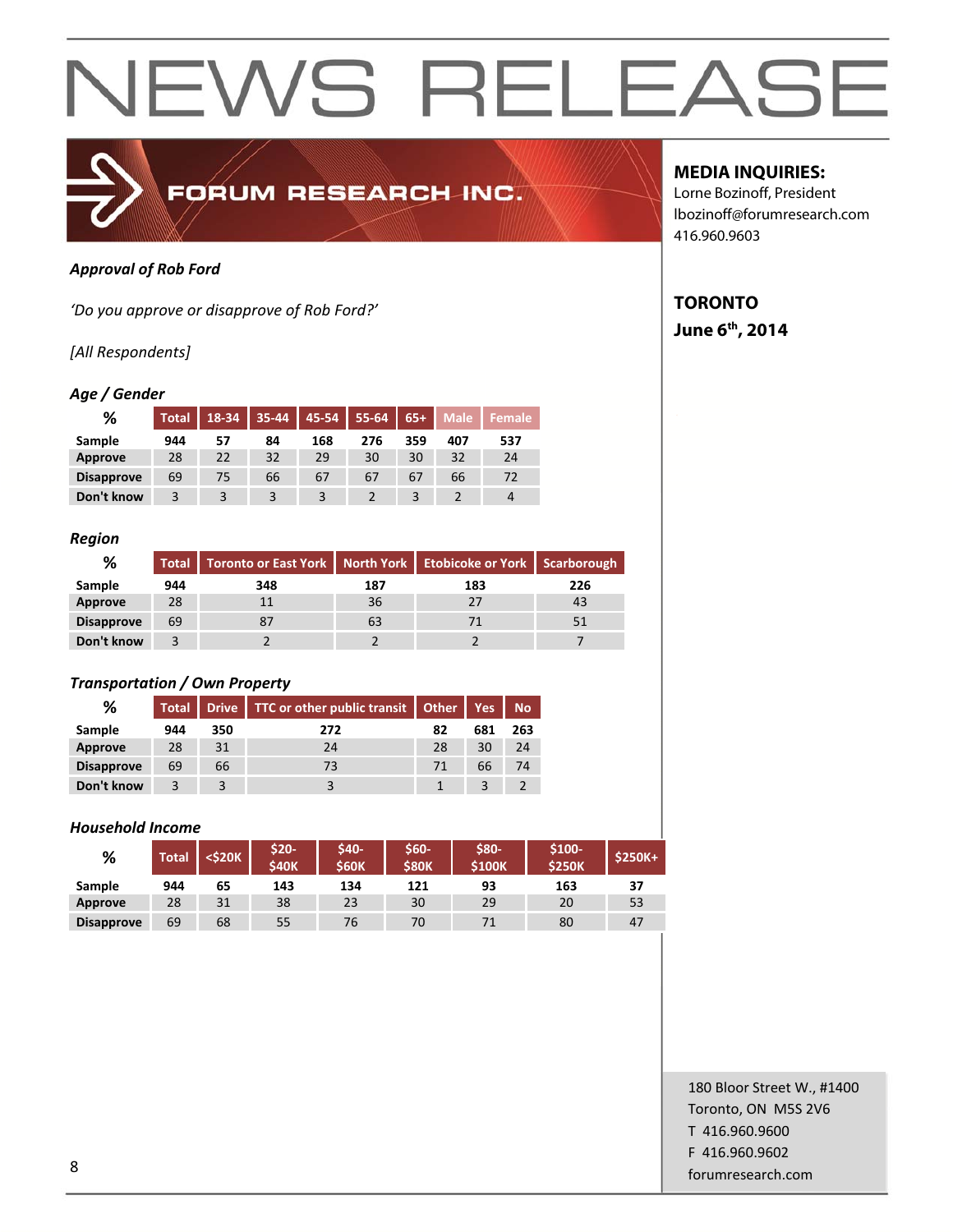### FORUM RESEARCH INC.

### **MEDIA INQUIRIES:**

**TORONTO** 

**June 6th, 2014** 

Lorne Bozinoff, President lbozinoff@forumresearch.com 416.960.9603

### *Education*

| %                 | <b>Total</b> | <b>Secondary</b><br>school or less | Some college or<br>university | <b>Completed college</b><br>or university | Post graduate<br>studies |
|-------------------|--------------|------------------------------------|-------------------------------|-------------------------------------------|--------------------------|
| Sample            | 944          | 147                                | 243                           | 340                                       | 214                      |
| Approve           | 28           | 47                                 | 36                            | 21                                        | 20                       |
| <b>Disapprove</b> | 69           | 46                                 | 60                            | 76                                        | 80                       |
| Don't<br>know     | 3            |                                    | 4                             | 3                                         | 0                        |

### *Have Children / Are Mothers*

| %                 | <b>Total</b> | Yes | <b>No</b> | <b>Moms</b> |
|-------------------|--------------|-----|-----------|-------------|
| Sample            | 944          | 174 | 770       | 94          |
| <b>Approve</b>    | 28           | 24  | 30        | 17          |
| <b>Disapprove</b> | 69           | 75  | 66        | 80          |
| Don't know        | 3            | 2   | 4         | 3           |

### *Past Provincial Vote*

| %                 |     | Total   Progressive Conservative   Liberal   NDP   Green   Other parties |     |     |    |    |
|-------------------|-----|--------------------------------------------------------------------------|-----|-----|----|----|
| Sample            | 944 | 213                                                                      | 448 | 169 | 27 | 23 |
| <b>Approve</b>    | 28  | 54                                                                       | 18  | 21  | 38 | 28 |
| <b>Disapprove</b> | 69  | 45                                                                       | 80  | 77  | 51 |    |
| Don't know        |     |                                                                          |     |     |    |    |

### 180 Bloor Street W., #1400 Toronto, ON M5S 2V6 T 416.960.9600 F 416.960.9602 example to the contract of the contract of the contract of the contract of the contract of the contract of the contract of the contract of the contract of the contract of the contract of the contract of the contract of the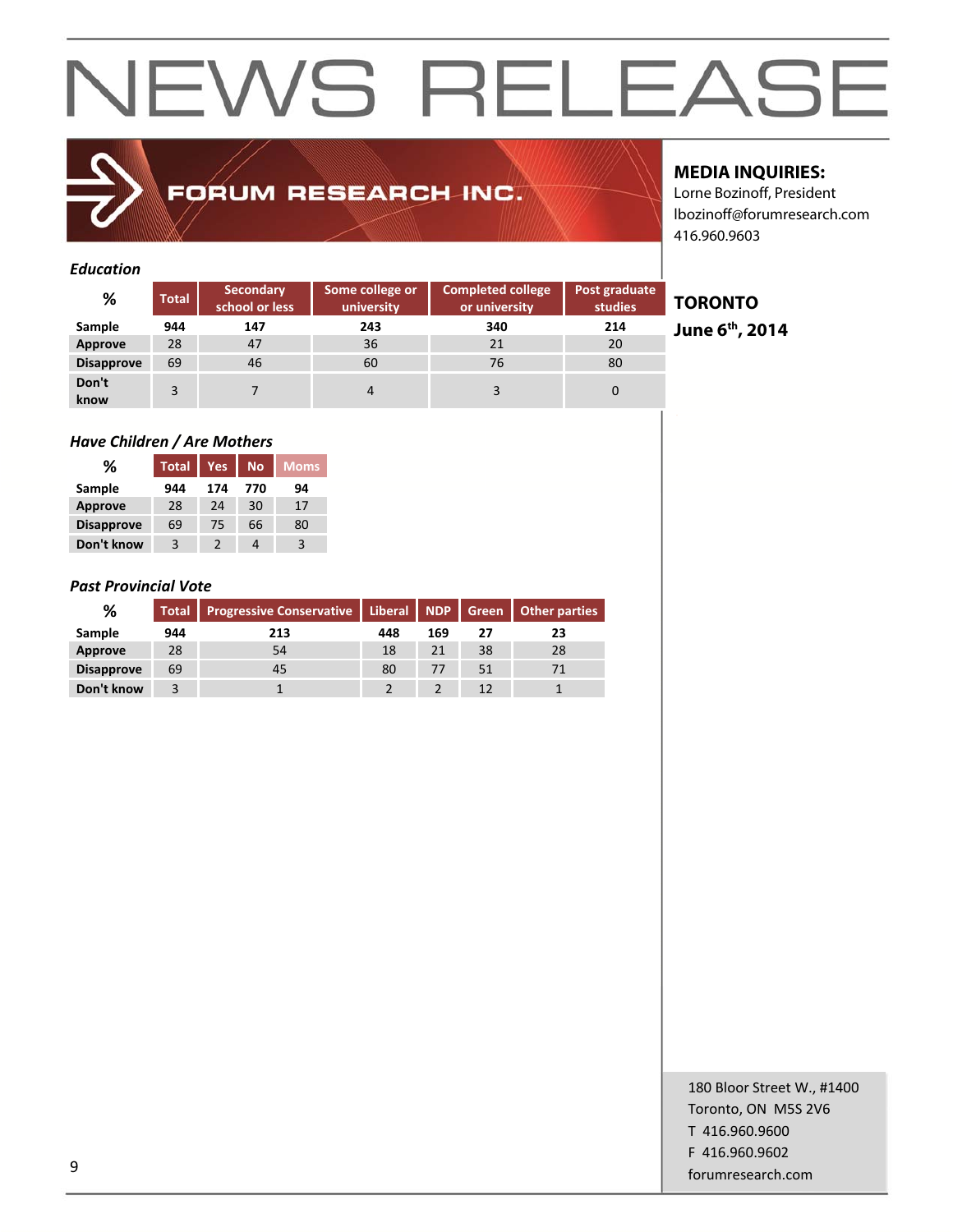

### *Approval of Tory*

*'Do you approve or disapprove of John Tory?'*

### *[Heard of John Tory]*

### *Age / Gender*

| %                 | <b>Total</b> | 18-34 | 35-44 | 45-54 | $55 - 64$ | $65+$ | Male |     |
|-------------------|--------------|-------|-------|-------|-----------|-------|------|-----|
| Sample            | 905          | 51    | 79    | 165   | 263       | 347   | 387  | 518 |
| Approve           | 68           | 66    | 59    |       |           | 76    | 66   | 69  |
| <b>Disapprove</b> | 32           | 34    | 41    | 29    | 29        | 24    | 34   | 31  |

#### *Region*

| %                 |     | Total   Toronto or East York   North York   Etobicoke or York   Scarborough |     |     |     |  |
|-------------------|-----|-----------------------------------------------------------------------------|-----|-----|-----|--|
| Sample            | 905 | 343                                                                         | 176 | 174 | 212 |  |
| Approve           | 68  | 67                                                                          | 69  |     |     |  |
| <b>Disapprove</b> | 32  | 33                                                                          |     |     | 39  |  |

#### *Transportation / Own Property*

| %                 |     |     | Total   Drive   TTC or other public transit   Other   Yes   No |    |     |     |
|-------------------|-----|-----|----------------------------------------------------------------|----|-----|-----|
| Sample            | 905 | 334 | 259                                                            | 78 | 660 | 245 |
| Approve           | 68  |     | 57                                                             |    | 74  | 58  |
| <b>Disapprove</b> | 32  | 25  |                                                                | 29 | 26. |     |

#### *Household Income*

| %                 | <b>Total</b> | <\$20K | \$20-<br><b>S40K</b> | \$40-<br><b>S60K</b> | \$60-<br><b>\$80K</b> | \$80-<br><b>S100K</b> | \$100-<br><b>S250K</b> | $$250K+$ |
|-------------------|--------------|--------|----------------------|----------------------|-----------------------|-----------------------|------------------------|----------|
| Sample            | 905          | 51     | 131                  | 131                  | 119                   | 92                    | 160                    | 36       |
| Approve           | 68           | 45     | 57                   | 65                   | 67                    | 73                    | 74                     | 82       |
| <b>Disapprove</b> | 32           | 55     | 43                   | 35                   | 33                    | 27                    | 26                     | 18       |

#### *Education*

| %                 | <b>Total</b> | <b>Secondary</b><br>school or less | Some college or<br>university | <b>Completed college</b><br>or university | Post graduate<br>studies |  |
|-------------------|--------------|------------------------------------|-------------------------------|-------------------------------------------|--------------------------|--|
| Sample            | 905          | 129                                | 230                           | 334                                       | 212                      |  |
| Approve           | 68           | 52                                 | 64                            | 73                                        | 69                       |  |
| <b>Disapprove</b> | 32           | 48                                 | 36                            | 27                                        |                          |  |

### **MEDIA INQUIRIES:**

Lorne Bozinoff, President lbozinoff@forumresearch.com 416.960.9603

### **TORONTO**

### **June 6th, 2014**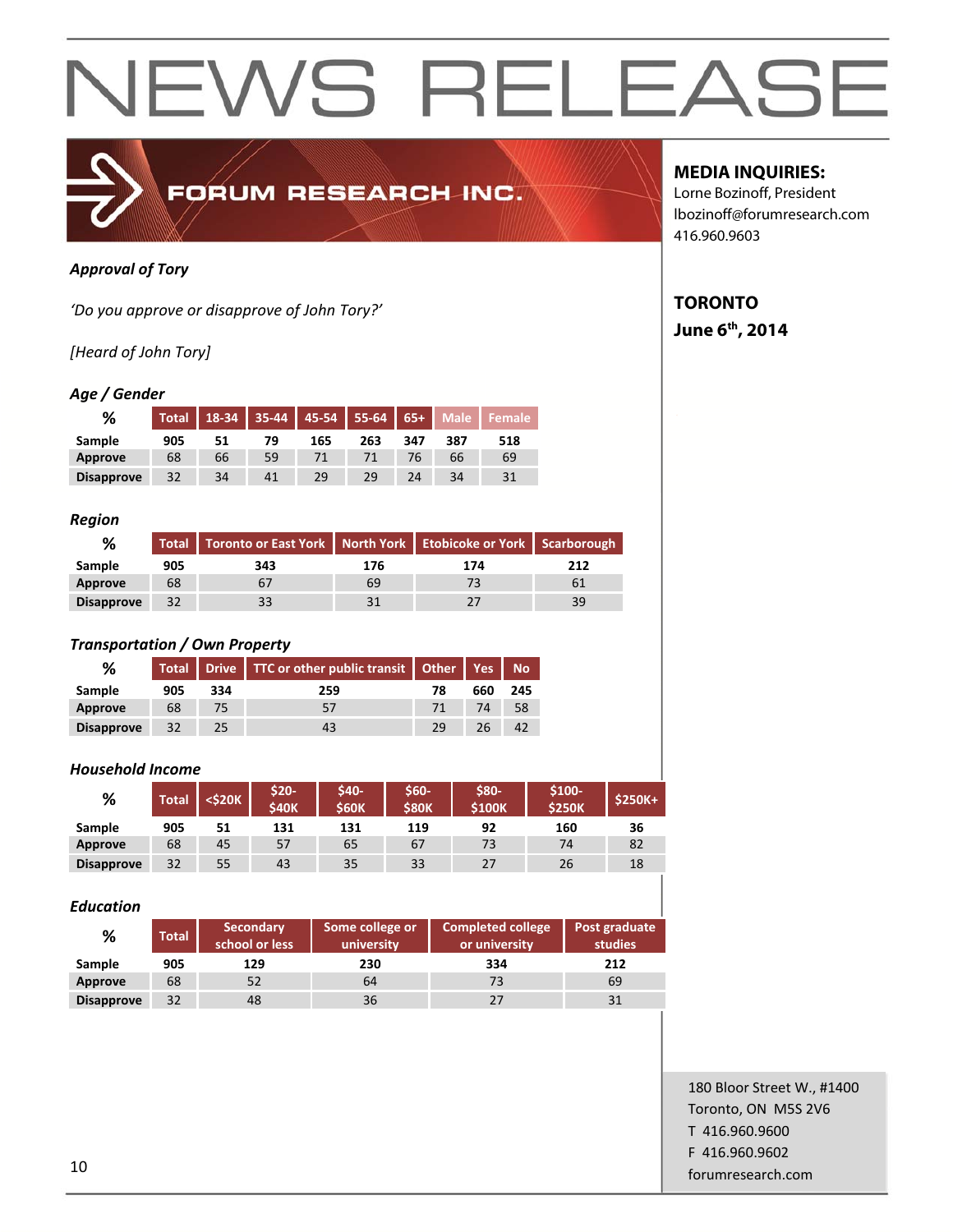

## FORUM RESEARCH INC.

### *Have Children / Are Mothers*

| %                 | <b>Total</b> | Yes | <b>No</b> | <b>Moms</b> |
|-------------------|--------------|-----|-----------|-------------|
| Sample            | 905          | 167 | 738       | 88          |
| <b>Approve</b>    | 68           | 67  | 68        | 65          |
| <b>Disapprove</b> | 32           | 33  | 32        | 35          |

#### *Past Provincial Vote*

| %                 |     | Total   Progressive Conservative   Liberal   NDP   Green   Other parties |     |     |    |    |
|-------------------|-----|--------------------------------------------------------------------------|-----|-----|----|----|
| Sample            | 905 | 208                                                                      | 430 | 163 |    | 20 |
| Approve           | 68  |                                                                          |     | 57  | 64 |    |
| <b>Disapprove</b> | 32  |                                                                          | 28  | 43  | 36 |    |

### **MEDIA INQUIRIES:**

Lorne Bozinoff, President lbozinoff@forumresearch.com 416.960.9603

### **TORONTO June 6th, 2014**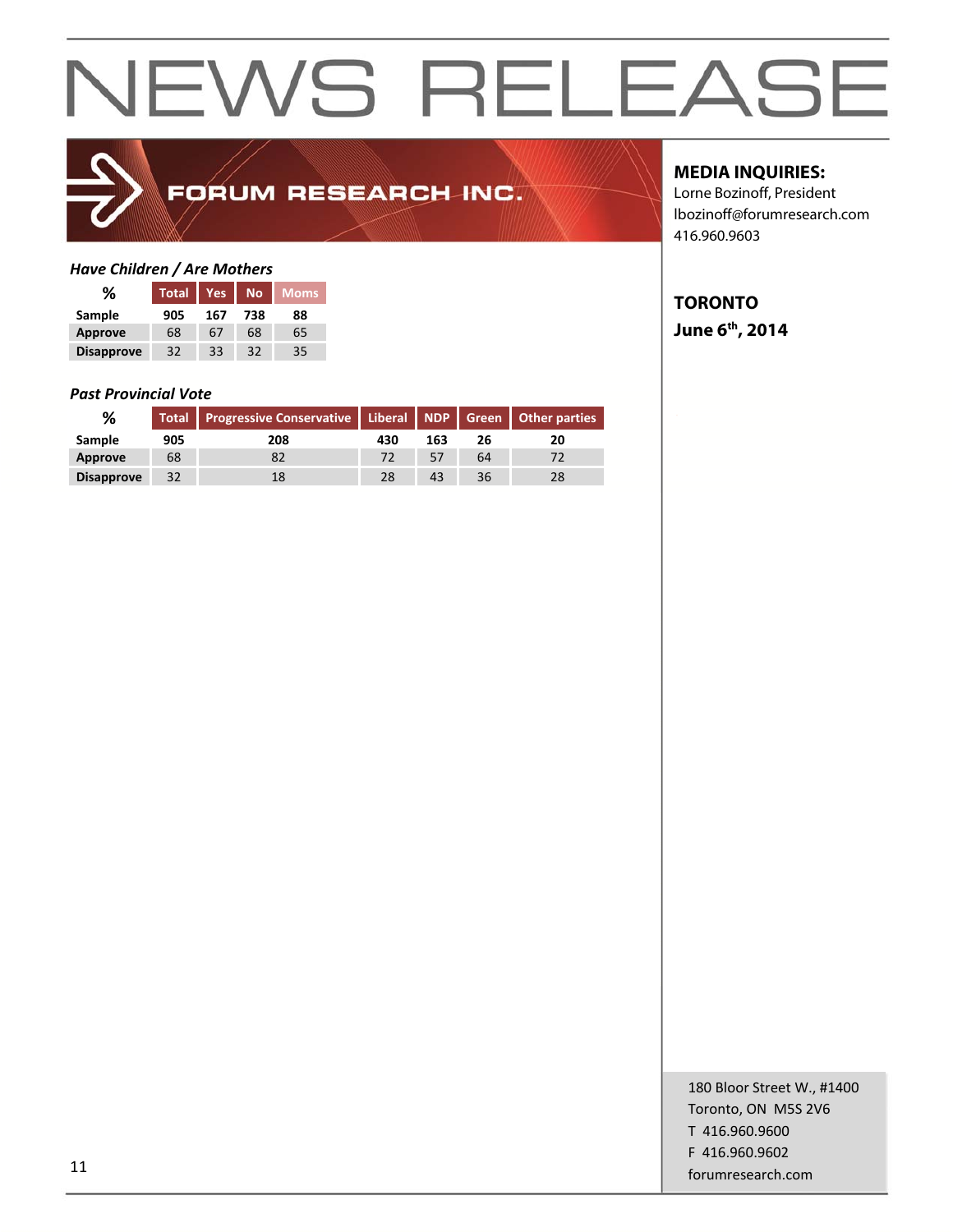

### *Approval of Stintz*

*'Do you approve or disapprove of Karen Stintz?'*

### *[Heard of Karen Stintz]*

### *Age / Gender*

| %                 | Total | 18-34 | $35 - 44$ | $\vert$ 45-54 55-64 |     | $65+$ | <b>Male</b> |     |
|-------------------|-------|-------|-----------|---------------------|-----|-------|-------------|-----|
| Sample            | 813   | 48    | 65        | 149                 | 245 | 306   | 348         | 465 |
| Approve           | 46    | 52    | 35        | 51                  | 44  | 43    | 44          | 47  |
| <b>Disapprove</b> | 54    | 48    | 65        | 49                  | 56  | 57    | 56          | 53  |

#### *Region*

| %                 |     | Total   Toronto or East York   North York   Etobicoke or York   Scarborough |     |     |     |  |
|-------------------|-----|-----------------------------------------------------------------------------|-----|-----|-----|--|
| Sample            | 813 | 318                                                                         | 157 | 161 | 177 |  |
| Approve           | 46  |                                                                             | 38  | 51  | 38  |  |
| <b>Disapprove</b> | 54  | 48                                                                          |     | 49  | 62  |  |

### *Transportation / Own Property*

| %                 |     |     | Total   Drive   TTC or other public transit   Other   Yes   No |    |     |     |
|-------------------|-----|-----|----------------------------------------------------------------|----|-----|-----|
| Sample            | 813 | 300 | 237                                                            | 66 | 607 | 206 |
| Approve           | 46  | 45  | 45                                                             | 48 | 46  | 44  |
| <b>Disapprove</b> | 54  | 55  | 55                                                             |    | 54  | 56  |

#### *Household Income*

| %                 | <b>Total</b> | <\$20K | \$20-<br><b>S40K</b> | \$40-<br><b>\$60K</b> | \$60-<br><b>\$80K</b> | \$80-<br><b>S100K</b> | \$100-<br><b>S250K</b> | $$250K+$ |
|-------------------|--------------|--------|----------------------|-----------------------|-----------------------|-----------------------|------------------------|----------|
| Sample            | 813          | 42     | 108                  | 115                   | 106                   | 89                    | 155                    | 33       |
| Approve           | 46           | 46     | 40                   | 44                    | 51                    | 37                    | 47                     | 69       |
| <b>Disapprove</b> | 54           | 54     | 60                   | 56                    | 49                    | 63                    | 53                     | 31       |

#### *Education*

| %                 | <b>Total</b> | <b>Secondary</b><br>school or less | Some college or<br>university | <b>Completed college</b><br>or university | Post graduate<br>studies |  |
|-------------------|--------------|------------------------------------|-------------------------------|-------------------------------------------|--------------------------|--|
| Sample            | 813          | 116                                | 195                           | 302                                       | 200                      |  |
| Approve           | 46           | 46                                 | 31                            | 55                                        | 43                       |  |
| <b>Disapprove</b> | 54           | 54                                 | 69                            | 45                                        | 57                       |  |

### **MEDIA INQUIRIES:**

Lorne Bozinoff, President lbozinoff@forumresearch.com 416.960.9603

### **TORONTO**

### **June 6th, 2014**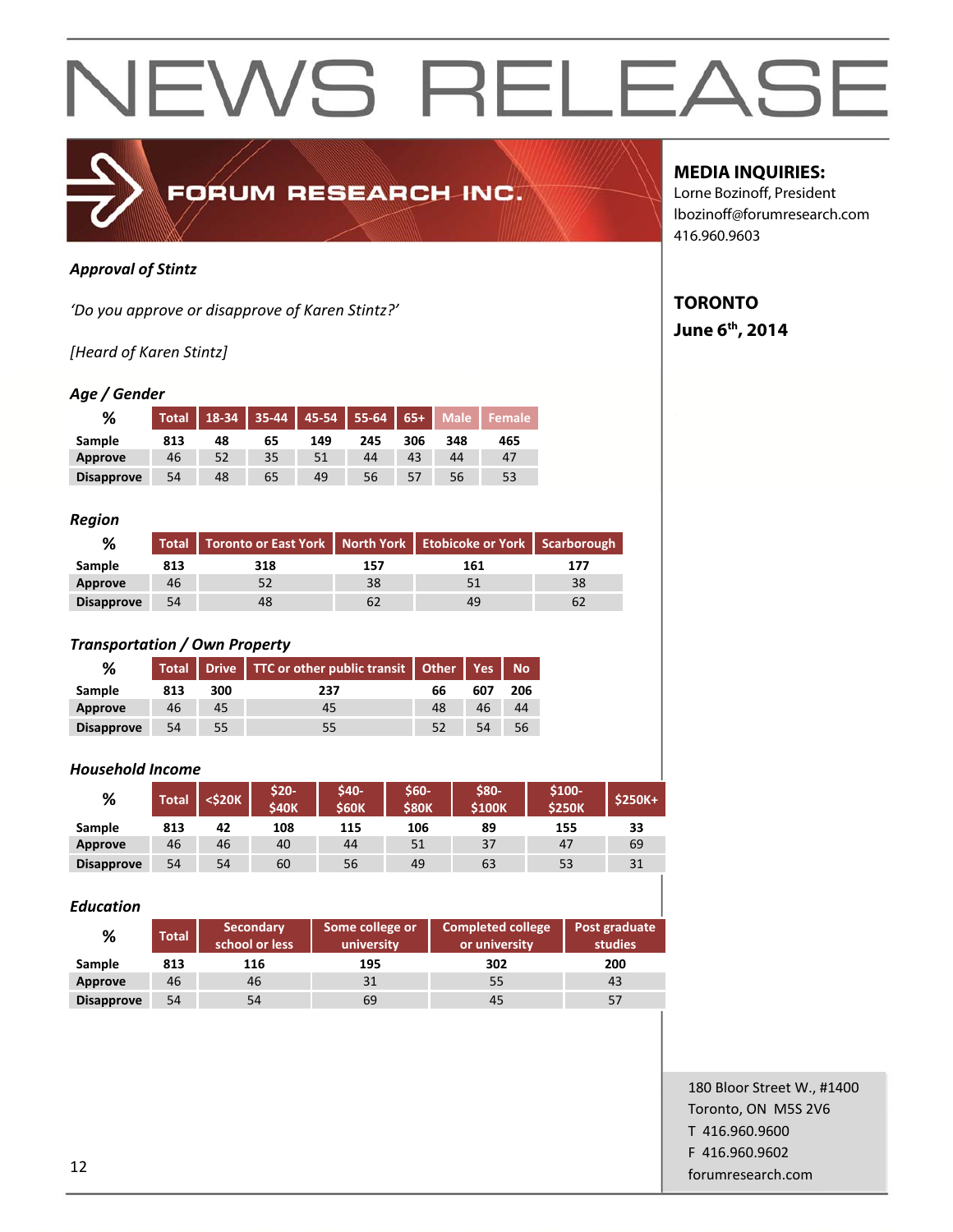

## FORUM RESEARCH INC.

### *Have Children / Are Mothers*

| %                 | <b>Total</b> | Yes | <b>No</b> | Moms |  |
|-------------------|--------------|-----|-----------|------|--|
| Sample            | 813          | 141 | 672       | 75   |  |
| <b>Approve</b>    | 46           | 42  | 47        | 41   |  |
| <b>Disapprove</b> | 54           | 58  | 53        | 59   |  |

#### *Past Provincial Vote*

| %                 |     | Total Progressive Conservative   Liberal NDP   Green   Other parties |     |     |    |    |
|-------------------|-----|----------------------------------------------------------------------|-----|-----|----|----|
| Sample            | 813 | 186                                                                  | 391 | 148 |    | 19 |
| Approve           | 46  | 33                                                                   | 47  |     |    | 66 |
| <b>Disapprove</b> | 54  |                                                                      | 53  | 49  | 43 | 34 |

### **MEDIA INQUIRIES:**

Lorne Bozinoff, President lbozinoff@forumresearch.com 416.960.9603

### **TORONTO June 6th, 2014**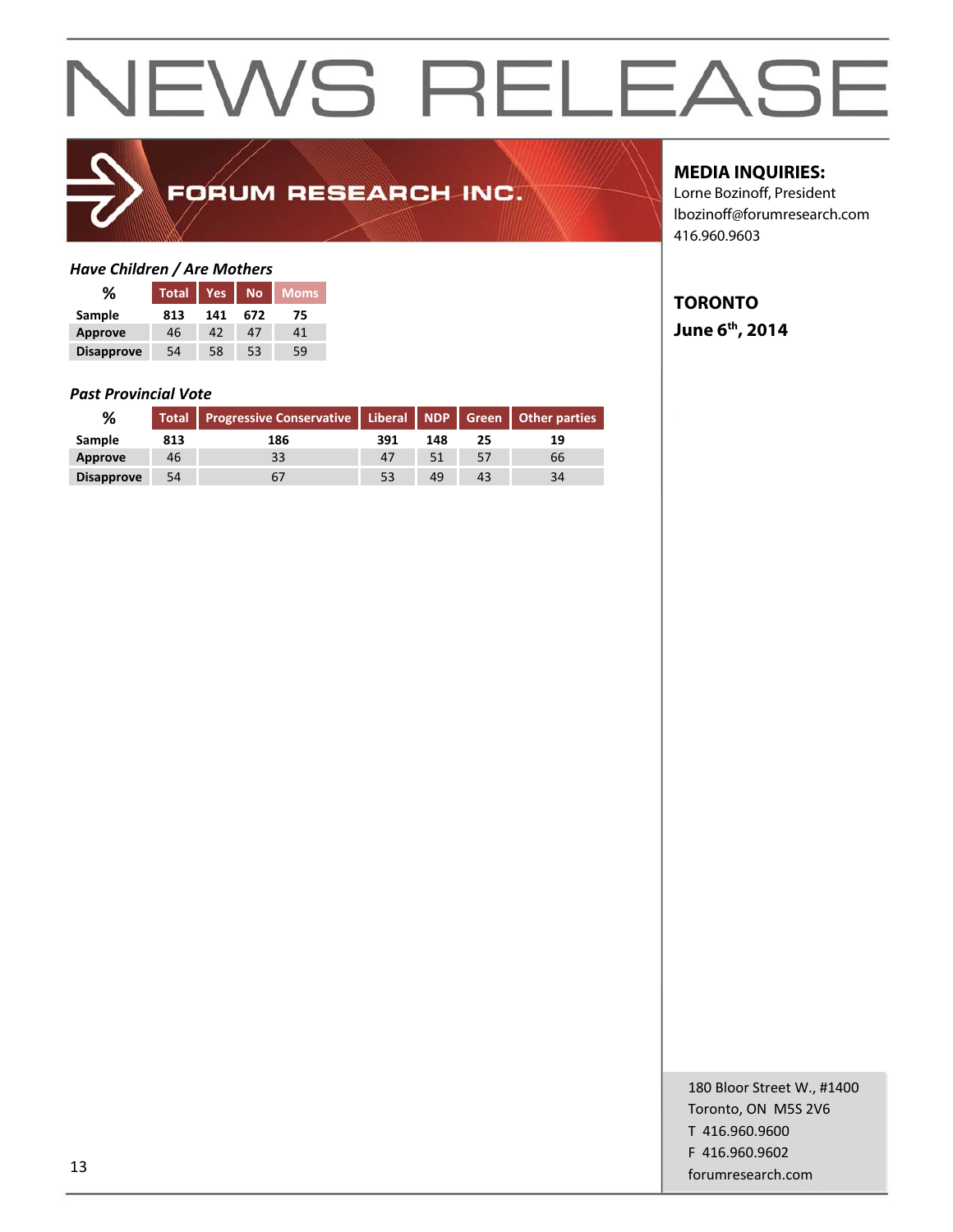

### FORUM RESEARCH INC.

### *Approval of Chow*

*'Do you approve or disapprove of Olivia Chow?'*

### *[Heard of Olivia Chow]*

### *Age / Gender*

| %                 | <b>Total</b> | 18-34 | $35 - 44$ |     | $\vert$ 45-54 55-64 65+ |     | <b>Male</b> |     |
|-------------------|--------------|-------|-----------|-----|-------------------------|-----|-------------|-----|
| Sample            | 921          | 54    | 82        | 166 | 271                     | 348 | 394         | 527 |
| Approve           | 64           | 78    | 69        | 53  | 55                      | 55  | 59          | 69  |
| <b>Disapprove</b> | 36           | 22    | 31        | 47  | 45                      | 45  | 41          |     |

### *Region*

| %                 |     | Total   Toronto or East York   North York   Etobicoke or York   Scarborough |     |     |     |  |
|-------------------|-----|-----------------------------------------------------------------------------|-----|-----|-----|--|
| Sample            | 921 | 346                                                                         | 180 | 178 | 217 |  |
| Approve           | 64  |                                                                             | 60  | 56  | 60  |  |
| <b>Disapprove</b> | 36  |                                                                             | 40  | 44  | 40  |  |

### *Transportation / Own Property*

| %                 |     |     | Total   Drive   TTC or other public transit   Other   Yes   No |    |     |     |
|-------------------|-----|-----|----------------------------------------------------------------|----|-----|-----|
| Sample            | 921 | 342 | 263                                                            | 80 | 669 | 252 |
| Approve           | 64  | 53  | 74                                                             | 80 | 58  | 74  |
| <b>Disapprove</b> | 36  | 47  | 26                                                             | 20 |     |     |

### *Household Income*

| %                 | Total | <\$20K | \$20-<br><b>S40K</b> | <b>S40-</b><br><b>\$60K</b> | \$60-<br><b>\$80K</b> | \$80-<br><b>S100K</b> | \$100-<br><b>\$250K</b> | $$250K+$ |
|-------------------|-------|--------|----------------------|-----------------------------|-----------------------|-----------------------|-------------------------|----------|
| Sample            | 921   | 57     | 135                  | 132                         | 120                   | 93                    | 162                     | 36       |
| Approve           | 64    | 76     | 65                   | 75                          | 67                    | 61                    | 67                      | 34       |
| <b>Disapprove</b> | 36    | 24     | 35                   | 25                          | 33                    | 39                    | 33                      | 66       |

### *Education*

| %                 | <b>Total</b> | <b>Secondary</b><br>school or less | Some college or<br>university | <b>Completed college</b><br>or university | Post graduate<br>studies |
|-------------------|--------------|------------------------------------|-------------------------------|-------------------------------------------|--------------------------|
| Sample            | 921          | 139                                | 232                           | 338                                       | 212                      |
| Approve           | 64           | 56                                 | 59                            | 67                                        | 69                       |
| <b>Disapprove</b> | 36           | 44                                 |                               | 33                                        | 31                       |

### **MEDIA INQUIRIES:**

Lorne Bozinoff, President lbozinoff@forumresearch.com 416.960.9603

### **TORONTO June 6th, 2014**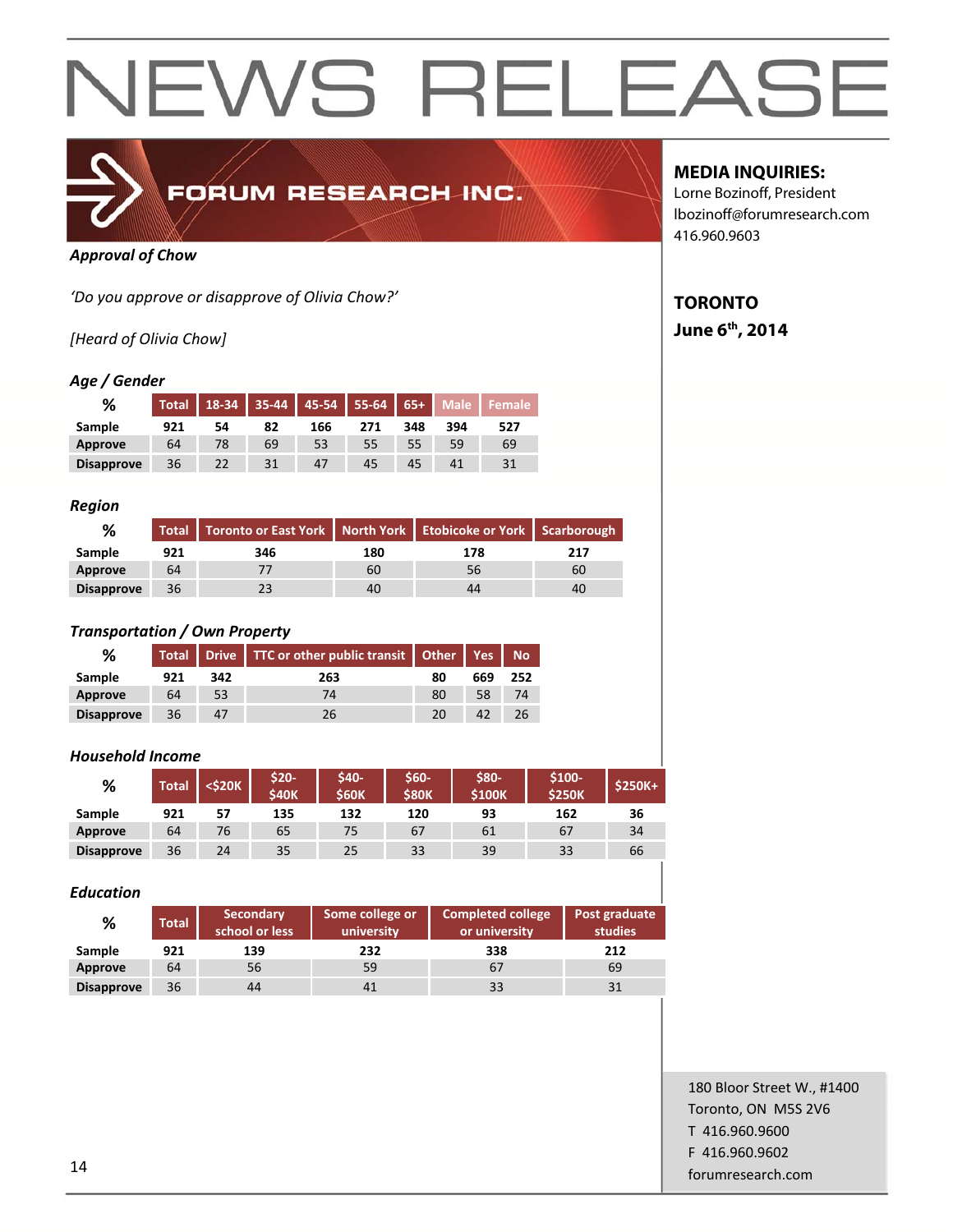

## FORUM RESEARCH INC.

### *Have Children / Are Mothers*

| ℅                 | <b>Total</b> | Yes | <b>No</b> | <b>Moms</b> |  |
|-------------------|--------------|-----|-----------|-------------|--|
| Sample            | 921          | 173 | 748       | 93          |  |
| <b>Approve</b>    | 64           | 68  | 62        | 76          |  |
| <b>Disapprove</b> | 36           | 32  | 38        | 24          |  |

#### *Past Provincial Vote*

| ℅                 |     | Total   Progressive Conservative   Liberal   NDP   Green   Other parties |     |     |    |    |
|-------------------|-----|--------------------------------------------------------------------------|-----|-----|----|----|
| Sample            | 921 | 209                                                                      | 440 | 165 |    | 19 |
| Approve           | 64  |                                                                          |     | 86  | 49 | 84 |
| <b>Disapprove</b> | 36  |                                                                          |     | 14  |    |    |

### **MEDIA INQUIRIES:**

Lorne Bozinoff, President lbozinoff@forumresearch.com 416.960.9603

### **TORONTO June 6th, 2014**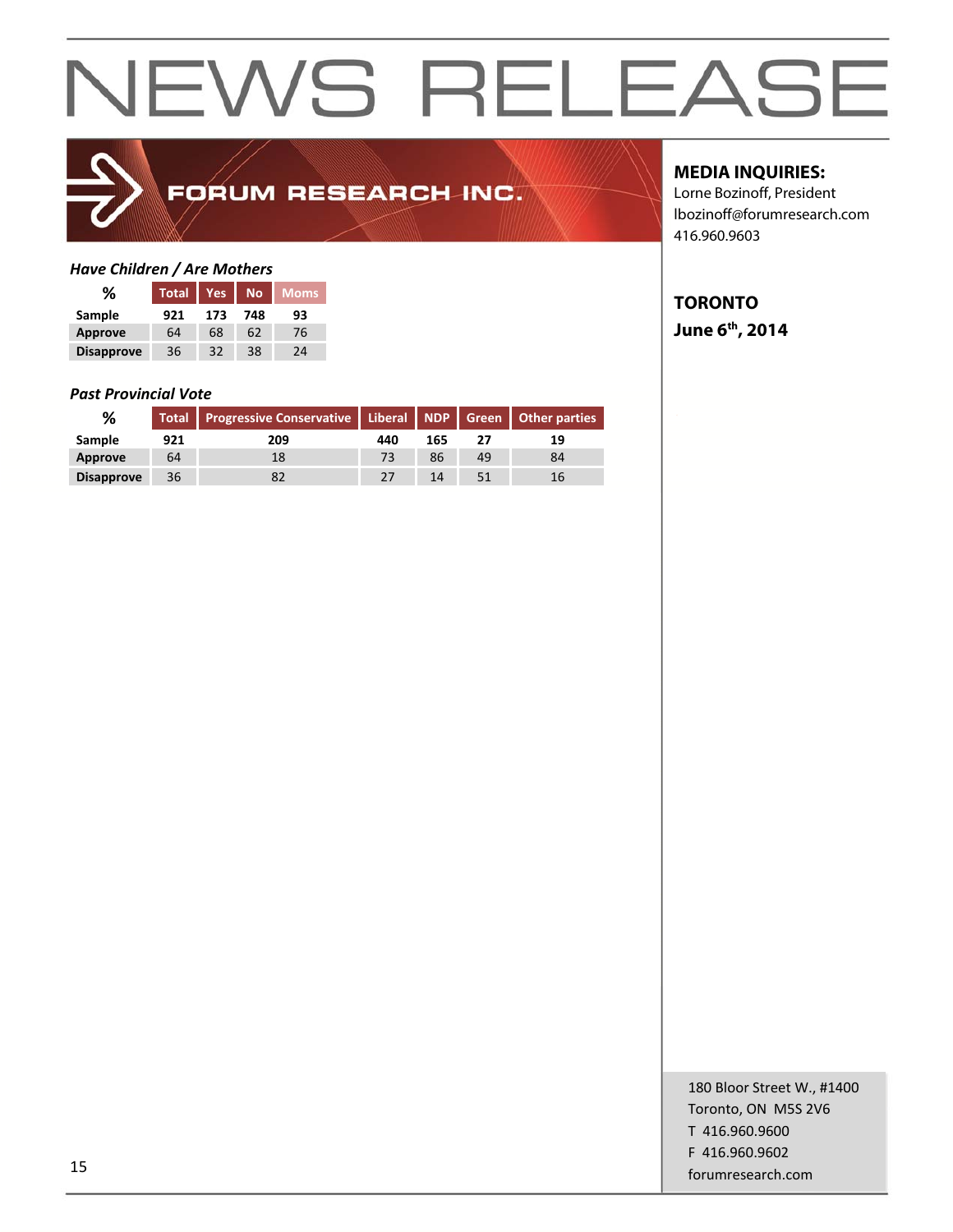

### *Approval of Soknacki*

*'Do you approve or disapprove of David Soknacki?'*

*[Heard of David Soknacki]*

### *Age / Gender*

| %                 | <b>Total</b> | 18-34 | 35-44 |     | 45-54 55-64 65+ |     | Male <b>b</b> | Female |
|-------------------|--------------|-------|-------|-----|-----------------|-----|---------------|--------|
| Sample            | 655          | 33    | 44    | 114 | 203             | 261 | 285           | 370    |
| Approve           | 54           | 52    | 64    | 47  | 54              |     | 51            | 56     |
| <b>Disapprove</b> | 46           | 48    | 36    | 53  | 46              | 47  | 49            | 44     |

#### *Region*

| %                 |     | Total   Toronto or East York   North York   Etobicoke or York   Scarborough |     |     |     |
|-------------------|-----|-----------------------------------------------------------------------------|-----|-----|-----|
| Sample            | 655 | 257                                                                         | 119 | 131 | 148 |
| Approve           | 54  | 65                                                                          | 49  | 52  |     |
| <b>Disapprove</b> | 46  | 35                                                                          |     | 48  | 58  |

### *Transportation / Own Property*

| %                 |     |     | Total   Drive   TTC or other public transit   Other   Yes   No |    |     |     |
|-------------------|-----|-----|----------------------------------------------------------------|----|-----|-----|
| Sample            | 655 | 229 | 186                                                            |    | 491 | 164 |
| Approve           | 54  | 48  | 57                                                             | 70 | 55  |     |
| <b>Disapprove</b> | 46  |     |                                                                | 30 |     |     |

### *Household Income*

| %                 | <b>Total</b> | <b><s20k< b=""></s20k<></b> | \$20-<br><b>S40K</b> | \$40-<br><b>\$60K</b> | \$60-<br><b>S80K</b> | \$80-<br><b>S100K</b> | \$100-<br><b>S250K</b> | $$250K+$ |
|-------------------|--------------|-----------------------------|----------------------|-----------------------|----------------------|-----------------------|------------------------|----------|
| Sample            | 655          | 26                          | 82                   | 92                    | 87                   | 76                    | 121                    | 29       |
| Approve           | 54           | 26                          | 49                   | 62                    | 61                   | 45                    | 51                     | 59       |
| <b>Disapprove</b> | 46           | 74                          | 51                   | 38                    | 39                   | 55                    | 49                     | 41       |

#### *Education*

| %                 | <b>Total</b> | <b>Secondary</b><br>school or less | Some college or<br>university | <b>Completed college</b><br>or university | Post graduate<br>studies |
|-------------------|--------------|------------------------------------|-------------------------------|-------------------------------------------|--------------------------|
| Sample            | 655          | 89                                 | 162                           | 241                                       | 163                      |
| Approve           | 54           | 52                                 | 46                            | 56                                        | -57                      |
| <b>Disapprove</b> | 46           | 48                                 | 54                            | 44                                        | 43                       |

### **MEDIA INQUIRIES:**

Lorne Bozinoff, President lbozinoff@forumresearch.com 416.960.9603

### **TORONTO June 6th, 2014**

180 Bloor Street W., #1400 Toronto, ON M5S 2V6 T 416.960.9600 F 416.960.9602 **forumresearch.com** and the set of the set of the set of the set of the set of the set of the set of the set of the set of the set of the set of the set of the set of the set of the set of the set of the set of the set of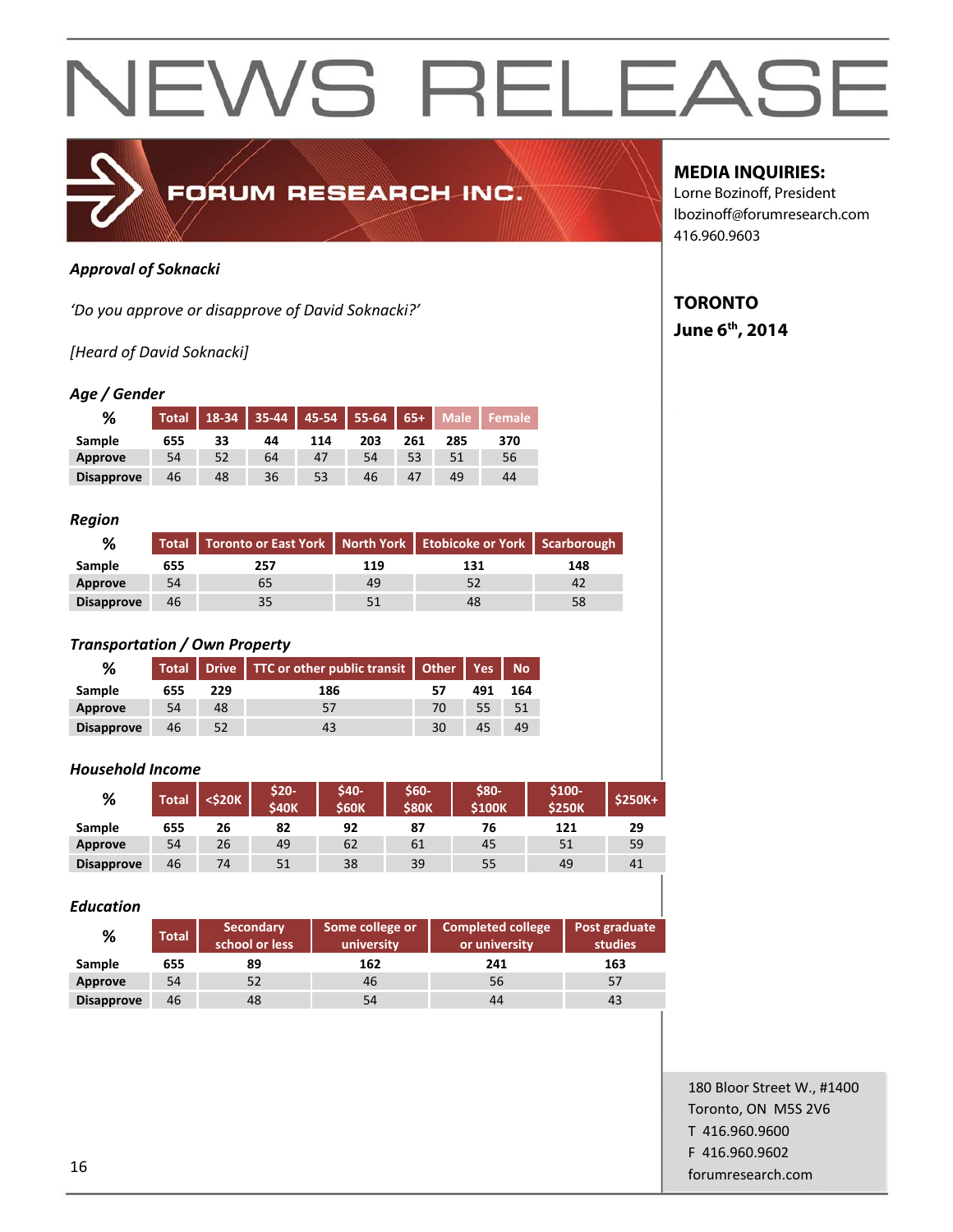

## FORUM RESEARCH INC.

### *Have Children / Are Mothers*

| ℅                 | <b>Total</b> | <b>Yes</b> | <b>No</b> | Moms |
|-------------------|--------------|------------|-----------|------|
| Sample            | 655          | 104        | 551       | 53   |
| <b>Approve</b>    | 54           | 54         | 54        | 49   |
| <b>Disapprove</b> | 46           | 46         | 46        | 51   |

#### *Past Provincial Vote*

| %                 |     | Total   Progressive Conservative   Liberal   NDP   Green   Other parties |     |     |    |    |  |
|-------------------|-----|--------------------------------------------------------------------------|-----|-----|----|----|--|
| Sample            | 655 | 154                                                                      | 308 | 118 |    | 16 |  |
| Approve           | 54  |                                                                          |     | 70  | 59 | 49 |  |
| <b>Disapprove</b> | 46  |                                                                          | 45  | 30  |    |    |  |

### **MEDIA INQUIRIES:**

Lorne Bozinoff, President lbozinoff@forumresearch.com 416.960.9603

### **TORONTO**

**June 6th, 2014**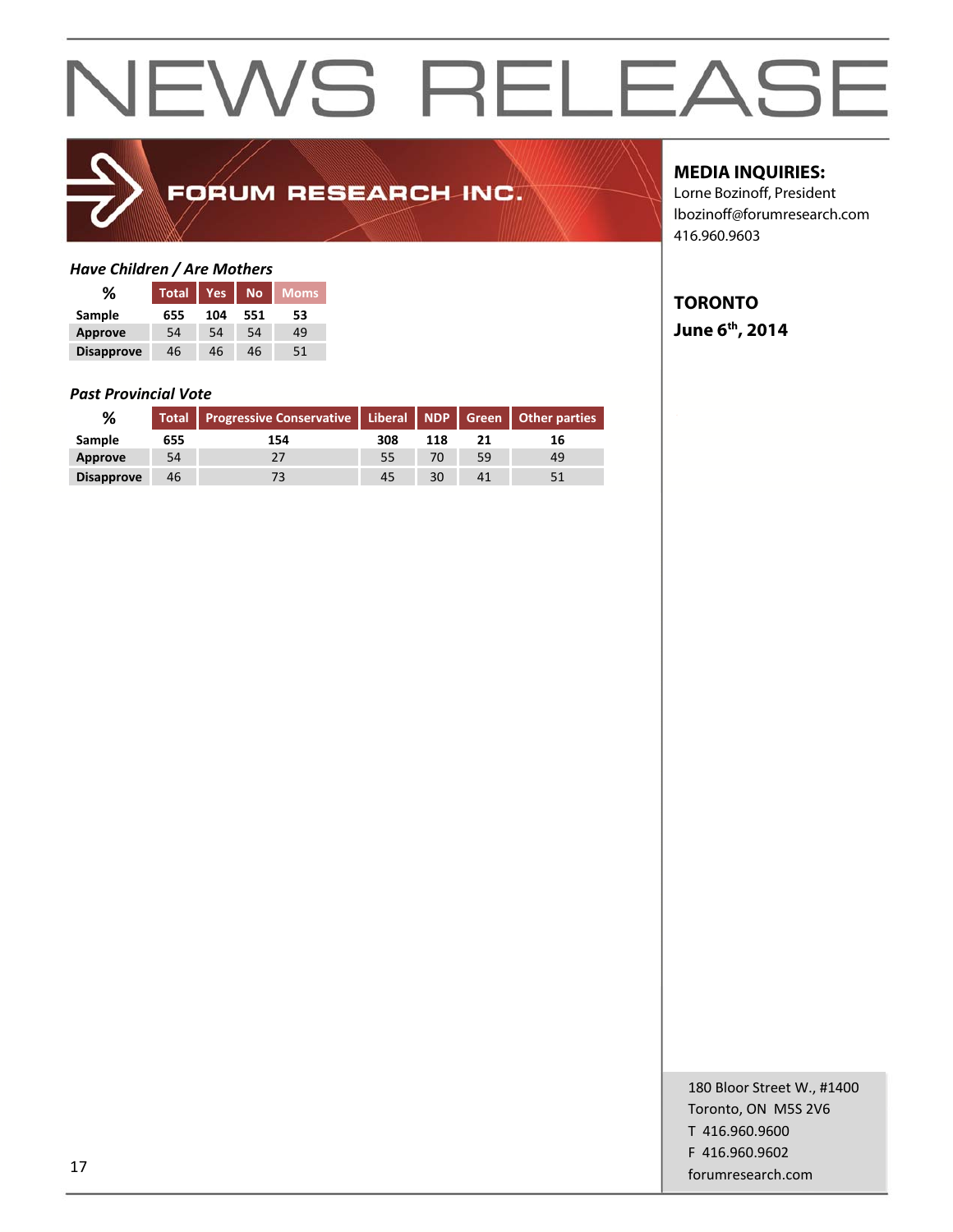

### *Rob Ford / Stintz / Tory / Chow / Soknacki*

*'If a mayoral election were held today, who would you vote for if the candidates were Doug Ford, Karen Stintz, John Tory, Olivia Chow, and David Soknacki?'*

*[All Respondents]*

### *Age / Gender*

| %                   | <b>Total</b> | 18-34 | 35-44          | 45-54          | 55-64 | $65+$ | <b>Male</b>    | <b>Female</b>  |
|---------------------|--------------|-------|----------------|----------------|-------|-------|----------------|----------------|
| Sample              | 944          | 57    | 84             | 168            | 276   | 359   | 407            | 537            |
| <b>Rob Ford</b>     | 20           | 15    | 24             | 20             | 25    | 21    | 26             | 15             |
| <b>Karen Stintz</b> | 4            | 8     | $\mathbf{1}$   | 3              | 3     | 3     | $\overline{4}$ | 5              |
| <b>John Tory</b>    | 28           | 11    | 28             | 41             | 36    | 37    | 30             | 26             |
| <b>Olivia Chow</b>  | 38           | 51    | 40             | 31             | 27    | 31    | 30             | 46             |
| David Soknacki      | 5            | 9     | $\overline{2}$ | $\overline{2}$ | 3     | 5     | 5              | 5              |
| Don't know          | 5            | 6     | $\overline{4}$ | 3              | 6     | 4     | 6              | $\overline{4}$ |

### *Region*

| %                   | <b>Total</b>   | Toronto or East York   North York |     | <b>Etobicoke or York</b> | <b>Scarborough</b> |
|---------------------|----------------|-----------------------------------|-----|--------------------------|--------------------|
| Sample              | 944            | 348                               | 187 | 183                      | 226                |
| <b>Rob Ford</b>     | 20             | 9                                 | 28  | 17                       | 30                 |
| <b>Karen Stintz</b> | $\overline{4}$ | 6                                 | 6   | 0                        |                    |
| John Tory           | 28             | 27                                | 26  | 33                       | 25                 |
| <b>Olivia Chow</b>  | 38             | 51                                | 32  | 38                       | 29                 |
| David Soknacki      | 5              |                                   | 6   | 4                        |                    |
| Don't know          | 5              |                                   |     |                          |                    |

### *Transportation / Own Property*

| %                   | <b>Total</b> | <b>Drive</b> | <b>TTC or other public transit</b> | Other         | <b>Yes</b> | <b>No</b> |
|---------------------|--------------|--------------|------------------------------------|---------------|------------|-----------|
| Sample              | 944          | 350          | 272                                | 82            | 681        | 263       |
| <b>Rob Ford</b>     | 20           | 23           | 18                                 | 14            | 21         | 19        |
| <b>Karen Stintz</b> | 4            | 6            | 3                                  | 4             | 3          | 7         |
| <b>John Tory</b>    | 28           | 34           | 22                                 | 10            | 34         | 17        |
| <b>Olivia Chow</b>  | 38           | 29           | 47                                 | 55            | 32         | 50        |
| David Soknacki      | 5            | 4            | 3                                  | 15            | 6          | 2         |
| Don't know          | 5            | 4            | 6                                  | $\mathcal{P}$ | 4          | 6         |

### **MEDIA INQUIRIES:**

Lorne Bozinoff, President lbozinoff@forumresearch.com 416.960.9603

### **TORONTO June 6th, 2014**

180 Bloor Street W., #1400 Toronto, ON M5S 2V6 T 416.960.9600 F 416.960.9602 **forumresearch.com** and the set of the set of the set of the set of the set of the set of the set of the set of the set of the set of the set of the set of the set of the set of the set of the set of the set of the set of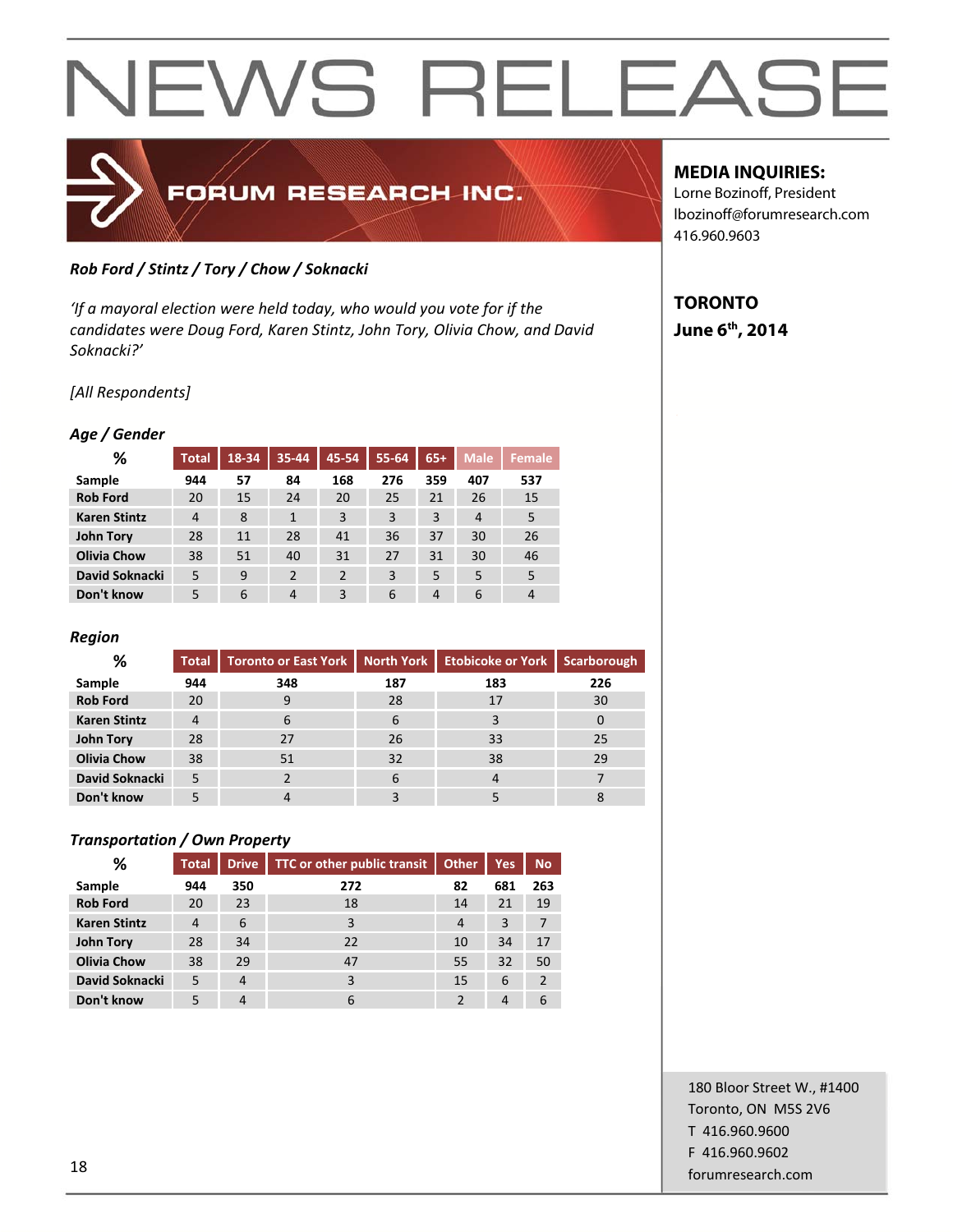

FORUM RESEARCH INC.

### **MEDIA INQUIRIES:**

**TORONTO June 6th, 2014** 

Lorne Bozinoff, President lbozinoff@forumresearch.com 416.960.9603

### *Household Income*

| %                               | <b>Total</b>   | <\$20K       | \$20-<br>\$40K | \$40-<br><b>\$60K</b> | $$60-$<br><b>\$80K</b> | \$80-<br>\$100K | \$100-<br><b>\$250K</b> | \$250K+ |
|---------------------------------|----------------|--------------|----------------|-----------------------|------------------------|-----------------|-------------------------|---------|
| Sample                          | 944            | 65           | 143            | 134                   | 121                    | 93              | 163                     | 37      |
| <b>Rob Ford</b>                 | 20             | 26           | 29             | 14                    | 26                     | 23              | 15                      | 16      |
| <b>Karen Stintz</b>             | $\overline{4}$ | $\Omega$     | 8              | 3                     | $\mathbf{1}$           | 12              | $\overline{4}$          | 5       |
| <b>John Tory</b>                | 28             | 14           | 17             | 20                    | 24                     | 41              | 32                      | 44      |
| <b>Olivia Chow</b>              | 38             | 45           | 40             | 56                    | 47                     | 22              | 43                      | 6       |
| <b>David</b><br><b>Soknacki</b> | 5              | $\mathbf{1}$ | $\mathbf{1}$   | 3                     | $\overline{2}$         | $\mathcal{P}$   | 3                       | 26      |
| Don't know                      | 5              | 14           | 5              | $\overline{4}$        | $\mathbf{1}$           | 1               | $\overline{4}$          | 3       |

### *Education*

| %                               | <b>Total</b>   | <b>Secondary</b><br>school or less | Some college or<br>university | <b>Completed college</b><br>or university | Post graduate<br>studies |
|---------------------------------|----------------|------------------------------------|-------------------------------|-------------------------------------------|--------------------------|
| Sample                          | 944            | 147                                | 243                           | 340                                       | 214                      |
| <b>Rob Ford</b>                 | 20             | 31                                 | 28                            | 16                                        | 14                       |
| Karen<br><b>Stintz</b>          | $\overline{4}$ | $\mathbf{1}$                       | $\mathbf{1}$                  | 7                                         | 3                        |
| <b>John Tory</b>                | 28             | 19                                 | 26                            | 30                                        | 30                       |
| Olivia<br>Chow                  | 38             | 24                                 | 39                            | 38                                        | 47                       |
| <b>David</b><br><b>Soknacki</b> | 5              | 9                                  | $\overline{3}$                | 5                                         | 3                        |
| Don't<br>know                   | 5              | 16                                 | $\overline{2}$                | 4                                         | $\overline{2}$           |

### *Have Children / Are Mothers*

| ℅                   | <b>Total</b> | Yes           | <b>No</b> | <b>Moms</b>   |
|---------------------|--------------|---------------|-----------|---------------|
| Sample              | 944          | 174           | 770       | 94            |
| <b>Rob Ford</b>     | 20           | 18            | 21        | 15            |
| <b>Karen Stintz</b> | 4            | 3             | 5         | $\mathcal{P}$ |
| <b>John Tory</b>    | 28           | 30            | 27        | 25            |
| <b>Olivia Chow</b>  | 38           | 43            | 36        | 53            |
| David Soknacki      | 5            | 5             | 5         | $\mathcal{P}$ |
| Don't know          | 5            | $\mathcal{P}$ | 6         | 3             |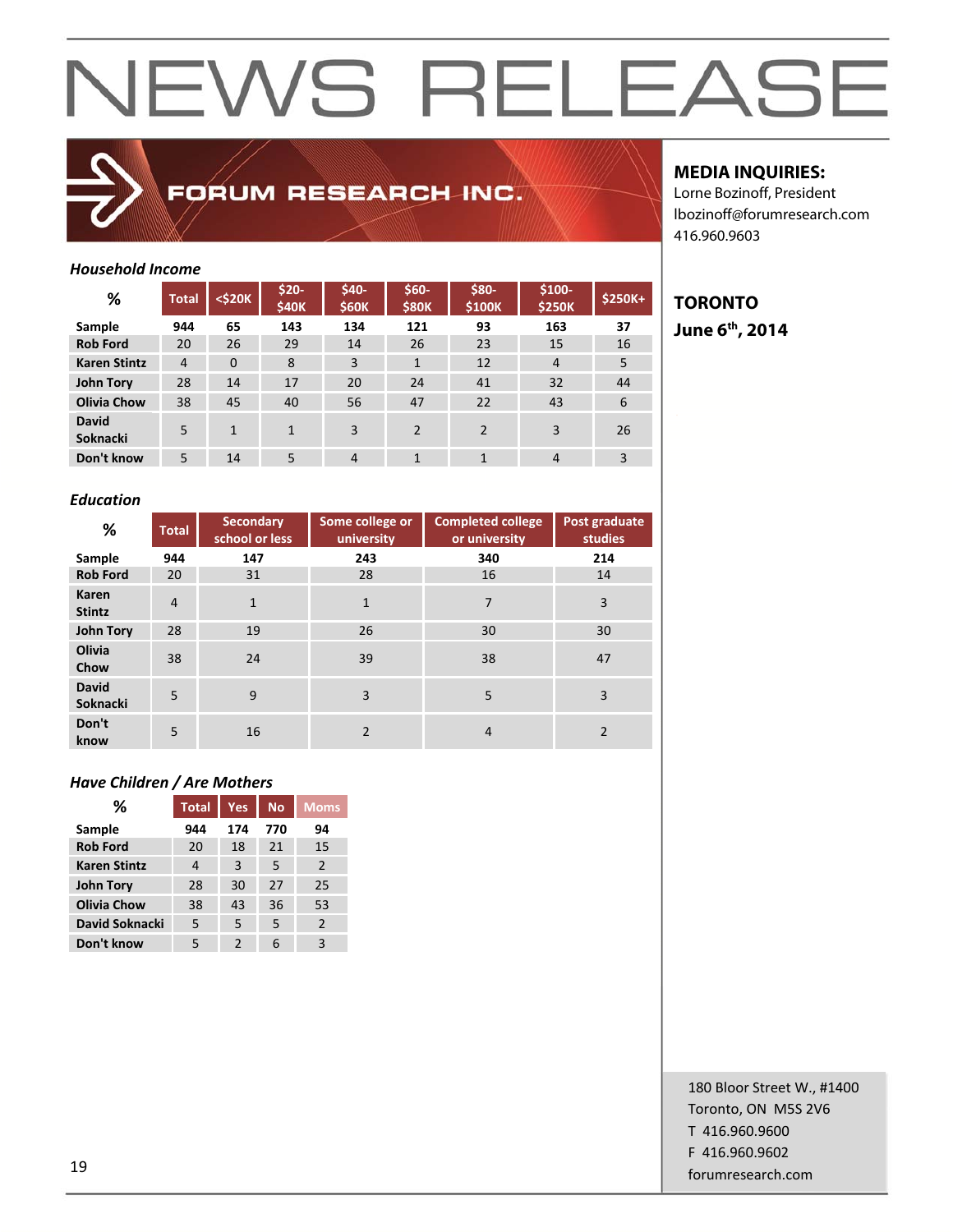### FORUM RESEARCH INC.

### **MEDIA INQUIRIES:**

Lorne Bozinoff, President lbozinoff@forumresearch.com 416.960.9603

### *Past Provincial Vote*

| %                   | <b>Total</b>   | <b>Progressive Conservative</b> | <b>Liberal</b> | <b>NDP</b> | <b>Green</b> | Other parties |
|---------------------|----------------|---------------------------------|----------------|------------|--------------|---------------|
| Sample              | 944            | 213                             | 448            | 169        | 27           | 23            |
| <b>Rob Ford</b>     | 20             | 39                              | 15             | 13         | 36           | 6             |
| <b>Karen Stintz</b> | $\overline{4}$ | 1                               | 3              | 7          | 20           |               |
| John Tory           | 28             | 52                              | 34             | 11         | 28           | 11            |
| <b>Olivia Chow</b>  | 38             | 5                               | 39             | 68         | 16           | 59            |
| David Soknacki      | 5              |                                 | $\overline{4}$ | 1          | $\Omega$     | 22            |
| Don't know          | 5              | 3                               | 5              | 1          | 0            |               |

### **TORONTO June 6th, 2014**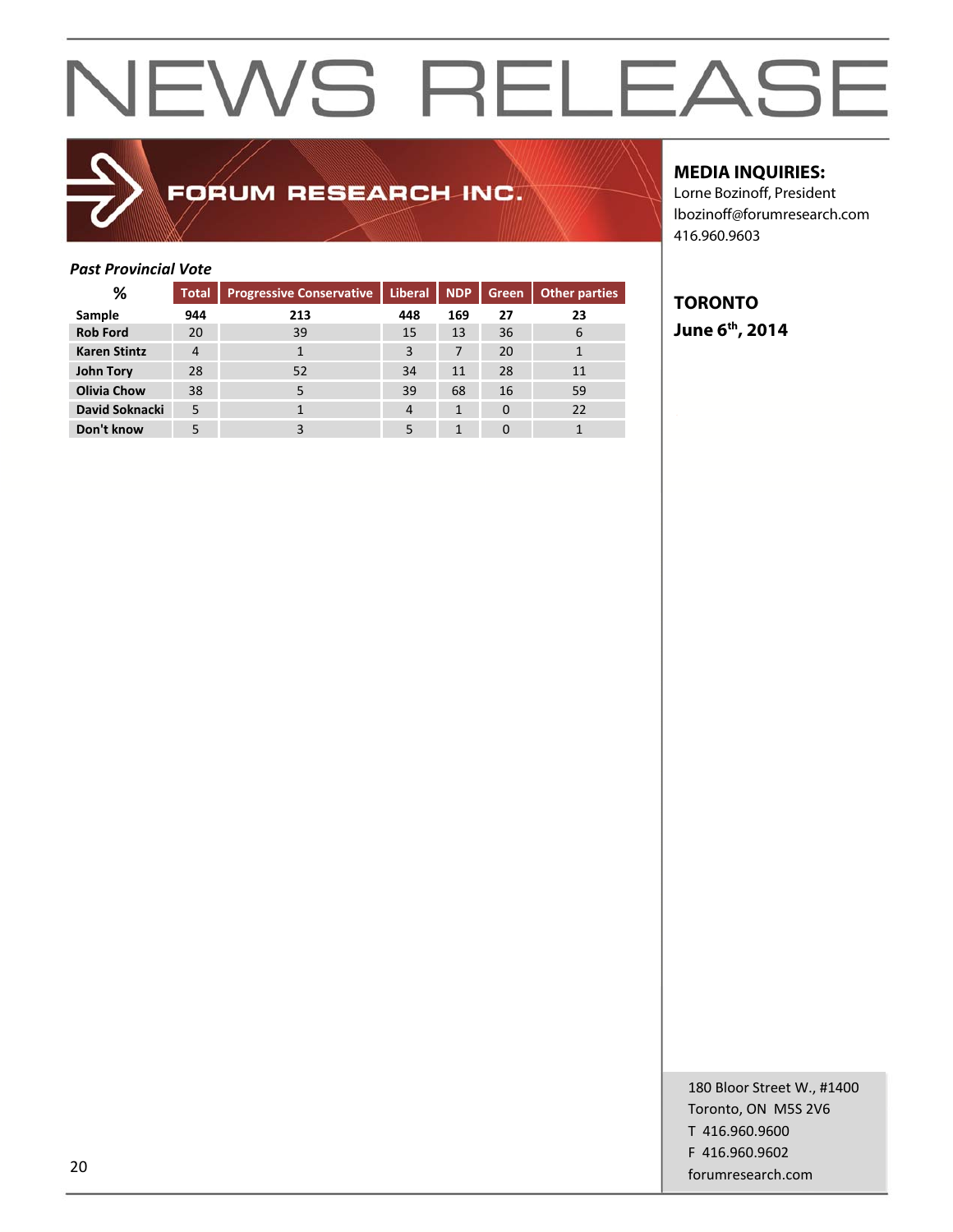

### *Chow / Stintz / Tory / Soknacki*

*'If a mayoral election were held today, who would you vote for if the candidates were Olivia Chow, Karen Stintz, John Tory and David Soknacki?'*

### *[All Respondents]*

#### *Age / Gender*

| ℅                   | <b>Total</b>   | 18-34 | $35 - 44$      | 45-54          | 55-64          | $65+$          | <b>Male</b> | <b>Female</b> |
|---------------------|----------------|-------|----------------|----------------|----------------|----------------|-------------|---------------|
| Sample              | 944            | 57    | 84             | 168            | 276            | 359            | 407         | 537           |
| <b>Olivia Chow</b>  | 40             | 49    | 47             | 33             | 29             | 33             | 35          | 45            |
| <b>Karen Stintz</b> | $\overline{4}$ | 7     | $\overline{0}$ | 3              | 6              | $\overline{4}$ | 6           | 3             |
| <b>John Tory</b>    | 33             | 15    | 33             | 45             | 44             | 47             | 37          | 29            |
| David Soknacki      | 5              | 9     | 3              | $\overline{2}$ | $\overline{4}$ | 6              | 3           | 8             |
| Don't know          | 17             | 21    | 17             | 17             | 16             | 11             | 19          | 15            |

#### *Region*

| %                   | <b>Total</b> | Toronto or East York North York |     | Etobicoke or York   Scarborough |     |
|---------------------|--------------|---------------------------------|-----|---------------------------------|-----|
| Sample              | 944          | 348                             | 187 | 183                             | 226 |
| <b>Olivia Chow</b>  | 40           | 48                              | 38  | 39                              | 34  |
| <b>Karen Stintz</b> |              |                                 | 6   | 4                               | 3   |
| John Tory           | 33           | 32                              | 30  | 38                              | 34  |
| David Soknacki      | 5            |                                 |     |                                 | 8   |
| Don't know          | 17           | 10                              | 23  | 16                              |     |

### *Transportation / Own Property*

| %                   | <b>Total</b> | <b>Drive</b>   | TTC or other public transit | Other | <b>Yes</b> | <b>No</b> |
|---------------------|--------------|----------------|-----------------------------|-------|------------|-----------|
| Sample              | 944          | 350            | 272                         | 82    | 681        | 263       |
| <b>Olivia Chow</b>  | 40           | 33             | 46                          | 61    | 34         | 50        |
| <b>Karen Stintz</b> | 4            | $\overline{4}$ | 5                           |       | 3          | 6         |
| <b>John Tory</b>    | 33           | 44             | 23                          | 14    | 40         | 22        |
| David Soknacki      | 5            |                |                             | 15    | 5          | 6         |
| Don't know          | 17           | 18             | 19                          | 8     | 18         | 16        |

### **MEDIA INQUIRIES:**

Lorne Bozinoff, President lbozinoff@forumresearch.com 416.960.9603

### **TORONTO June 6th, 2014**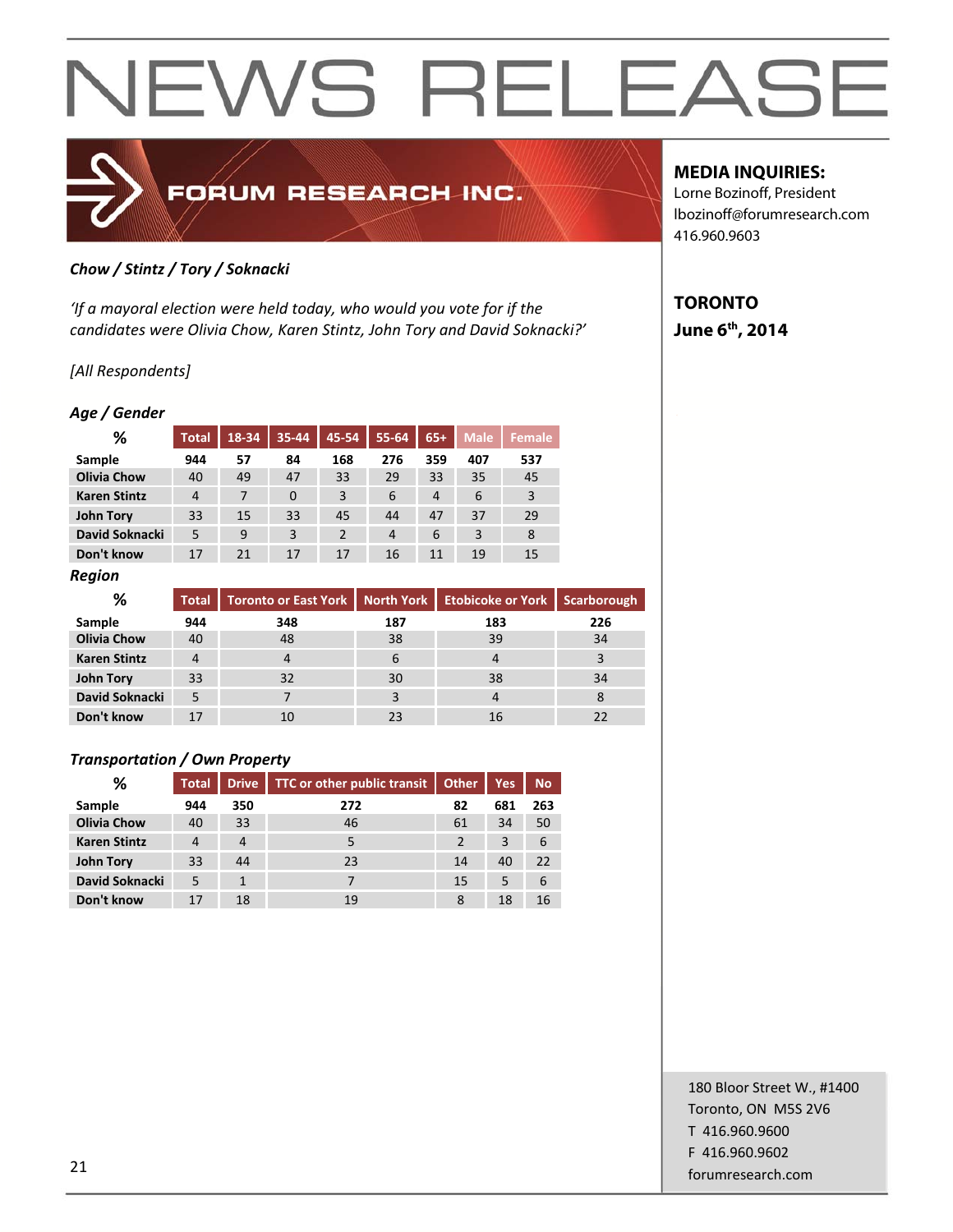

### FORUM RESEARCH INC.

### **MEDIA INQUIRIES:**

Lorne Bozinoff, President lbozinoff@forumresearch.com 416.960.9603

### *Household Income*

| %                        | <b>Total</b>   | <\$20K | $$20-$<br>\$40K | \$40-<br><b>\$60K</b> | $$60-$<br><b>\$80K</b> | \$80-<br>\$100K | $$100-$<br><b>\$250K</b> | . .<br>$$250K+$ |
|--------------------------|----------------|--------|-----------------|-----------------------|------------------------|-----------------|--------------------------|-----------------|
| Sample                   | 944            | 65     | 143             | 134                   | 121                    | 93              | 163                      | 37              |
| <b>Olivia Chow</b>       | 40             | 38     | 43              | 60                    | 39                     | 38              | 46                       | 11              |
| <b>Karen Stintz</b>      | $\overline{4}$ | 14     | 5               | $\overline{4}$        | $\mathbf{1}$           | 7               | 3                        | 1               |
| John Tory                | 33             | 15     | 28              | 23                    | 34                     | 45              | 36                       | 57              |
| <b>David</b><br>Soknacki | 5              | 1      | $\overline{4}$  | 3                     | 9                      | 1               | $\overline{4}$           | 26              |
| Don't know               | 17             | 32     | 21              | 11                    | 17                     | 9               | 11                       |                 |

## **June 6th, 2014**

**TORONTO** 

### *Education*

| %                               | <b>Total</b>   | <b>Secondary</b><br>school or less | Some college or<br>university | <b>Completed college</b><br>or university | Post graduate<br>studies |
|---------------------------------|----------------|------------------------------------|-------------------------------|-------------------------------------------|--------------------------|
| Sample                          | 944            | 147                                | 243                           | 340                                       | 214                      |
| <b>Olivia</b><br>Chow           | 40             | 24                                 | 38                            | 43                                        | 47                       |
| Karen<br><b>Stintz</b>          | $\overline{4}$ | 8                                  | $\mathcal{P}$                 | $\overline{4}$                            | $\overline{4}$           |
| <b>John Tory</b>                | 33             | 26                                 | 36                            | 33                                        | 36                       |
| <b>David</b><br><b>Soknacki</b> | 5              | 10                                 | 8                             | 3                                         | 4                        |
| Don't know                      | 17             | 33                                 | 17                            | 16                                        | 8                        |

### *Have Children / Are Mothers*

| ℅                   | <b>Total</b> | Yes,          | <b>No</b> | <b>Moms</b> |
|---------------------|--------------|---------------|-----------|-------------|
| Sample              | 944          | 174           | 770       | 94          |
| <b>Olivia Chow</b>  | 40           | 46            | 37        | 50          |
| <b>Karen Stintz</b> | 4            | $\mathcal{P}$ | 5         | 1           |
| <b>John Tory</b>    | 33           | 34            | 33        | 28          |
| David Soknacki      | 5            | 4             | 6         | 3           |
| Don't know          | 17           | 15            | 18        | 18          |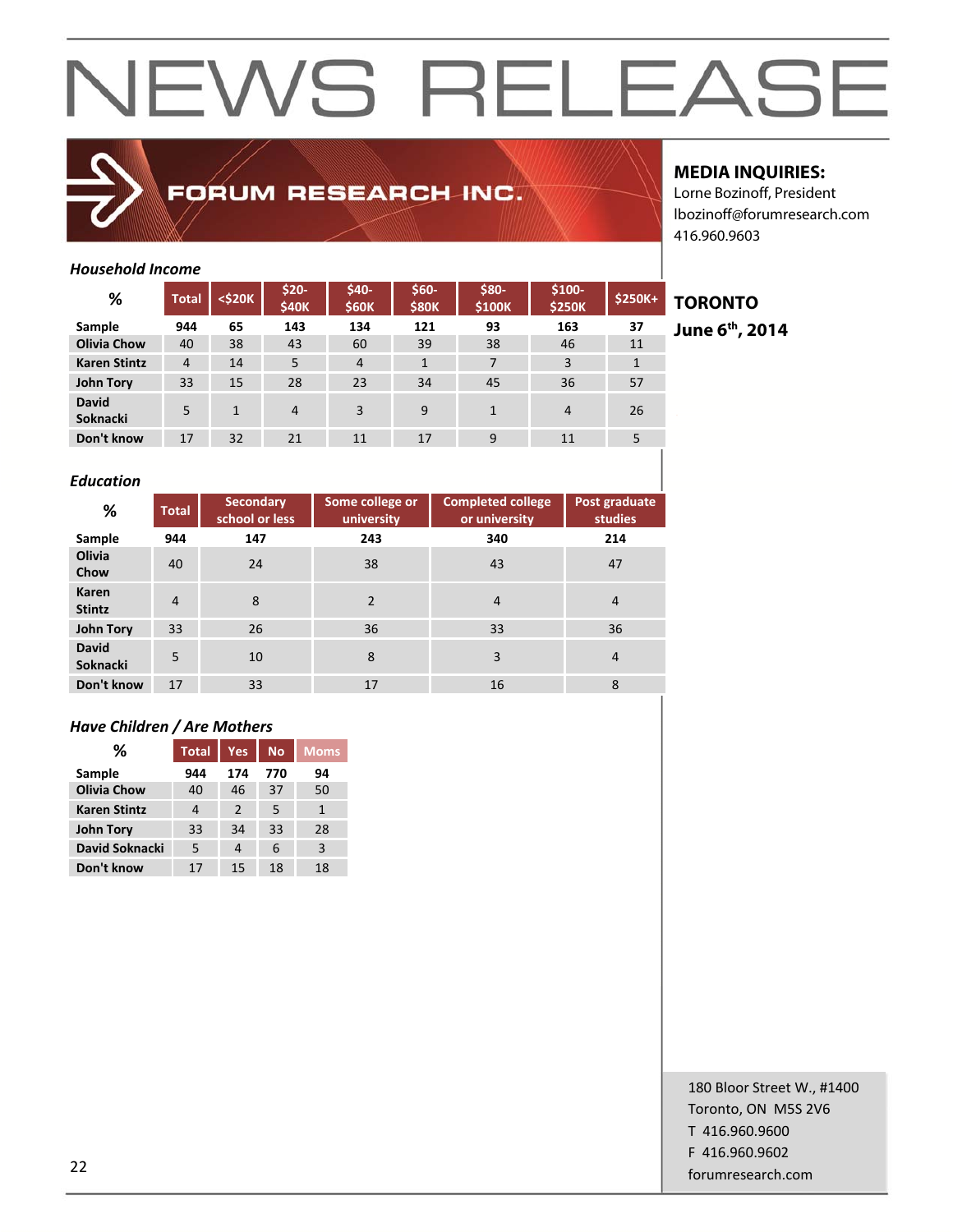### FORUM RESEARCH INC.

### **MEDIA INQUIRIES:**

Lorne Bozinoff, President lbozinoff@forumresearch.com 416.960.9603

### *Past Provincial Vote*

| %                   | <b>Total</b> | <b>Progressive Conservative</b> | Liberal   NDP |                | Green    | <b>Other parties</b> |
|---------------------|--------------|---------------------------------|---------------|----------------|----------|----------------------|
| Sample              | 944          | 213                             | 448           | 169            | 27       | 23                   |
| <b>Olivia Chow</b>  | 40           | 6                               | 44            | 67             | 16       | 59                   |
| <b>Karen Stintz</b> | 4            | 4                               |               | $\overline{4}$ | 14       |                      |
| <b>John Tory</b>    | 33           | 70                              | 35            | 15             | 46       | 11                   |
| David Soknacki      | 5            |                                 | 4             | 6              | <b>C</b> | 22                   |
| Don't know          | 17           | 15                              | 12            | 8              | 23       | 6                    |

### **TORONTO June 6th, 2014**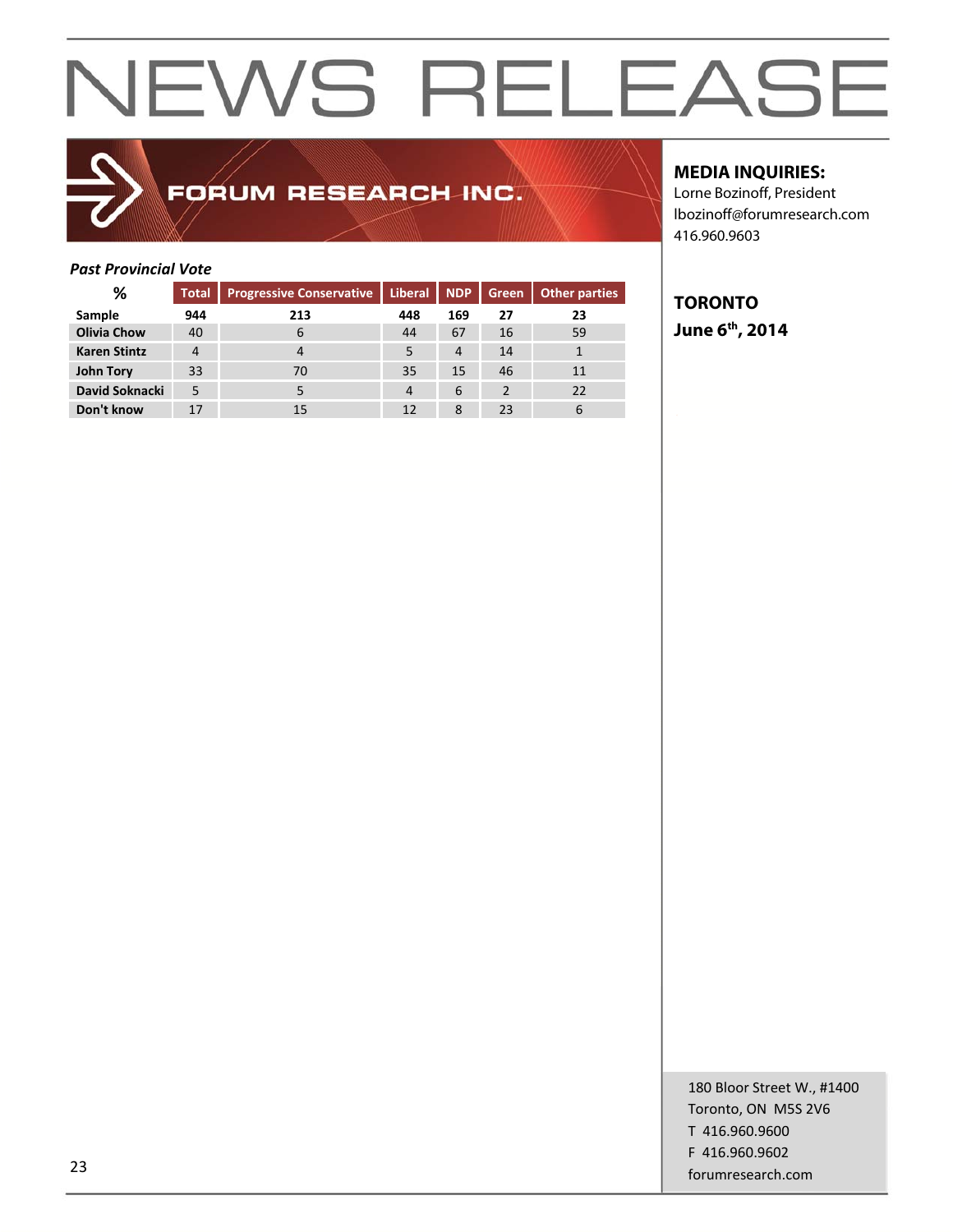

#### *Rob Ford / Tory / Chow*

*'If a mayoral election were held today, who would you vote for if the candidates were Rob Ford, John Tory and Olivia Chow?'*

### *[All Respondents]*

### *Age / Gender*

| %                  | <b>Total</b> | 18-34 | 35-44 | 45-54 | $55 - 64$ | $65+$ | <b>Male</b> | <b>Female</b> |
|--------------------|--------------|-------|-------|-------|-----------|-------|-------------|---------------|
| Sample             | 944          | 57    | 84    | 168   | 276       | 359   | 407         | 537           |
| <b>Rob Ford</b>    | 22           | 19    | 24    | 21    | 26        | 23    | 26          | 19            |
| John Tory          | 30           | 17    | 29    | 40    | 37        | 41    | 32          | 29            |
| <b>Olivia Chow</b> | 42           | 56    | 42    | 36    | 30        | 32    | 35          | 48            |
| Don't know         | 6            | 8     | 4     | 3     |           | 5     |             | 4             |

*Region* 

| ℅                  |     | Total Toronto or East York   North York   Etobicoke or York   Scarborough |     |     |     |
|--------------------|-----|---------------------------------------------------------------------------|-----|-----|-----|
| Sample             | 944 | 348                                                                       | 187 | 183 | 226 |
| <b>Rob Ford</b>    | 22  | 10                                                                        | 30  | 17  | 36  |
| <b>John Tory</b>   | 30  | 29                                                                        | 30  | 36  | 27  |
| <b>Olivia Chow</b> | 42  | 55                                                                        | 38  | 41  | 30  |
| Don't know         | 6   |                                                                           |     |     |     |

### *Transportation / Own Property*

| %                  | <b>Total</b> |     | Drive TTC or other public transit<br>Other |    | <b>Yes</b> | <b>No</b> |
|--------------------|--------------|-----|--------------------------------------------|----|------------|-----------|
| Sample             | 944          | 350 | 272                                        | 82 | 681        | 263       |
| <b>Rob Ford</b>    | 22           | 23  | 19                                         | 27 | 23         | 20        |
| John Tory          | 30           | 38  | 23                                         | 16 | 38         | 18        |
| <b>Olivia Chow</b> | 42           | 33  | 52                                         | 54 | 34         | 55        |
| Don't know         | 6            |     | 6                                          | 3  | 5          |           |

### *Household Income*

| %                | <b>Total</b> | $<$ \$20 $K$ | $$20-$<br>\$40K | \$40-<br>\$60K | $$60-$<br><b>\$80K</b> | \$80-<br>\$100K | $$100-$<br><b>\$250K</b> | \$250K+ |
|------------------|--------------|--------------|-----------------|----------------|------------------------|-----------------|--------------------------|---------|
| Sample           | 944          | 65           | 143             | 134            | 121                    | 93              | 163                      | 37      |
| <b>Rob Ford</b>  | 22           | 27           | 30              | 16             | 27                     | 23              | 15                       | 41      |
| <b>John Tory</b> | 30           | 13           | 20              | 21             | 24                     | 40              | 35                       | 42      |
| Olivia<br>Chow   | 42           | 47           | 41              | 59             | 48                     | 35              | 46                       | 16      |
| Don't<br>know    | 6            | 13           | 9               | $\overline{4}$ | 1                      | $\mathcal{P}$   | $\overline{4}$           |         |

### **MEDIA INQUIRIES:**

Lorne Bozinoff, President lbozinoff@forumresearch.com 416.960.9603

### **TORONTO June 6th, 2014**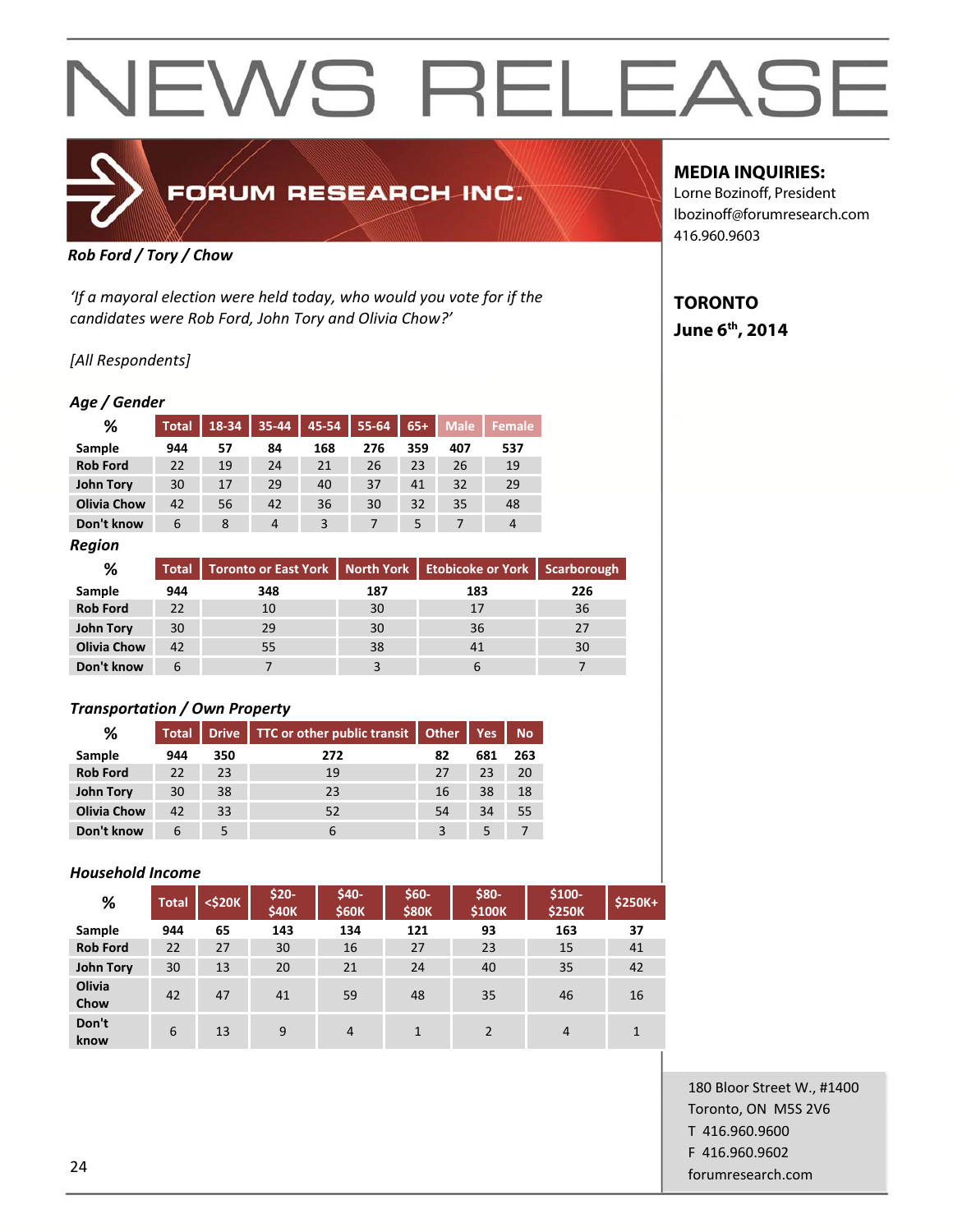### FORUM RESEARCH INC.

### **MEDIA INQUIRIES:**

**TORONTO** 

**June 6th, 2014** 

Lorne Bozinoff, President lbozinoff@forumresearch.com 416.960.9603

### *Education*

| %                   | <b>Total</b> | <b>Secondary</b><br>school or less | Some college or<br>university | <b>Completed college</b><br>or university | Post graduate<br>studies |
|---------------------|--------------|------------------------------------|-------------------------------|-------------------------------------------|--------------------------|
| Sample              | 944          | 147                                | 243                           | 340                                       | 214                      |
| <b>Rob Ford</b>     | 22           | 40                                 | 28                            | 16                                        | 14                       |
| John<br><b>Tory</b> | 30           | 19                                 | 27                            | 34                                        | 34                       |
| Olivia<br>Chow      | 42           | 26                                 | 41                            | 45                                        | 49                       |
| Don't<br>know       | 6            | 15                                 | $\overline{4}$                | 5                                         | 3                        |

### *Have Children / Are Mothers*

| %                  | <b>Total</b> | <b>Yes</b>    | <b>No</b> | <b>Moms</b> |
|--------------------|--------------|---------------|-----------|-------------|
| Sample             | 944          | 174           | 770       | 94          |
| <b>Rob Ford</b>    | 22           | 18            | 24        | 16          |
| <b>John Tory</b>   | 30           | 32            | 29        | 27          |
| <b>Olivia Chow</b> | 42           | 48            | 39        | 54          |
| Don't know         | 6            | $\mathcal{P}$ | 8         | 3           |

### *Past Provincial Vote*

| %                  | <b>Total</b> | Progressive Conservative   Liberal   NDP |     |     | Green | <b>Other parties</b> |
|--------------------|--------------|------------------------------------------|-----|-----|-------|----------------------|
| Sample             | 944          | 213                                      | 448 | 169 | 27    | 23                   |
| <b>Rob Ford</b>    | 22           | 39                                       | 15  | 13  | 36    | 28                   |
| <b>John Tory</b>   | 30           | 49                                       | 37  | 13  | 32    | 11                   |
| <b>Olivia Chow</b> | 42           |                                          | 42  | 74  | 16    | 59                   |
| Don't know         | 6            |                                          | 6   |     | 16    |                      |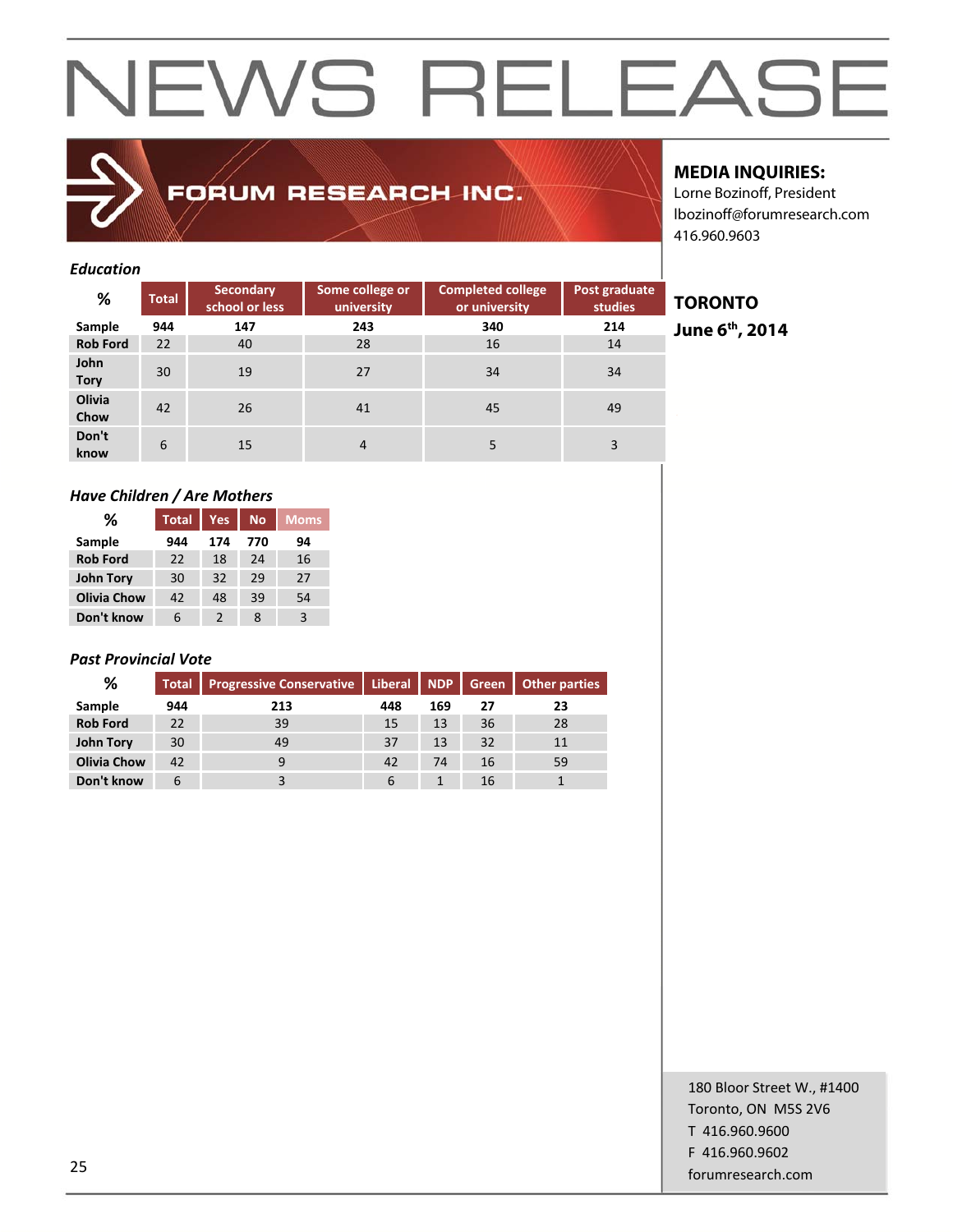

### FORUM RESEARCH INC.

### *Tory / Chow*

*'If a mayoral election were held today, who would you vote for if the candidates were John Tory and Olivia Chow?'*

### *[All Respondents]*

### *Age / Gender*

| %                  | <b>Total</b> | 18-34 | $35 - 44$ | 45-54 | 55-64 | $65+$ | <b>Male</b> | <b>Female</b> |
|--------------------|--------------|-------|-----------|-------|-------|-------|-------------|---------------|
| Sample             | 944          | 57    | 84        | 168   | 276   | 359   | 407         | 537           |
| John Tory          | 39           | 25    | 34        | 47    | 51    | 52    | 45          | 33            |
| <b>Olivia Chow</b> | 47           | 64    | 47        | 36    | 32    | 36    | 40          | 53            |
| Don't know         | 15           | 10    | 19        | 17    | 17    | 12    | 15          | 14            |

### *Region*

| ℅                  |     | Total   Toronto or East York   North York   Etobicoke or York   Scarborough |     |     |     |  |
|--------------------|-----|-----------------------------------------------------------------------------|-----|-----|-----|--|
| <b>Sample</b>      | 944 | 348                                                                         | 187 | 183 | 226 |  |
| <b>John Tory</b>   | 39  | 35                                                                          | 38  | 46  | 37  |  |
| <b>Olivia Chow</b> | 47  | 55                                                                          | 48  | 40  | 40  |  |
| Don't know         | 15  | 10                                                                          |     |     |     |  |

### *Transportation / Own Property*

| ℅                  |     |     | Total   Drive   TTC or other public transit   Other   Yes |    |     | <b>No</b> |
|--------------------|-----|-----|-----------------------------------------------------------|----|-----|-----------|
| Sample             | 944 | 350 | 272                                                       | 82 | 681 | 263       |
| John Tory          | 39  | 48  | 30                                                        | 19 | 46  | 27        |
| <b>Olivia Chow</b> | 47  | 36  | 56                                                        | 68 | 41  | 56        |
| Don't know         | 15  | 16  | 13                                                        | 13 |     |           |

### *Household Income*

| %                | <b>Total</b> | $<$ \$20 $K$ | $$20-$<br>\$40K | \$40-<br><b>\$60K</b> | $$60-$<br><b>\$80K</b> | \$80-<br>\$100K | $$100-$<br><b>\$250K</b> | <b>\$250K+</b> |
|------------------|--------------|--------------|-----------------|-----------------------|------------------------|-----------------|--------------------------|----------------|
| Sample           | 944          | 65           | 143             | 134                   | 121                    | 93              | 163                      | 37             |
| <b>John Tory</b> | 39           | 31           | 32              | 24                    | 38                     | 47              | 42                       | 55             |
| Olivia<br>Chow   | 47           | 46           | 47              | 64                    | 53                     | 43              | 47                       | 37             |
| Don't<br>know    | 15           | 23           | 21              | 12                    | 9                      | 10              | 11                       | 9              |

### **MEDIA INQUIRIES:**

Lorne Bozinoff, President lbozinoff@forumresearch.com 416.960.9603

### **TORONTO June 6th, 2014**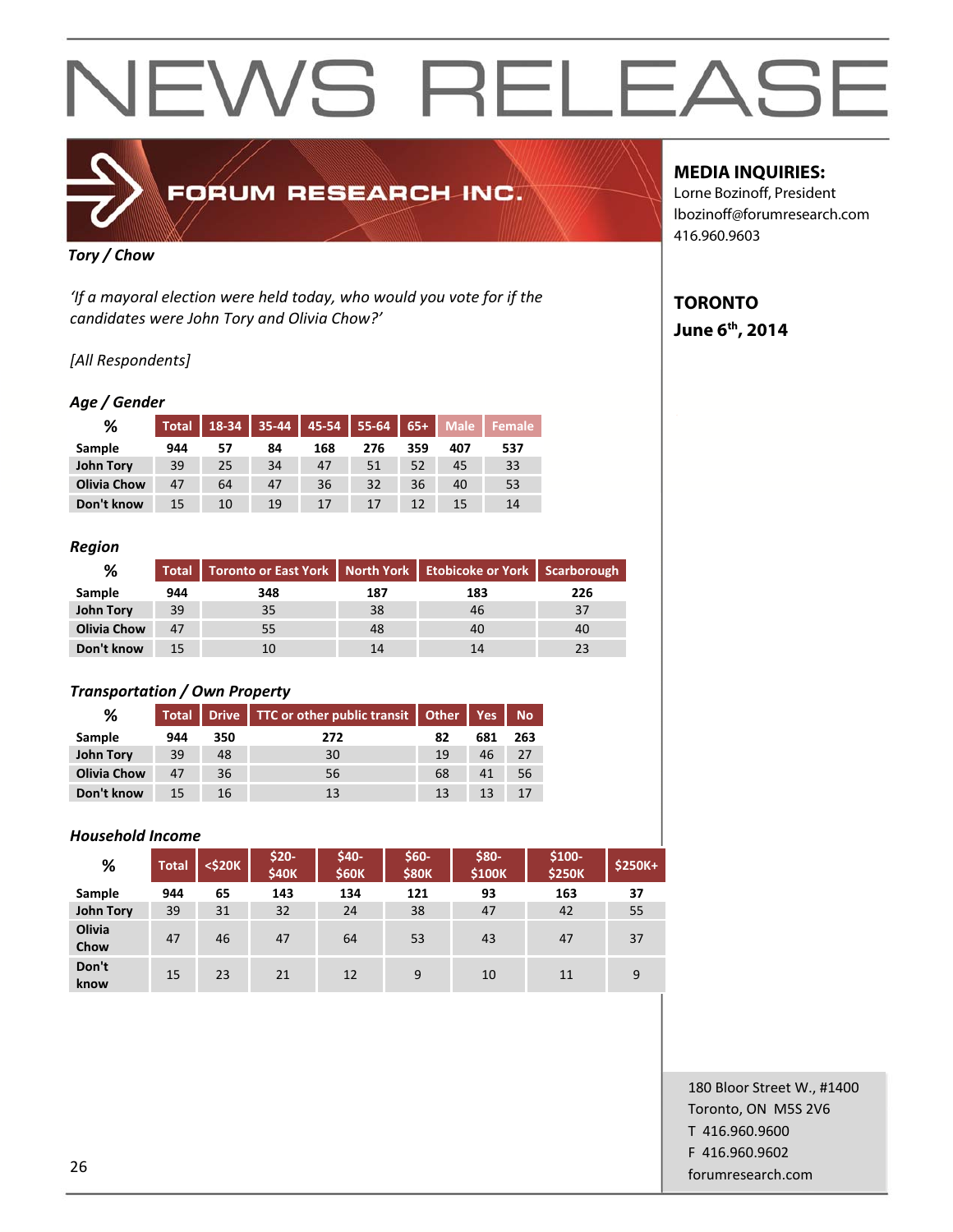### FORUM RESEARCH INC.

### **MEDIA INQUIRIES:**

**TORONTO** 

**June 6th, 2014** 

Lorne Bozinoff, President lbozinoff@forumresearch.com 416.960.9603

### *Education*

| %                   | <b>Total</b> | <b>Secondary</b><br>school or less | Some college or<br>university | <b>Completed college</b><br>or university | Post graduate<br>studies |
|---------------------|--------------|------------------------------------|-------------------------------|-------------------------------------------|--------------------------|
| Sample              | 944          | 147                                | 243                           | 340                                       | 214                      |
| John<br><b>Tory</b> | 39           | 34                                 | 39                            | 40                                        | 39                       |
| Olivia<br>Chow      | 47           | 33                                 | 46                            | 50                                        | 50                       |
| Don't<br>know       | 15           | 32                                 | 16                            | 10                                        | 11                       |

### *Have Children / Are Mothers*

| ℅                  | <b>Total</b> | <b>Yes</b> | <b>No</b> | <b>Moms</b> |
|--------------------|--------------|------------|-----------|-------------|
| Sample             | 944          | 174        | 770       | 94          |
| <b>John Tory</b>   | 39           | 40         | 39        | 30          |
| <b>Olivia Chow</b> | 47           | 50         | 45        | 55          |
| Don't know         | 15           | 10         | 17        | 15          |

### *Past Provincial Vote*

| ℅                  |     | Total Progressive Conservative   Liberal NDP   Green   Other parties |     |     |    |    |
|--------------------|-----|----------------------------------------------------------------------|-----|-----|----|----|
| Sample             | 944 | 213                                                                  | 448 | 169 |    | 23 |
| <b>John Tory</b>   | 39  | 76                                                                   | 41  | 18  | 44 | 12 |
| <b>Olivia Chow</b> | 47  |                                                                      | 47  | 74  | 25 | 82 |
| Don't know         | 15  |                                                                      | 12  |     | 32 |    |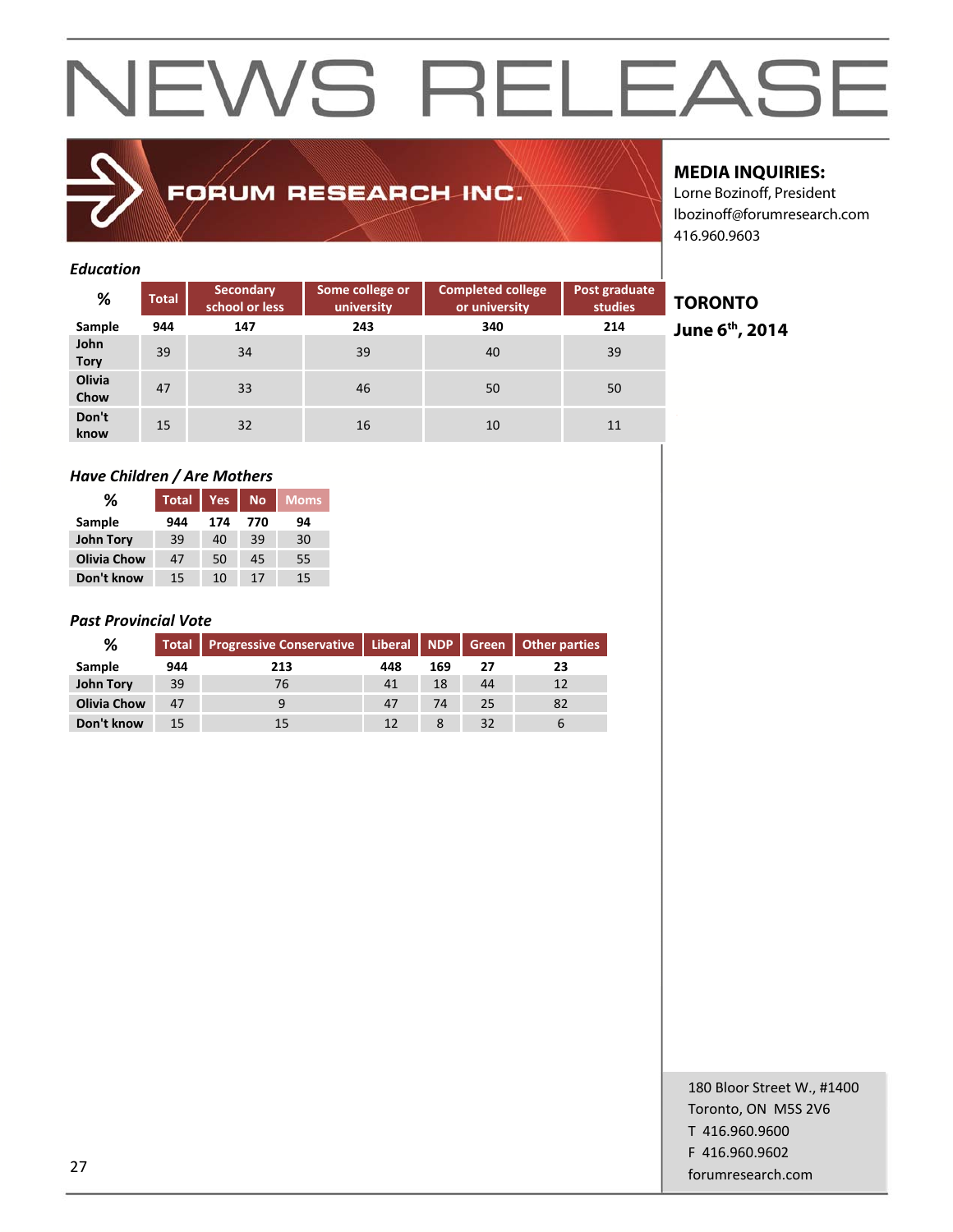

### FORUM RESEARCH INC.

#### *Never Vote*

*'Which candidate would you never vote for?'*

### *[All Respondents]*

### *Age / Gender*

| ℅                   | <b>Total</b> | 18-34          | 35-44        | 45-54 | 55-64 | $65+$ | <b>Male</b> | <b>Female</b> |
|---------------------|--------------|----------------|--------------|-------|-------|-------|-------------|---------------|
| Sample              | 944          | 57             | 84           | 168   | 276   | 359   | 407         | 537           |
| <b>Rob Ford</b>     | 57           | 58             | 60           | 54    | 53    | 56    | 51          | 61            |
| <b>Karen Stintz</b> | 5            | $\overline{2}$ | 8            | 7     | 5     | 6     | 6           | 5             |
| John Tory           | 6            | 10             | 9            | 3     | 3     | 3     | 8           | 4             |
| <b>Olivia Chow</b>  | 15           | 10             | 12           | 20    | 19    | 17    | 20          | 10            |
| David Soknacki      | 3            | $\overline{4}$ | $\mathbf{1}$ | 3     | 3     | 4     | 3           | 3             |
| Don't know          | 14           | 16             | 10           | 13    | 18    | 14    | 12          | 15            |

### *Region*

| ℅                   | <b>Total</b> | <b>Toronto or East York</b> | North York | Etobicoke or York | Scarborough |
|---------------------|--------------|-----------------------------|------------|-------------------|-------------|
| Sample              | 944          | 348                         | 187        | 183               | 226         |
| <b>Rob Ford</b>     | 57           | 75                          | 48         | 62                | 35          |
| <b>Karen Stintz</b> | 5            |                             | 8          |                   |             |
| <b>John Tory</b>    | 6            |                             | 8          |                   | 13          |
| <b>Olivia Chow</b>  | 15           | 9                           | 17         | 20                | 15          |
| David Soknacki      | 3            |                             |            |                   | 6           |
| Don't know          | 14           | g                           | 15         | 10                |             |

### *Transportation / Own Property*

| ℅                   | <b>Total</b> | <b>Drive</b>   | TTC or other public transit | <b>Other</b> | Yes. | <b>No</b> |
|---------------------|--------------|----------------|-----------------------------|--------------|------|-----------|
| Sample              | 944          | 350            | 272                         | 82           | 681  | 263       |
| <b>Rob Ford</b>     | 57           | 53             | 58                          | 67           | 54   | 60        |
| <b>Karen Stintz</b> | 5            | 6              | 5                           | 3            | 5    | 6         |
| <b>John Tory</b>    | 6            | $\mathcal{P}$  | 11                          | 9            | 6    | 7         |
| <b>Olivia Chow</b>  | 15           | 21             | 11                          | 5            | 17   | 11        |
| David Soknacki      | 3            | $\overline{4}$ | 3                           | 1            | 3    | 3         |
| Don't know          | 14           | 15             | 13                          | 15           | 15   | 13        |

### **MEDIA INQUIRIES:**

Lorne Bozinoff, President lbozinoff@forumresearch.com 416.960.9603

### **TORONTO June 6th, 2014**

180 Bloor Street W., #1400 Toronto, ON M5S 2V6 T 416.960.9600 F 416.960.9602 za de la contrada de la contrada de la contrada de la contrada de la contrada de la contrada de la contrada de<br>28 de junho de la contrada de la contrada de la contrada de la contrada de la contrada de la contrada de la co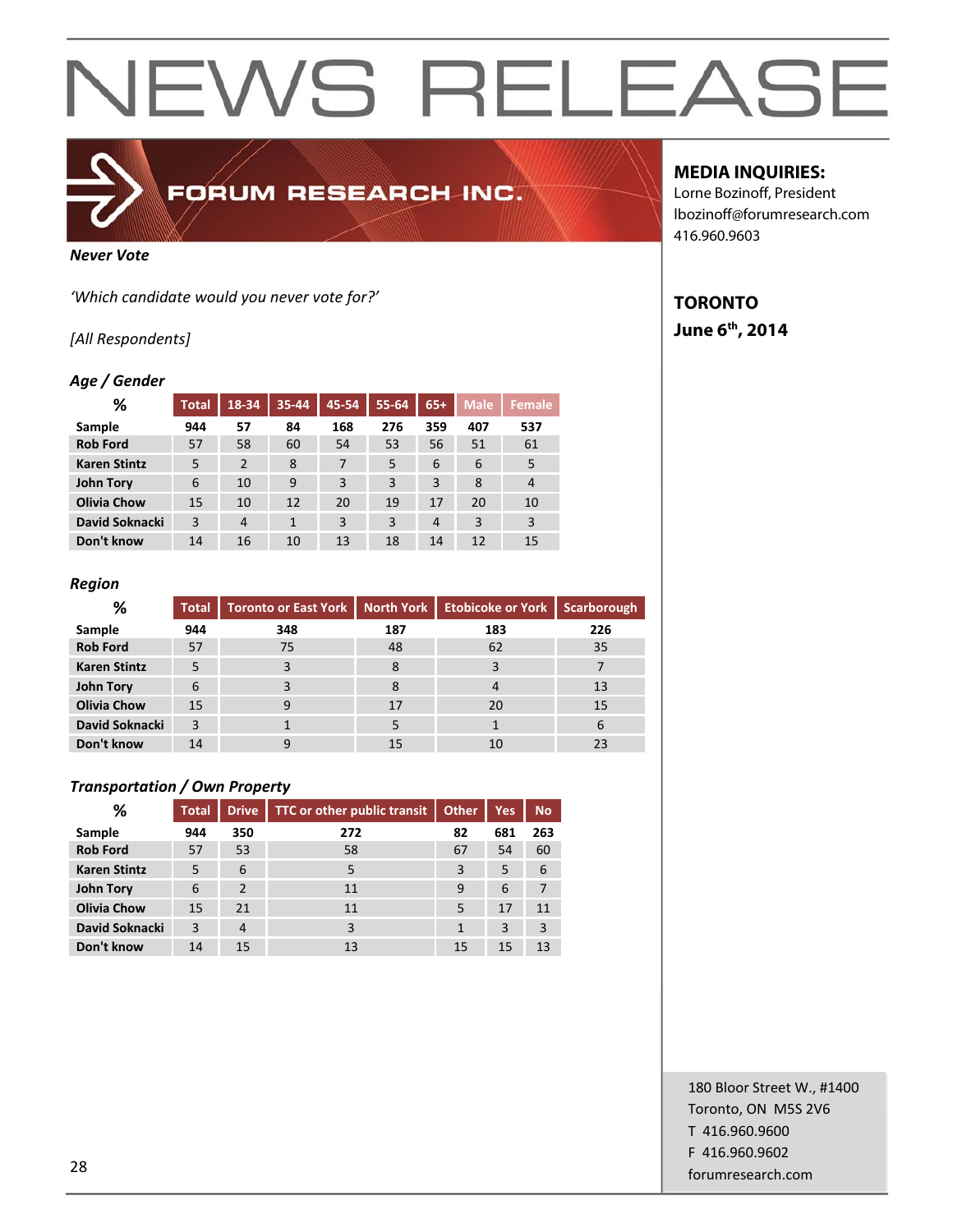

### FORUM RESEARCH INC.

### **MEDIA INQUIRIES:**

**TORONTO June 6th, 2014** 

Lorne Bozinoff, President lbozinoff@forumresearch.com 416.960.9603

### *Household Income*

| %                               | <b>Total</b> | <\$20K   | \$20-<br>\$40K | \$40-<br>\$60K | \$60-<br><b>\$80K</b> | \$80-<br>\$100K | $$100-$<br><b>\$250K</b> | <b>\$250K+</b> |
|---------------------------------|--------------|----------|----------------|----------------|-----------------------|-----------------|--------------------------|----------------|
| Sample                          | 944          | 65       | 143            | 134            | 121                   | 93              | 163                      | 37             |
| <b>Rob Ford</b>                 | 57           | 46       | 49             | 61             | 63                    | 56              | 71                       | 44             |
| <b>Karen Stintz</b>             | 5            | $\Omega$ | 13             | 3              | $\overline{4}$        | 7               | 5                        | 1              |
| <b>John Tory</b>                | 6            | 13       | 7              | 6              | 8                     | 11              | $\mathbf{1}$             | $\Omega$       |
| <b>Olivia Chow</b>              | 15           | 10       | 10             | 9              | 15                    | 19              | 14                       | 17             |
| <b>David</b><br><b>Soknacki</b> | 3            | 1        | 3              | 5              | 7                     | $\mathfrak{p}$  | $\mathcal{P}$            | $\Omega$       |
| Don't know                      | 14           | 29       | 18             | 17             | 3                     | 6               | 7                        | 38             |

### *Education*

| %                               | <b>Total</b>   | Secondary<br>school or less | Some college or<br>university | <b>Completed college</b><br>or university | Post graduate<br>studies |
|---------------------------------|----------------|-----------------------------|-------------------------------|-------------------------------------------|--------------------------|
| Sample                          | 944            | 147                         | 243                           | 340                                       | 214                      |
| <b>Rob Ford</b>                 | 57             | 39                          | 48                            | 61                                        | 67                       |
| Karen<br><b>Stintz</b>          | 5              | $\overline{4}$              | 6                             | 5                                         | 7                        |
| <b>John Tory</b>                | 6              | 6                           | 10                            | 8                                         | $\mathbf 0$              |
| Olivia<br>Chow                  | 15             | 16                          | 17                            | 15                                        | 11                       |
| <b>David</b><br><b>Soknacki</b> | $\overline{3}$ | 1                           | 6                             | 3                                         | 3                        |
| Don't know                      | 14             | 34                          | 12                            | 9                                         | 11                       |

### *Have Children / Are Mothers*

| ℅                   | <b>Total</b> | Yes          | No. | <b>Moms</b> |
|---------------------|--------------|--------------|-----|-------------|
| Sample              | 944          | 174          | 770 | 94          |
| <b>Rob Ford</b>     | 57           | 64           | 53  | 68          |
| <b>Karen Stintz</b> | 5            | 5            | 5   | 5           |
| <b>John Tory</b>    | 6            | 6            | 7   | 7           |
| <b>Olivia Chow</b>  | 15           | 16           | 14  | 9           |
| David Soknacki      | 3            | $\mathbf{1}$ | 4   | 1           |
| Don't know          | 14           | 8            | 17  | 11          |

180 Bloor Street W., #1400 Toronto, ON M5S 2V6 T 416.960.9600 F 416.960.9602

forumresearch.com 29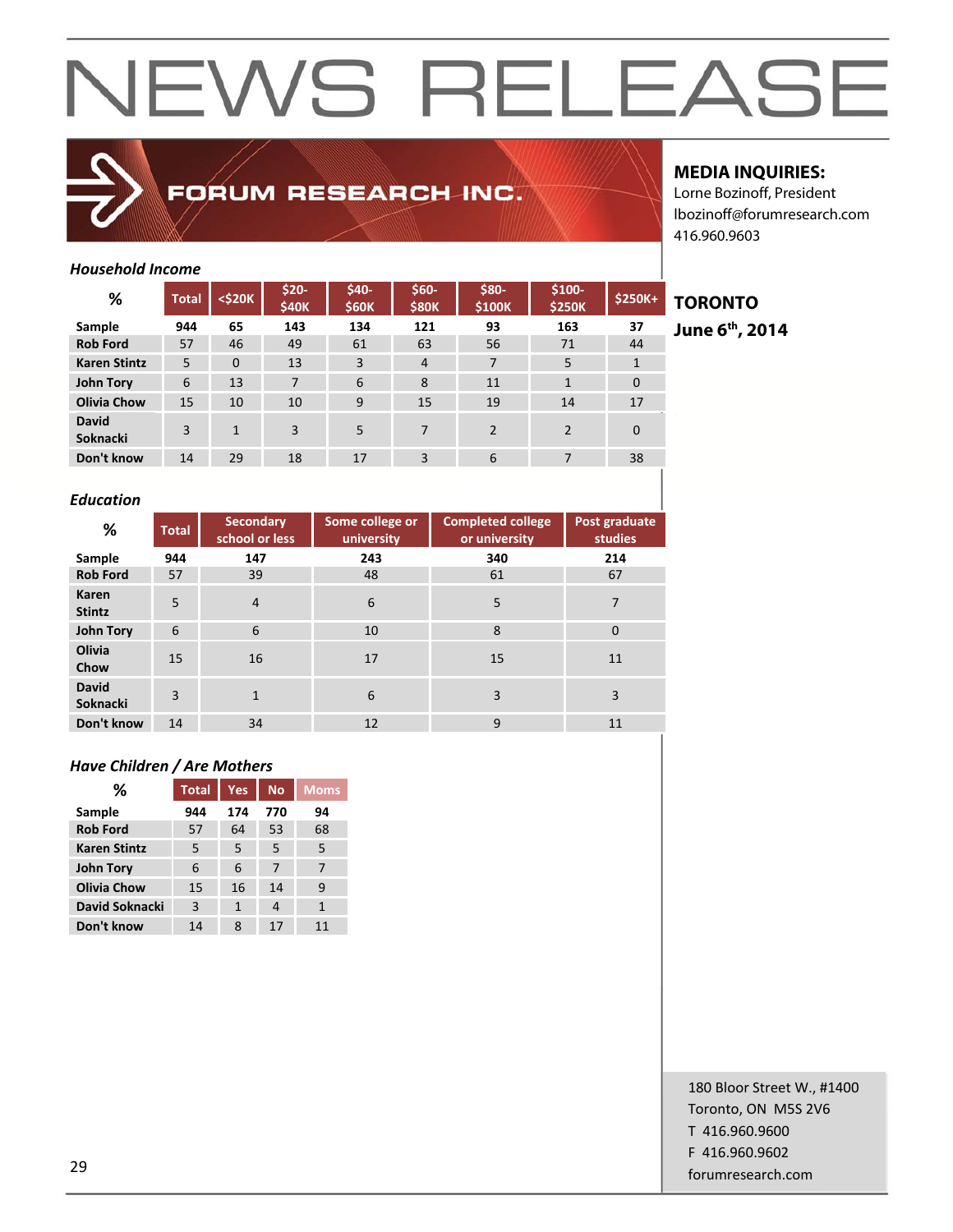### FORUM RESEARCH INC.

### **MEDIA INQUIRIES:**

Lorne Bozinoff, President lbozinoff@forumresearch.com 416.960.9603

### *Past Provincial Vote*

| %                   | <b>Total</b> | <b>Progressive Conservative</b> | <b>Liberal</b> | <b>NDP</b>     | Green | Other parties |
|---------------------|--------------|---------------------------------|----------------|----------------|-------|---------------|
| Sample              | 944          | 213                             | 448            | 169            | 27    | 23            |
| <b>Rob Ford</b>     | 57           | 26                              | 70             | 70             | 30    | 67            |
| <b>Karen Stintz</b> | 5            | 11                              | 5              | $\overline{4}$ | 0     |               |
| <b>John Tory</b>    | 6            |                                 |                | 6              |       |               |
| <b>Olivia Chow</b>  | 15           | 44                              |                | 5              | 23    | 0             |
| David Soknacki      | 3            | 3                               | 2              | 6              | 12    | 1             |
| Don't know          | 14           | 16                              | 9              | 10             | 34    | 28            |

### **TORONTO June 6th, 2014**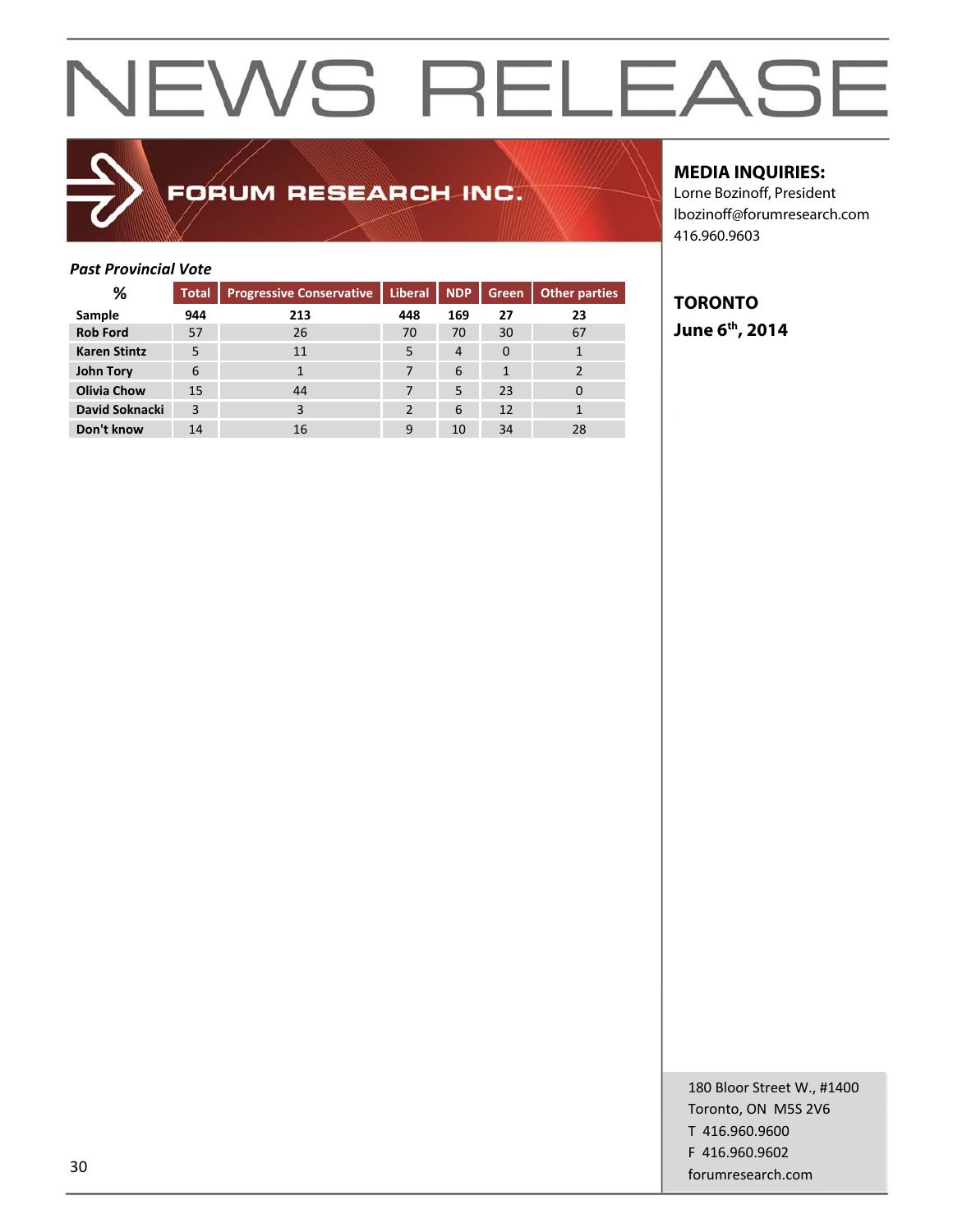

#### *Vote Rob Ford October Election*

*'Will you vote for Rob Ford in the municipal election in October or not?'*

### *[All Respondents]*

### *Age / Gender*

| %                          | <b>Total</b> | $18-34$       |    |     | 35-44   45-54   55-64   65+   Male |     |     | l Female i |
|----------------------------|--------------|---------------|----|-----|------------------------------------|-----|-----|------------|
| Sample                     | 944          |               | 84 | 168 | 276                                | 359 | 407 | 537        |
| Will vote for Rob Ford     | 22           | 16            | 27 | 22  | 25                                 | 23  | 27  | 17         |
| Will not vote for Rob Ford | 73           | 78            | 70 |     | 69                                 | 72  | 70  | 76         |
| Don't know                 |              | $\mathfrak b$ |    |     | h                                  |     |     |            |

#### *Region*

| %                             | <b>Total</b> | <b>Toronto or East</b><br><b>York</b> | <b>North</b><br><b>York</b> | <b>Etobicoke or</b><br><b>York</b> | <b>Scarborough</b> |
|-------------------------------|--------------|---------------------------------------|-----------------------------|------------------------------------|--------------------|
| Sample                        | 944          | 348                                   | 187                         | 183                                | 226                |
| Will vote for Rob Ford        | 22           | 10                                    | 29                          | 20                                 | 32                 |
| Will not vote for Rob<br>Ford | 73           | 88                                    | 66                          | 77                                 | 55                 |
| Don't know                    |              |                                       |                             |                                    |                    |

### *Transportation / Own Property*

| %                          |     |     | Total   Drive   TTC or other public transit   Other   Yes   No |    |     |     |
|----------------------------|-----|-----|----------------------------------------------------------------|----|-----|-----|
| Sample                     | 944 | 350 | 272                                                            | 82 | 681 | 263 |
| Will vote for Rob Ford     | 22  | 26  | 19                                                             | 14 | 23  | 20  |
| Will not vote for Rob Ford | 73  | 70  | 76                                                             | 71 | 70. | 77  |
| Don't know                 |     |     |                                                                | 14 |     |     |

### *Household Income*

| %                                    | <b>Total</b> | $<$ \$20 $K$   | \$20-<br><b>\$40K</b> | \$40-<br><b>\$60K</b> | \$60-<br><b>\$80K</b> | \$80-<br>\$100K | \$100-<br><b>\$250K</b> | <b>\$250K+</b> |
|--------------------------------------|--------------|----------------|-----------------------|-----------------------|-----------------------|-----------------|-------------------------|----------------|
| Sample                               | 944          | 65             | 143                   | 134                   | 121                   | 93              | 163                     | 37             |
| <b>Will vote for Rob</b><br>Ford     | 22           | 26             | 34                    | 16                    | 27                    | 23              | 15                      | 18             |
| Will not vote for<br><b>Rob Ford</b> | 73           | 70             | 61                    | 81                    | 73                    | 76              | 83                      | 53             |
| Don't know                           | 5            | $\overline{4}$ | 5                     | 3                     | $\Omega$              | 1               |                         | 29             |

### **MEDIA INQUIRIES:**

Lorne Bozinoff, President lbozinoff@forumresearch.com 416.960.9603

### **TORONTO June 6th, 2014**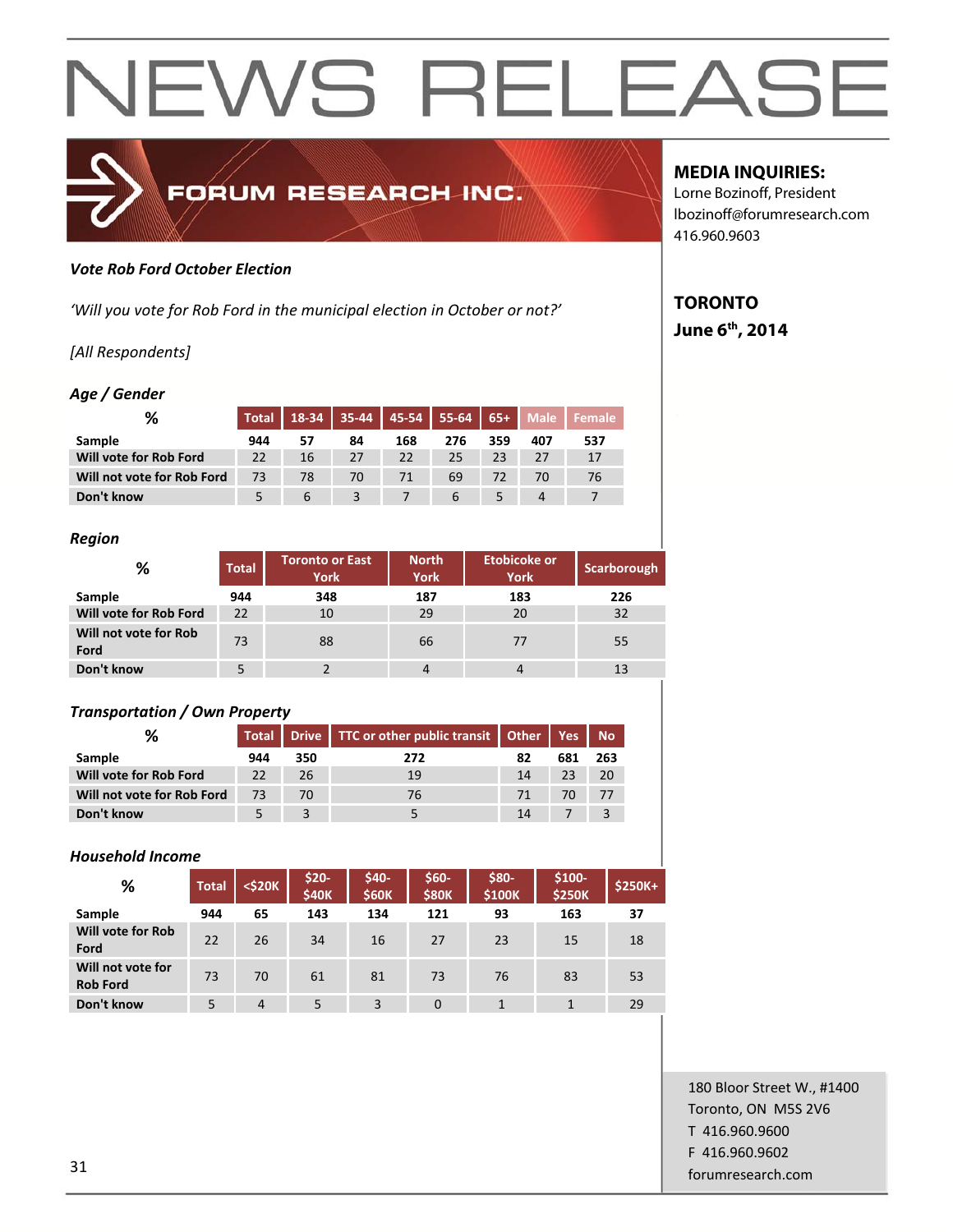### FORUM RESEARCH INC.

### **MEDIA INQUIRIES:**

Lorne Bozinoff, President lbozinoff@forumresearch.com 416.960.9603

### *Education*

| %                                | <b>Total</b> | <b>Secondary</b><br>school or less | Some college or<br>university | <b>Completed college</b><br>or university | Post graduate<br><b>studies</b> |
|----------------------------------|--------------|------------------------------------|-------------------------------|-------------------------------------------|---------------------------------|
| Sample                           | 944          | 147                                | 243                           | 340                                       | 214                             |
| Will vote for<br><b>Rob Ford</b> | 22           | 31                                 | 30                            | 18                                        | 16                              |
| Will not vote<br>for Rob Ford    | 73           | 50                                 | 64                            | 80                                        | 83                              |
| Don't know                       | 5            | 19                                 | 6                             |                                           |                                 |

### *Have Children / Are Mothers*

| ℅                          | <b>Total</b> | Yes |     | No Moms |
|----------------------------|--------------|-----|-----|---------|
| Sample                     | 944          | 174 | 770 | 94      |
| Will vote for Rob Ford     | 22           | 19  | 23  | 17      |
| Will not vote for Rob Ford | 73           | 79  | 70  | 81      |
| Don't know                 | 5            |     |     |         |

### *Past Provincial Vote*

| %                             | <b>Total</b> |     | <b>Liberal</b> | <b>NDP</b> | Green | <b>Other</b><br>parties |
|-------------------------------|--------------|-----|----------------|------------|-------|-------------------------|
| Sample                        | 944          | 213 | 448            | 169        | 27    | 23                      |
| Will vote for Rob Ford        | 22           | 44  | 16             | 14         | 42    | 5                       |
| Will not vote for Rob<br>Ford | 73           | 53  | 81             | 83         | 52    | 71                      |
| Don't know                    |              |     | 3              | 3          | 6     | 25                      |

### **TORONTO**

**June 6th, 2014**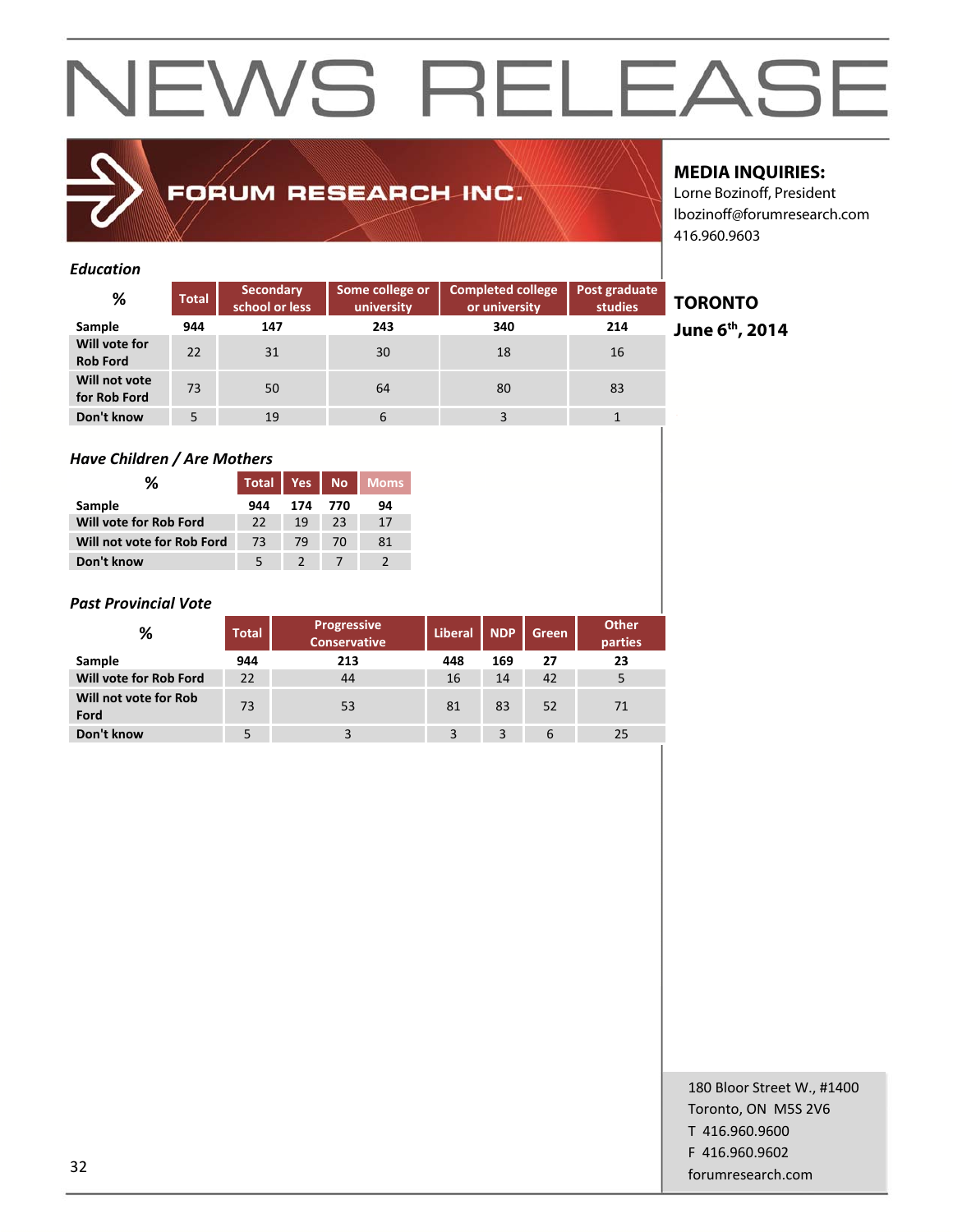

*Rob Ford Resignation*

*'Do you think Mayor Ford should resign or not?'*

*[All Respondents]*

### *Age / Gender*

| %                          | <b>Total</b> |    | $18-34$ 35-44 45-54 55-64 65+ |     |     |     | <b>Male</b> | Female   |
|----------------------------|--------------|----|-------------------------------|-----|-----|-----|-------------|----------|
| Sample                     | 944          | 57 | 84                            | 168 | 276 | 359 | 407         | 537      |
| Think he should resign     | 63           | 65 | 64                            | 61  | 60  | 64  | 58          | 68       |
| Think he should not resign | 33           | 32 | 32                            | 35  | 35  | 31  | 38          | 28       |
| Don't know                 | 4            |    | 4                             | 4   |     |     | 4           | $\Delta$ |

### *Region*

| %                             | <b>Total</b> | <b>Toronto or East</b><br><b>York</b> | <b>North</b><br><b>York</b> | <b>Etobicoke or</b><br><b>York</b> | Scarborough |
|-------------------------------|--------------|---------------------------------------|-----------------------------|------------------------------------|-------------|
| Sample                        | 944          | 348                                   | 187                         | 183                                | 226         |
| Think he should<br>resign     | 63           | 75                                    | 53                          | 69                                 | 51          |
| Think he should not<br>resign | 33           | 21                                    | 45                          | 29                                 | 39          |
| Don't know                    | 4            | 3                                     |                             |                                    | 9           |

### *Transportation / Own Property*

| %                          |     |     | Total   Drive   TTC or other public transit   Other |    | $\blacktriangle$ Yes | <b>No</b> |
|----------------------------|-----|-----|-----------------------------------------------------|----|----------------------|-----------|
| <b>Sample</b>              | 944 | 350 | 272                                                 | 82 | 681                  | 263       |
| Think he should resign     | 63  | 62  | 61                                                  | 82 | 65                   | 60        |
| Think he should not resign | 33  | 36  | 34                                                  | 16 | 31                   | 36        |
| Don't know                 |     |     |                                                     |    | 4                    | 4         |

### *Household Income*

| %                             | <b>Total</b>   | <\$20K | $$20-$<br><b>\$40K</b> | \$40-<br><b>\$60K</b> | $$60-$<br><b>\$80K</b> | \$80-<br>\$100K | $$100-$<br><b>\$250K</b> | $$250K+$ |
|-------------------------------|----------------|--------|------------------------|-----------------------|------------------------|-----------------|--------------------------|----------|
| Sample                        | 944            | 65     | 143                    | 134                   | 121                    | 93              | 163                      | 37       |
| Think he should<br>resign     | 63             | 40     | 59                     | 66                    | 65                     | 53              | 79                       | 78       |
| Think he should<br>not resign | 33             | 55     | 37                     | 31                    | 32                     | 45              | 20                       | 22       |
| Don't know                    | $\overline{4}$ | 5      | $\overline{4}$         | 3                     | 3                      |                 | 1                        | $\Omega$ |

### **MEDIA INQUIRIES:**

Lorne Bozinoff, President lbozinoff@forumresearch.com 416.960.9603

### **TORONTO June 6th, 2014**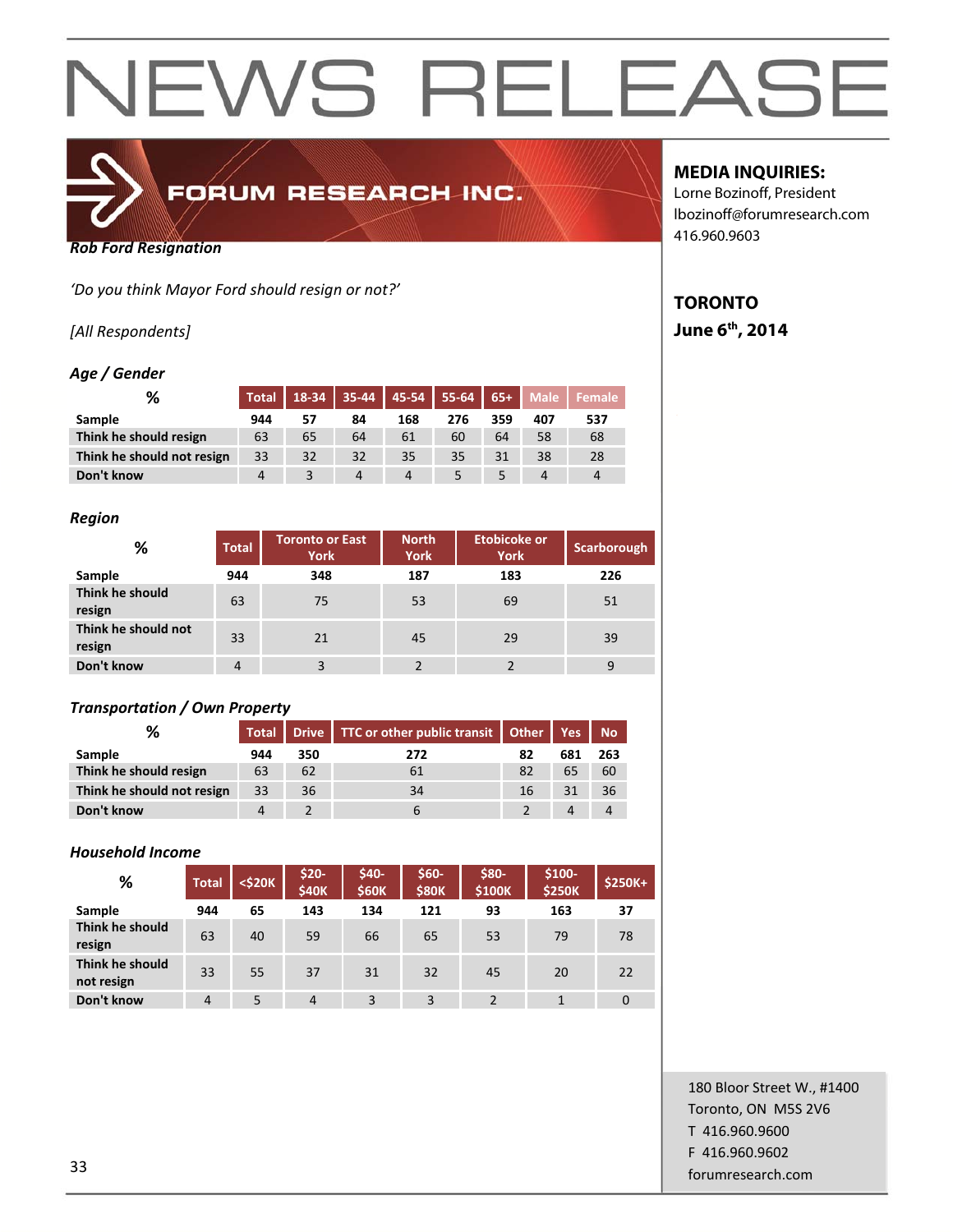FORUM RESEARCH INC.

### *Education*

| ℅                                | <b>Total</b> | Secondary<br>school or less | Some college or<br>university | <b>Completed college</b><br>or university | Post<br>graduate<br><b>studies</b> |
|----------------------------------|--------------|-----------------------------|-------------------------------|-------------------------------------------|------------------------------------|
| Sample                           | 944          | 147                         | 243                           | 340                                       | 214                                |
| Think he<br>should resign        | 63           | 52                          | 53                            | 69                                        | 69                                 |
| Think he<br>should not<br>resign | 33           | 38                          | 42                            | 28                                        | 29                                 |
| Don't know                       | 4            | 10                          | 5                             | 3                                         |                                    |

### *Have Children / Are Mothers*

| ℅                          | <b>Total</b> | Yes | N <sub>O</sub> | <b>Moms</b> |
|----------------------------|--------------|-----|----------------|-------------|
| Sample                     | 944          | 174 | 770            | 94          |
| Think he should resign     | 63           | 69  | 61             | 70          |
| Think he should not resign | 33           | 31  | 34             | 29          |
| Don't know                 | 4            |     | 6              |             |

### *Past Provincial Vote*

| %                             | <b>Total</b> | <b>Progressive</b><br><b>Conservative</b> | <b>Liberal</b> | <b>NDP</b> | Green | <b>Other</b><br>parties |
|-------------------------------|--------------|-------------------------------------------|----------------|------------|-------|-------------------------|
| Sample                        | 944          | 213                                       | 448            | 169        | 27    | 23                      |
| Think he should resign        | 63           | 39                                        | 72             | 74         | 50    | 81                      |
| Think he should not<br>resign | 33           | 60                                        | 25             | 23         | 42    | 14                      |
| Don't know                    | 4            |                                           | 3              | 3          | 8     |                         |

### **MEDIA INQUIRIES:**

Lorne Bozinoff, President lbozinoff@forumresearch.com 416.960.9603

### **TORONTO June 6th, 2014**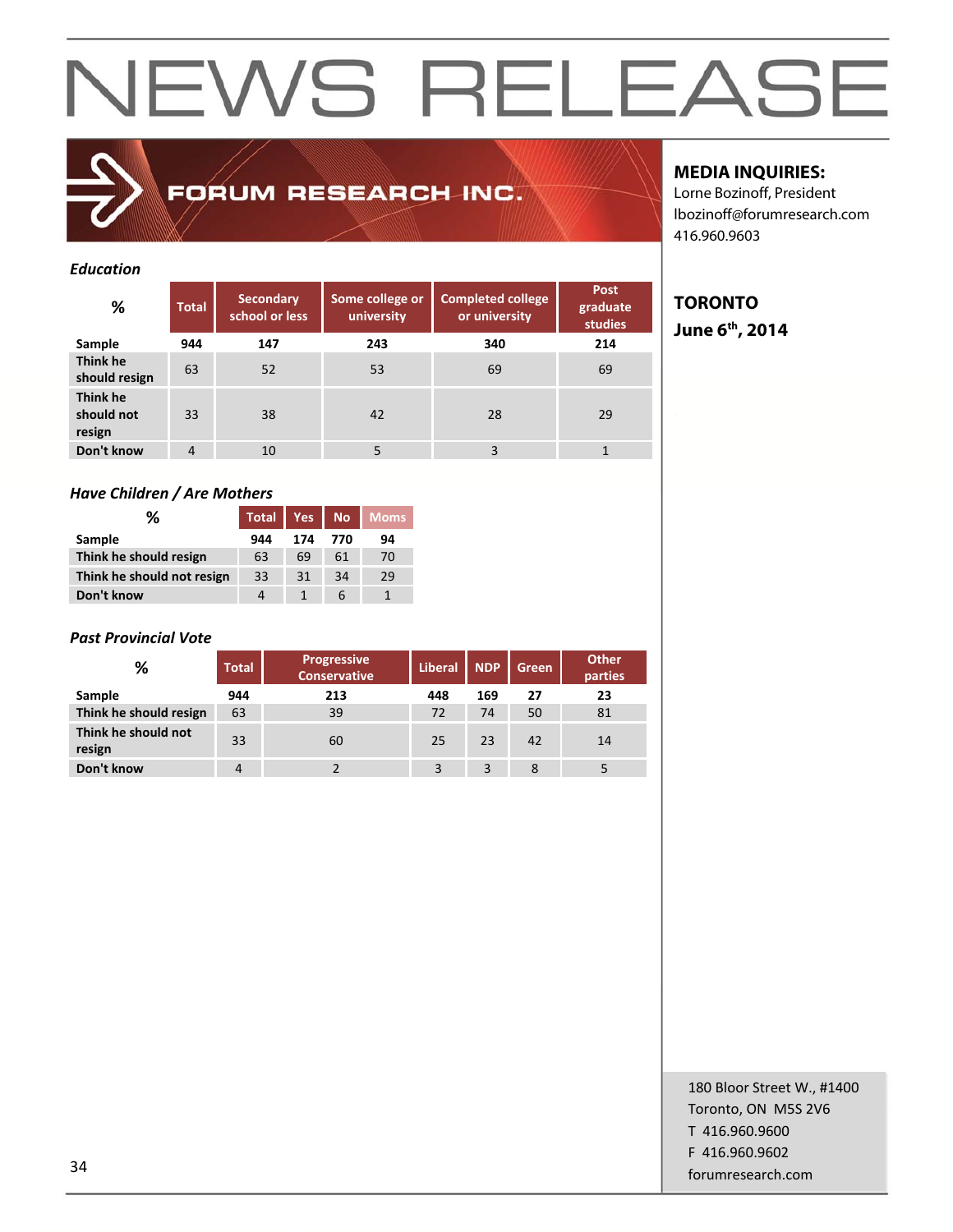

## FORUM RESEARCH INC.

#### *Most Important Thing a Mayor Can Do*

*'What is the most important thing a mayor can do for a city?'*

### *[All Respondents]*

### *Age / Gender*

| %                                        | <b>Total</b> | $18 -$<br>34 | $35 -$<br>44 | 45-<br>54      | 55-<br>64    | $65+$ | <b>Male</b> | <b>Female</b> |
|------------------------------------------|--------------|--------------|--------------|----------------|--------------|-------|-------------|---------------|
| Sample                                   | 944          | 57           | 84           | 168            | 276          | 359   | 407         | 537           |
| <b>Keep taxes low</b>                    | 17           | 17           | 17           | 24             | 15           | 13    | 19          | 16            |
| Cut waste                                | 11           | 7            | 9            | 13             | 16           | 12    | 11          | 11            |
| Building the city's reputation<br>abroad | 5            | $\mathbf{1}$ | 6            | $\overline{4}$ | 5            | 9     | 5           | 5             |
| Be a booster for development             | 6            | 5            | 7            | $\overline{4}$ | $\mathsf{q}$ | 8     | 7           | 5             |
| Care for the most vulnerable             | 15           | 23           | 17           | 10             | 10           | 9     | 15          | 16            |
| Preserving the city's character          | 8            | 9            | 3            | 7              | 8            | 17    | 8           | 8             |
| <b>Champion civic infrastructure</b>     | 30           | 25           | 36           | 33             | 28           | 28    | 29          | 31            |
| Something else                           | 8            | 13           | 5            | 5              | 8            | 4     | 7           | 8             |

#### *Region*

| %                                               | <b>Total</b> | <b>Toronto or East</b><br><b>York</b> | <b>North</b><br><b>York</b> | <b>Etobicoke or</b><br><b>York</b> | Scarborough |
|-------------------------------------------------|--------------|---------------------------------------|-----------------------------|------------------------------------|-------------|
| Sample                                          | 944          | 348                                   | 187                         | 183                                | 226         |
| <b>Keep taxes low</b>                           | 17           | 12                                    | 16                          | 12                                 | 32          |
| <b>Cut waste</b>                                | 11           | 12                                    | 10                          | 13                                 | 8           |
| <b>Building the city's</b><br>reputation abroad | 5            | 3                                     | 8                           | 3                                  | 5           |
| Be a booster for<br>development                 | 6            | 5                                     | 8                           | $\overline{7}$                     | 5           |
| <b>Care for the most</b><br>vulnerable          | 15           | 19                                    | 25                          | 8                                  | 6           |
| Preserving the city's<br>character              | 8            | 5                                     | 11                          | 9                                  | 8           |
| <b>Champion civic</b><br>infrastructure         | 30           | 38                                    | 18                          | 38                                 | 22          |
| Something else                                  | 8            | $\overline{4}$                        | $\overline{4}$              | 10                                 | 15          |

### **MEDIA INQUIRIES:**

Lorne Bozinoff, President lbozinoff@forumresearch.com 416.960.9603

### **TORONTO June 6th, 2014**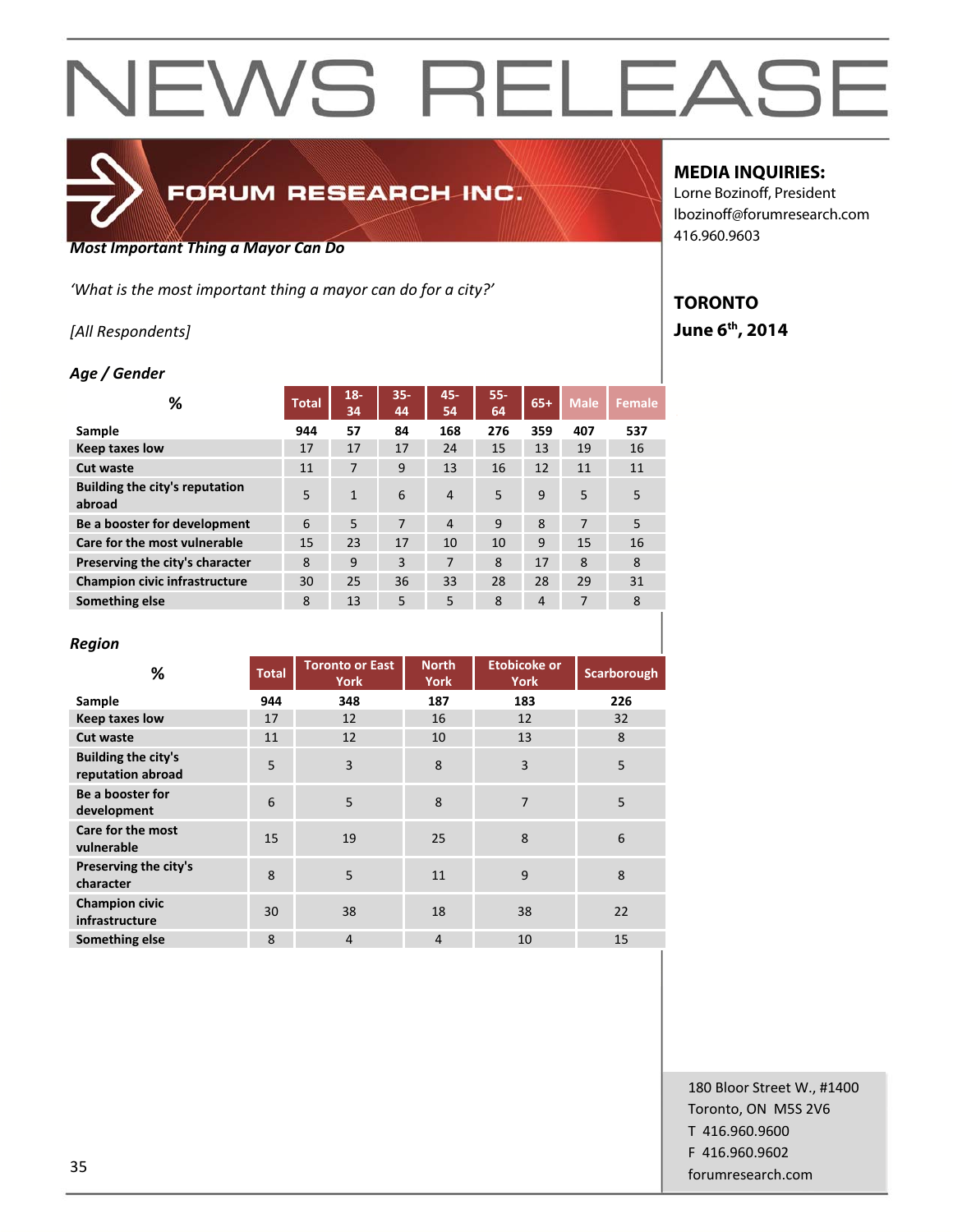

### FORUM RESEARCH INC.

### **MEDIA INQUIRIES:**

Lorne Bozinoff, President lbozinoff@forumresearch.com 416.960.9603

### *Transportation / Own Property*

| ℅                                        | <b>Total</b> | <b>Drive</b>   | <b>TTC or other public</b><br>transit | <b>Other</b> | <b>Yes</b> | <b>No</b> |  |
|------------------------------------------|--------------|----------------|---------------------------------------|--------------|------------|-----------|--|
| Sample                                   | 944          | 350            | 272                                   | 82           | 681        | 263       |  |
| <b>Keep taxes low</b>                    | 17           | 20             | 17                                    | 15           | 17         | 19        |  |
| <b>Cut waste</b>                         | 11           | 13             | 6                                     | 15           | 12         | 9         |  |
| Building the city's reputation<br>abroad | 5            | $\overline{4}$ | 5                                     | $\Omega$     | 5          | 5         |  |
| Be a booster for development             | 6            | 7              | 6                                     | 4            | 6          | 6         |  |
| Care for the most vulnerable             | 15           | 10             | 22                                    | 18           | 10         | 25        |  |
| Preserving the city's character          | 8            | 11             | 5                                     | 3            | 10         | 5         |  |
| <b>Champion civic infrastructure</b>     | 30           | 32             | 31                                    | 23           | 34         | 22        |  |
| Something else                           | 8            | $\overline{4}$ | 8                                     | 21           | 7          | 9         |  |

### **TORONTO**

**June 6th, 2014** 

### *Household Income*

| %                                               | <b>Total</b>            | $<$ \$20 $K$   | $$20-$<br>\$40K | \$40-<br><b>\$60K</b> | $$60-$<br><b>\$80K</b> | \$80-<br>\$100K | \$100-<br><b>\$250K</b> | \$250K+        |
|-------------------------------------------------|-------------------------|----------------|-----------------|-----------------------|------------------------|-----------------|-------------------------|----------------|
| Sample                                          | 944                     | 65             | 143             | 134                   | 121                    | 93              | 163                     | 37             |
| <b>Keep taxes low</b>                           | 17                      | 30             | 24              | 19                    | 10                     | 22              | 12                      | 8              |
| <b>Cut waste</b>                                | 11                      | $\overline{3}$ | 9               | 19                    | 10                     | 15              | 9                       | $\overline{4}$ |
| <b>Building the city's</b><br>reputation abroad | 5                       | $\overline{2}$ | 5               | 4                     | 3                      | 10              | $\overline{2}$          | $\mathbf 0$    |
| Be a booster for<br>development                 | 6                       | $\Omega$       | 11              | $\overline{3}$        | $\overline{7}$         | 9               | 4                       | 10             |
| Care for the most<br>vulnerable                 | 15                      | 23             | 14              | 29                    | 31                     | $\overline{4}$  | 9                       | $\overline{0}$ |
| Preserving the city's<br>character              | $\mathsf{\overline{8}}$ | 5              | $\overline{7}$  | $\overline{7}$        | 9                      | 11              | 8                       | $\mathbf{1}$   |
| <b>Champion civic</b><br>infrastructure         | 30                      | 17             | 21              | 12                    | 29                     | 24              | 49                      | 51             |
| Something else                                  | 8                       | 20             | 9               | 6                     | $\mathbf{1}$           | 5               | 7                       | 27             |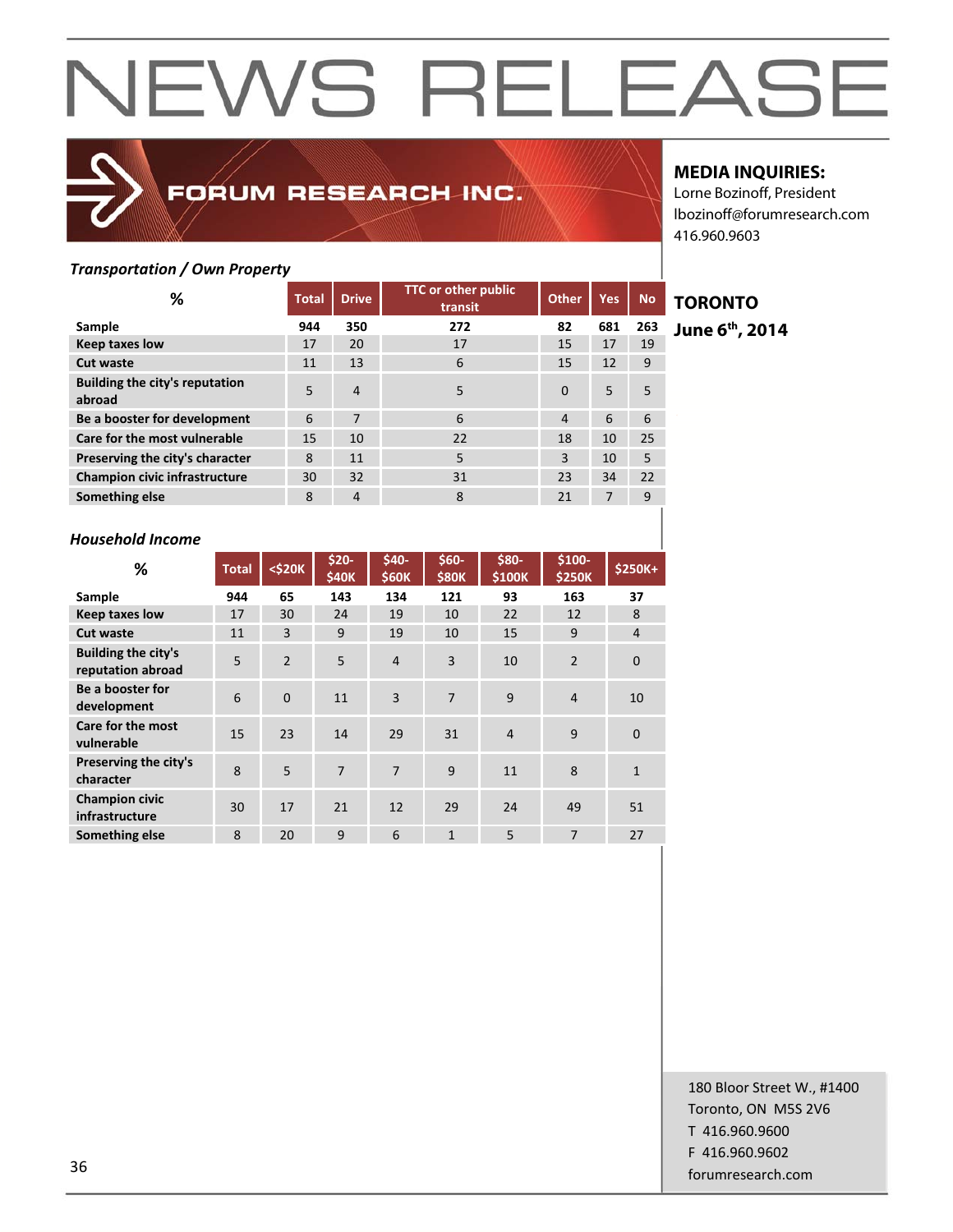FORUM RESEARCH INC.

### **MEDIA INQUIRIES:**

Lorne Bozinoff, President lbozinoff@forumresearch.com 416.960.9603

### *Education*

| ℅                                               | <b>Total</b> | <b>Secondary</b><br>school or less | Some college<br>or university | <b>Completed</b><br>college or<br>university | <b>Post</b><br>graduate<br><b>studies</b> |
|-------------------------------------------------|--------------|------------------------------------|-------------------------------|----------------------------------------------|-------------------------------------------|
| Sample                                          | 944          | 147                                | 243                           | 340                                          | 214                                       |
| <b>Keep taxes low</b>                           | 17           | 28                                 | 18                            | 11                                           | 21                                        |
| <b>Cut waste</b>                                | 11           | 6                                  | 22                            | 9                                            | $\overline{7}$                            |
| <b>Building the city's</b><br>reputation abroad | 5            | 5                                  | 6                             | $\overline{4}$                               | 5                                         |
| Be a booster for<br>development                 | 6            | $\overline{7}$                     | 8                             | 8                                            | $\overline{2}$                            |
| Care for the most<br>vulnerable                 | 15           | 12                                 | 16                            | 16                                           | 15                                        |
| Preserving the city's<br>character              | 8            | 10                                 | 9                             | 8                                            | 7                                         |
| <b>Champion civic</b><br>infrastructure         | 30           | 11                                 | 15                            | 38                                           | 40                                        |
| Something else                                  | 8            | 20                                 | 6                             | 7                                            | 3                                         |

**TORONTO June 6th, 2014** 

### *Have Children / Are Mothers*

| ℅                                     | <b>Total</b> | Yes.           | N <sub>o</sub> | <b>Moms</b>    |
|---------------------------------------|--------------|----------------|----------------|----------------|
| Sample                                | 944          | 174            | 770            | 94             |
| <b>Keep taxes low</b>                 | 17           | 17             | 18             | 22             |
| Cut waste                             | 11           | 8              | 12             | 5              |
| Building the city's reputation abroad | 5            | $\overline{4}$ | 5              | $\overline{3}$ |
| Be a booster for development          | 6            | 7              | 6              | 5              |
| Care for the most vulnerable          | 15           | 14             | 16             | 18             |
| Preserving the city's character       | 8            | 8              | 8              | $\overline{3}$ |
| <b>Champion civic infrastructure</b>  | 30           | 35             | 27             | 36             |
| Something else                        | 8            | 6              | 8              | 7              |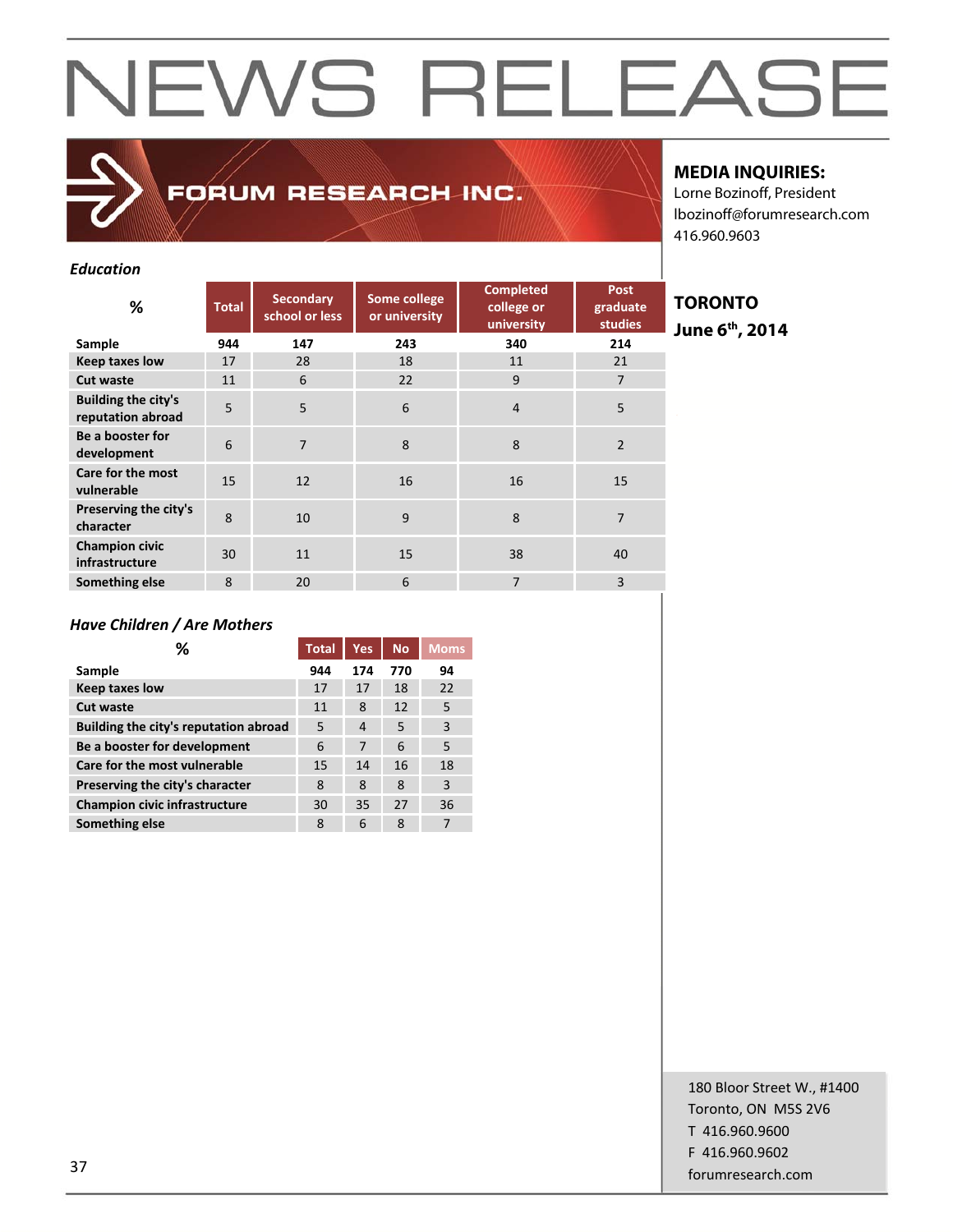

FORUM RESEARCH INC.

### **MEDIA INQUIRIES:**

Lorne Bozinoff, President lbozinoff@forumresearch.com 416.960.9603

### *Past Provincial Vote*

| %                                               | <b>Total</b> | <b>Progressive</b><br><b>Conservative</b> | <b>Liberal</b> | <b>NDP</b>     | Green    | <b>Other</b><br>parties |
|-------------------------------------------------|--------------|-------------------------------------------|----------------|----------------|----------|-------------------------|
| Sample                                          | 944          | 213                                       | 448            | 169            | 27       | 23                      |
| <b>Keep taxes low</b>                           | 17           | 34                                        | 13             | 18             | 18       | $\overline{4}$          |
| <b>Cut waste</b>                                | 11           | 22                                        | 5              | 5              | 33       | $\mathbf{1}$            |
| <b>Building the city's</b><br>reputation abroad | 5            | 6                                         | 5              | $\overline{2}$ | 8        | $\overline{2}$          |
| Be a booster for<br>development                 | 6            | $\overline{3}$                            | 6              | 6              | 7        | $\Omega$                |
| Care for the most<br>vulnerable                 | 15           | $\overline{2}$                            | 15             | 28             | $\Omega$ | 6                       |
| Preserving the city's<br>character              | 8            | 8                                         | 10             | 9              | $\Omega$ | $\mathbf{0}$            |
| <b>Champion civic</b><br>infrastructure         | 30           | 18                                        | 38             | 29             | 33       | 53                      |
| Something else                                  | 8            | 8                                         | $\overline{7}$ | $\overline{4}$ | $\Omega$ | 34                      |

### **TORONTO June 6th, 2014**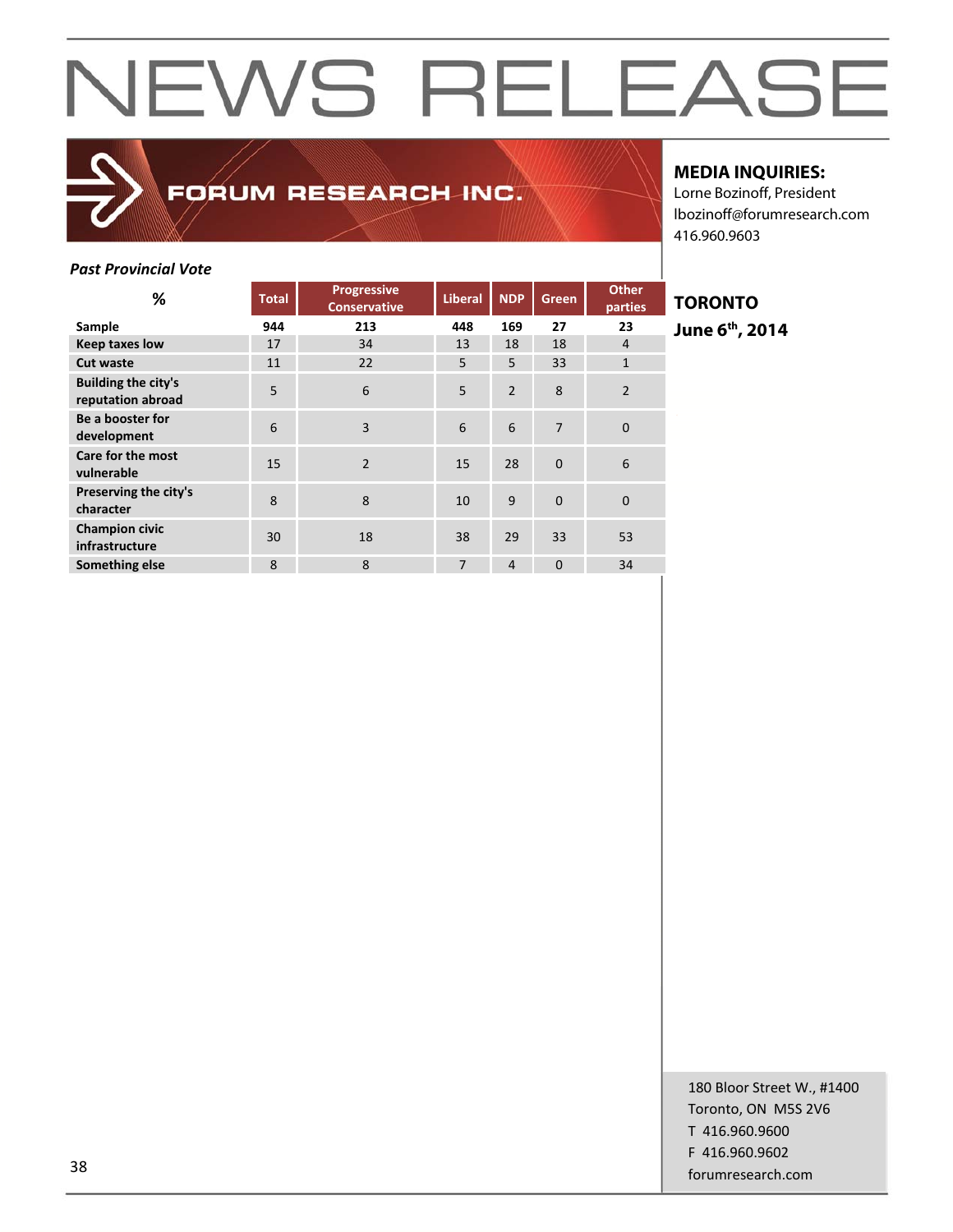

*'What is the one thing a mayoral candidate could promise to get your vote?'*

FORUM RESEARCH INC.

### *[All Respondents]*

#### *Age / Gender*

| ℅                                                                 | <b>Total</b> | $18-$<br>34    | $35 -$<br>44 | 45-<br>54      | $55 -$<br>64 | $65+$ | <b>Male</b> | <b>Female</b>  |
|-------------------------------------------------------------------|--------------|----------------|--------------|----------------|--------------|-------|-------------|----------------|
| Sample                                                            | 944          | 57             | 84           | 168            | 276          | 359   | 407         | 537            |
| Cut size of city council                                          | 10           | $\overline{2}$ | 10           | 18             | 13           | 16    | 13          | 7              |
| Impose term limits on council and<br>mayor                        | 8            | 8              | 6            | 7              | 8            | 13    | 6           | 10             |
| <b>Reduce property taxes</b>                                      | 17           | 16             | 16           | 23             | 14           | 17    | 17          | 18             |
| <b>Eliminate Land Transfer Tax</b>                                | 8            | 7              | 10           | 7              | 9            | 9     | 7           | 9              |
| <b>Tear down the Gardiner Expressway</b>                          | 5            | 5              | 5            | 5              | 3            | 5     | 5           | $\overline{4}$ |
| Support the preferential ballot<br>system for municipal elections | 7            | 8              | 7            | $\overline{4}$ | 7            | 8     | 8           | 6              |
| <b>Building the Downtown Relief Line</b><br>before anything else  | 23           | 31             | 20           | 18             | 23           | 17    | 22          | 24             |
| Something else                                                    | 21           | 23             | 27           | 18             | 23           | 15    | 21          | 22             |

#### *Region*

| %                                                                 | <b>Total</b> | <b>Toronto or</b><br><b>East York</b> | <b>North</b><br>York | <b>Etobicoke or</b><br><b>York</b> | Scarborough |
|-------------------------------------------------------------------|--------------|---------------------------------------|----------------------|------------------------------------|-------------|
| Sample                                                            | 944          | 348                                   | 187                  | 183                                | 226         |
| Cut size of city council                                          | 10           | 6                                     | 15                   | 11                                 | 10          |
| Impose term limits on council<br>and mayor                        | 8            | 5                                     | 7                    | 10                                 | 12          |
| Reduce property taxes                                             | 17           | 12                                    | 23                   | 11                                 | 25          |
| <b>Eliminate Land Transfer Tax</b>                                | 8            | 2                                     | 10                   | 10                                 | 11          |
| <b>Tear down the Gardiner</b><br><b>Expressway</b>                | 5            | $\overline{4}$                        | 6                    | 6                                  | 3           |
| Support the preferential ballot<br>system for municipal elections | 7            | 6                                     | 11                   | 9                                  | 3           |
| <b>Building the Downtown Relief</b><br>Line before anything else  | 23           | 35                                    | 14                   | 29                                 | 11          |
| Something else                                                    | 21           | 29                                    | 14                   | 15                                 | 27          |

### **MEDIA INQUIRIES:**

Lorne Bozinoff, President lbozinoff@forumresearch.com 416.960.9603

### **TORONTO June 6th, 2014**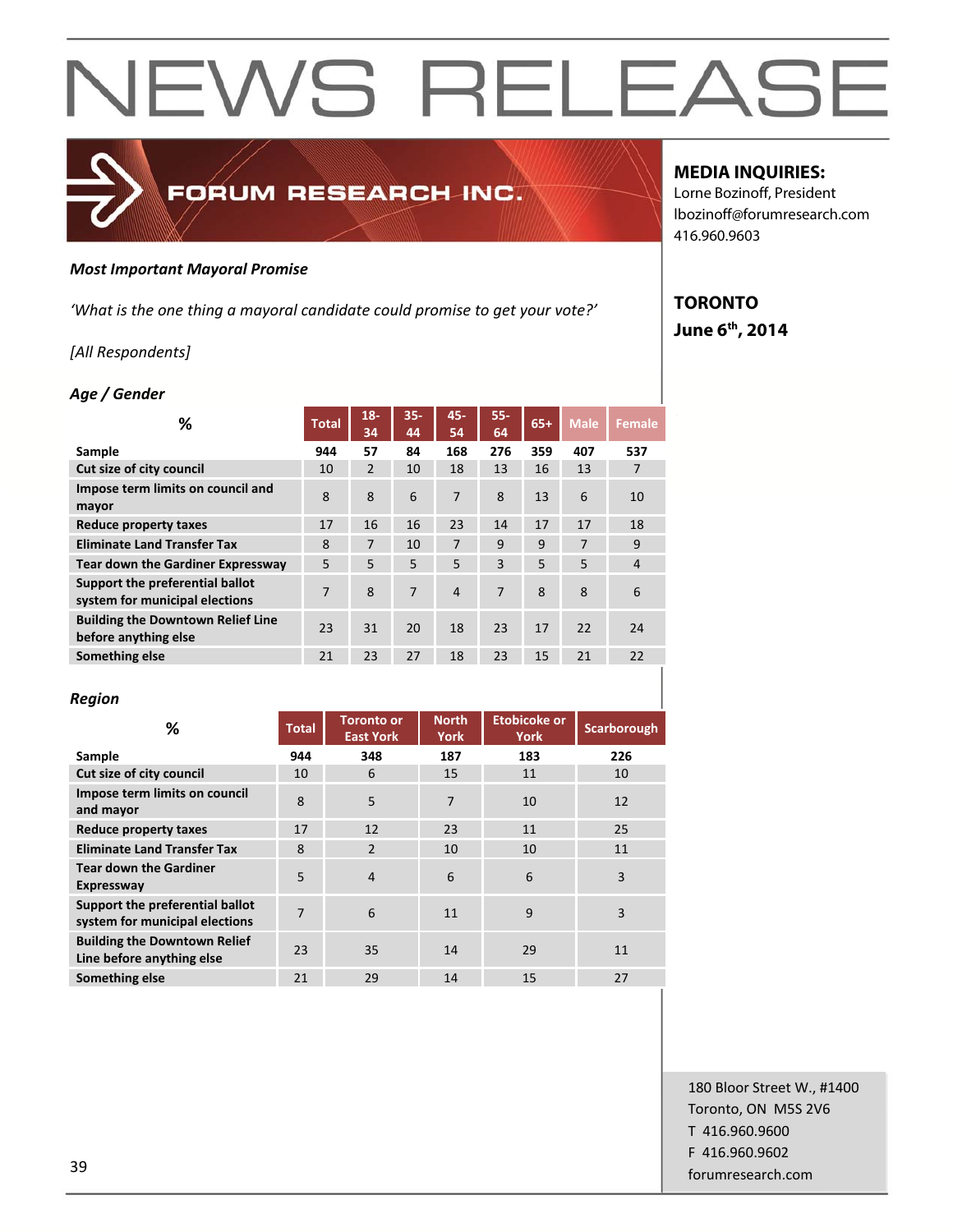### FORUM RESEARCH INC.

### **MEDIA INQUIRIES:**

Lorne Bozinoff, President lbozinoff@forumresearch.com 416.960.9603

### *Transportation / Own Property*

| ℅                                                                 | <b>Total</b> | <b>Drive</b>   | <b>TTC or other</b><br>public transit | <b>Other</b> | Yes | <b>No</b>      |
|-------------------------------------------------------------------|--------------|----------------|---------------------------------------|--------------|-----|----------------|
| Sample                                                            | 944          | 350            | 272                                   | 82           | 681 | 263            |
| Cut size of city council                                          | 10           | 13             |                                       | 6            | 12  | 8              |
| Impose term limits on council and mayor                           | 8            | 8              | 6                                     | 14           | 11  | $\overline{4}$ |
| Reduce property taxes                                             | 17           | 19             | 19                                    | 12           | 18  | 16             |
| <b>Eliminate Land Transfer Tax</b>                                | 8            | 10             | 5                                     | 8            | 8   | 7              |
| <b>Tear down the Gardiner Expressway</b>                          | 5            | $\overline{4}$ | 5                                     | 6            | 5   | 5              |
| Support the preferential ballot system<br>for municipal elections | 7            | 10             | 5                                     | 5            | 7   | 6              |
| <b>Building the Downtown Relief Line</b><br>before anything else  | 23           | 22             | 26                                    | 27           | 20  | 28             |
| Something else                                                    | 21           | 15             | 29                                    | 23           | 19  | 26             |

### **TORONTO**

**June 6th, 2014** 

### *Household Income*

| ℅                                                                          | <b>Total</b>   | $<$ \$20K      | \$20-<br>\$40K | \$40-<br>\$60K | \$60-<br><b>\$80K</b> | \$80-<br>\$100K | \$100-<br>\$250K | \$250K+        |
|----------------------------------------------------------------------------|----------------|----------------|----------------|----------------|-----------------------|-----------------|------------------|----------------|
| Sample                                                                     | 944            | 65             | 143            | 134            | 121                   | 93              | 163              | 37             |
| Cut size of city council                                                   | 10             | 4              | 8              | 12             | 10                    | 10              | 11               | 17             |
| Impose term limits on<br>council and mayor                                 | 8              | 10             | 10             | 9              | $\overline{4}$        | 5               | 5                | 32             |
| Reduce property taxes                                                      | 17             | 26             | 20             | 18             | 21                    | 15              | 11               | $\overline{7}$ |
| <b>Eliminate Land Transfer</b><br>Tax                                      | 8              | $\mathfrak{p}$ | 8              | 15             | $\overline{4}$        | 19              | 5                | 7              |
| <b>Tear down the Gardiner</b><br><b>Expressway</b>                         | 5              | 5              | 3              | 5              | $\overline{3}$        | $\overline{3}$  | 8                | $\overline{7}$ |
| Support the preferential<br>ballot system for<br>municipal elections       | $\overline{7}$ | 5              | 6              | $\overline{4}$ | 13                    | $\overline{3}$  | 11               | 5              |
| <b>Building the Downtown</b><br><b>Relief Line before</b><br>anything else | 23             | 10             | 14             | 16             | 31                    | 26              | 31               | 22             |
| Something else                                                             | 21             | 38             | 31             | 21             | 14                    | 18              | 20               | $\overline{4}$ |

180 Bloor Street W., #1400 Toronto, ON M5S 2V6 T 416.960.9600 F 416.960.9602 example to the contract of the contract of the contract of the contract of the contract of the contract of the contract of the contract of the contract of the contract of the contract of the contract of the contract of the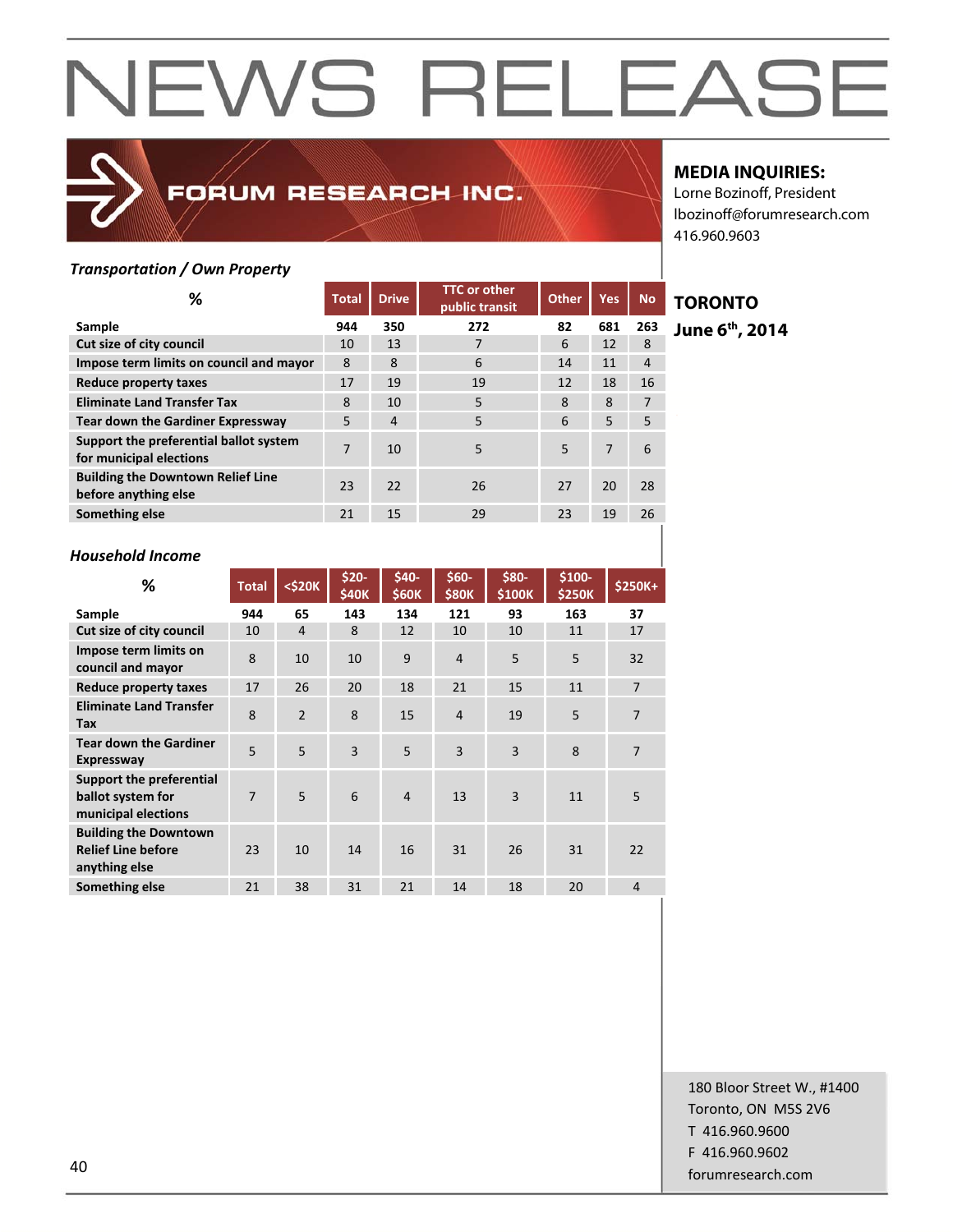FORUM RESEARCH INC.

### **MEDIA INQUIRIES:**

Lorne Bozinoff, President lbozinoff@forumresearch.com 416.960.9603

### *Education*

| ℅                                                                          | <b>Total</b> | <b>Secondary</b><br>school or less | Some college<br>or university | <b>Completed</b><br>college or<br>university | <b>Post</b><br>graduate<br><b>studies</b> |
|----------------------------------------------------------------------------|--------------|------------------------------------|-------------------------------|----------------------------------------------|-------------------------------------------|
| Sample                                                                     | 944          | 147                                | 243                           | 340                                          | 214                                       |
| Cut size of city council                                                   | 10           | 12                                 | 14                            | $\overline{7}$                               | 10                                        |
| Impose term limits on<br>council and mayor                                 | 8            | 17                                 | 9                             | 6                                            | 6                                         |
| <b>Reduce property taxes</b>                                               | 17           | 16                                 | 14                            | 21                                           | 15                                        |
| <b>Eliminate Land Transfer</b><br>Tax                                      | 8            | 8                                  | 9                             | $\overline{7}$                               | 8                                         |
| <b>Tear down the Gardiner</b><br><b>Expressway</b>                         | 5            | 5                                  | $\overline{4}$                | $\overline{4}$                               | 6                                         |
| Support the<br>preferential ballot<br>system for municipal<br>elections    | 7            | 5                                  | 8                             | 7                                            | $\overline{7}$                            |
| <b>Building the Downtown</b><br><b>Relief Line before</b><br>anything else | 23           | 10                                 | 25                            | 27                                           | 24                                        |
| Something else                                                             | 21           | 27                                 | 16                            | 21                                           | 24                                        |

**TORONTO June 6th, 2014** 

### *Have Children / Are Mothers*

| ℅                                                              | <b>Total</b> | <b>Yes</b> | <b>No</b>      | <b>Moms</b> |
|----------------------------------------------------------------|--------------|------------|----------------|-------------|
| Sample                                                         | 944          | 174        | 770            | 94          |
| Cut size of city council                                       | 10           | 7          | 12             | 3           |
| Impose term limits on council and mayor                        | 8            | 5          | 10             | 5           |
| Reduce property taxes                                          | 17           | 18         | 17             | 22          |
| <b>Eliminate Land Transfer Tax</b>                             | 8            | 8          | 8              | 11          |
| <b>Tear down the Gardiner Expressway</b>                       | 5            | 5          | $\overline{4}$ | 8           |
| Support the preferential ballot system for municipal elections | 7            | 8          | 6              | 8           |
| Building the Downtown Relief Line before anything else         | 23           | 26         | 22             | 21          |
| Something else                                                 | 21           | 22         | 21             | 22          |

180 Bloor Street W., #1400 Toronto, ON M5S 2V6 T 416.960.9600 F 416.960.9602 example and the state of the state of the state of the state of the state of the state of the state of the state of the state of the state of the state of the state of the state of the state of the state of the state of th